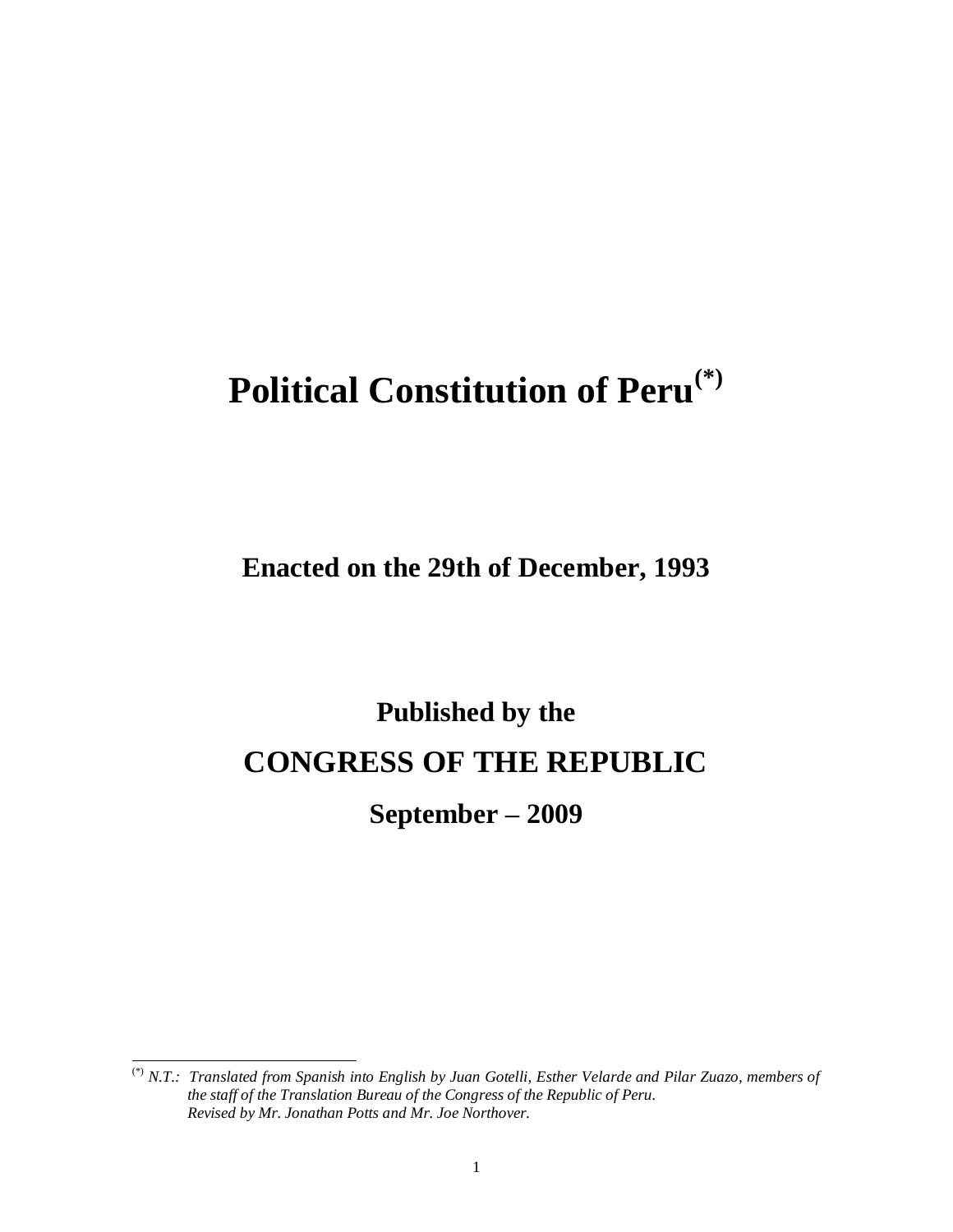# **1993 POLITICAL CONSTITUTION OF PERU**

# **The President of the Democratic Constituent Congress**

Whereas:

As this constitutional draft has been approved by the Democratic Constituent Congress and ratified by a referendum on the 31st of October, 1993,

# **The Democratic Constituent Congress**

Does establish the following Political Constitution of Peru: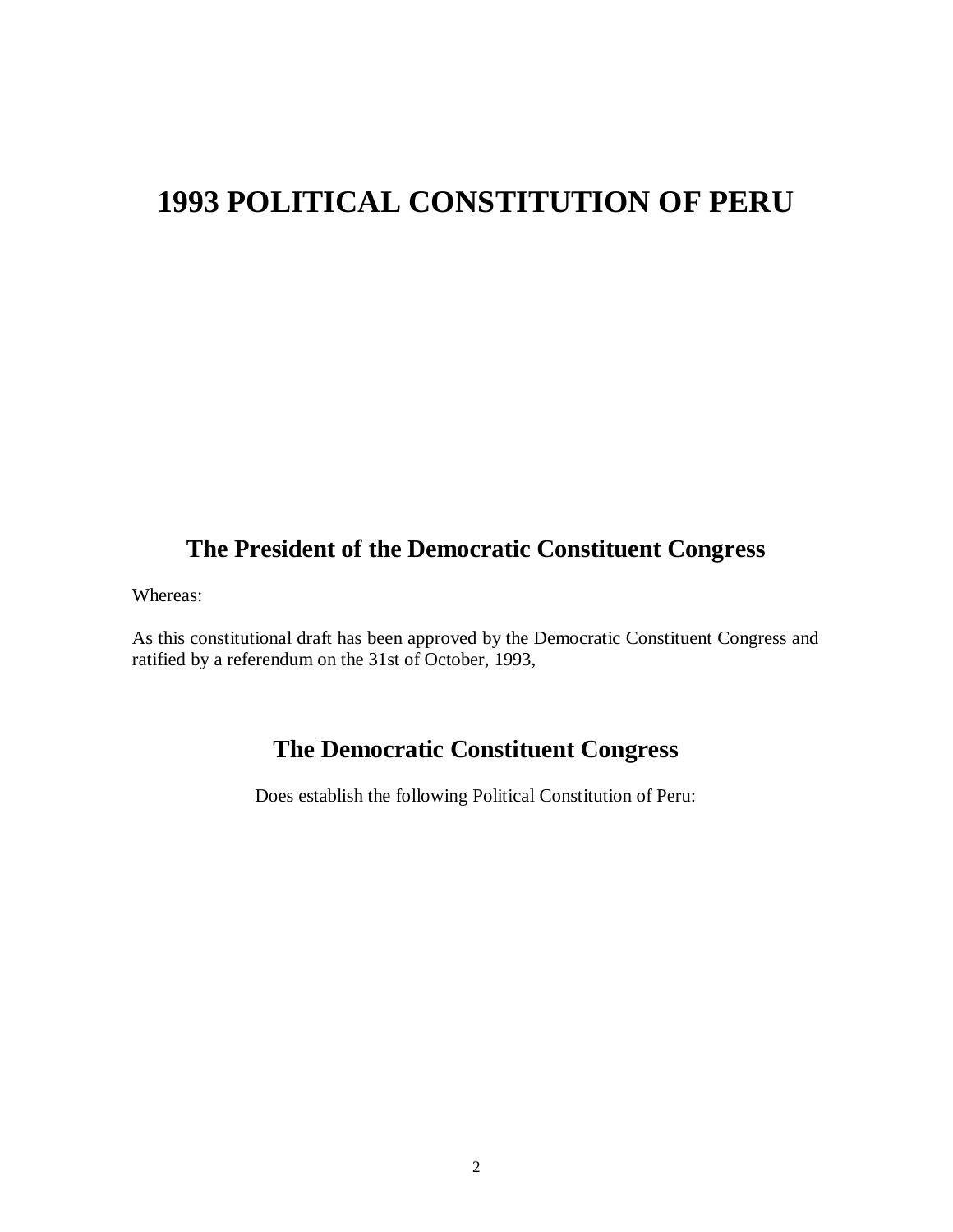# **PREAMBLE**

The Democratic Constituent Congress invoking Almighty God, obeying the mandate of the Peruvian people, and remembering the sacrifice of all the preceding generations of our land, has resolved to enact the following Constitution: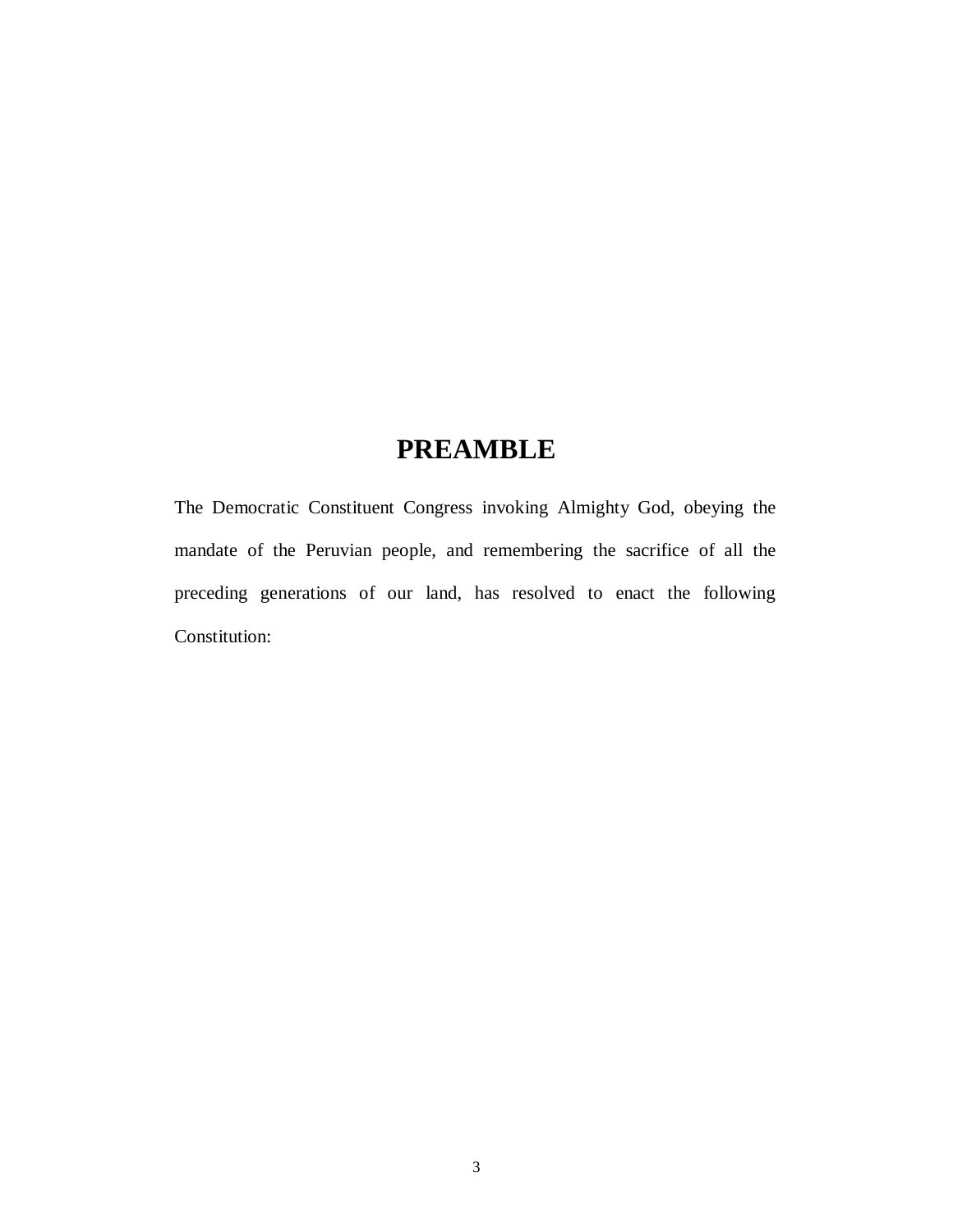# **POLITICAL CONSTITUTION OF PERU**

# **TITLE I THE PERSON AND THE SOCIETY**

# **CHAPTER I FUNDAMENTAL RIGHTS OF THE PERSON**

#### **Article 1**

The defense of the human person and respect for his dignity are the supreme purpose of the society and the State.

#### **Article 2**

Every person has the right:

- 1. To life, his identity, his moral, psychical, and physical integrity, and his free development and well-being. The unborn child is a rights-bearing subject in all cases that benefit him.
- 2. To equality before the law. No person shall be discriminated against on the basis of origin, race, sex, language, religion, opinion, economic status, or any other distinguishing feature.
- 3. To freedom of conscience and religion, in an individual or collective manner. No person shall be persecuted on the basis of his ideas or beliefs. There is no crime of opinion. Public exercise of any faith is free, insofar as it does not constitute an offense against morals, or a disturbance of the public order.
- 4. To freedom of information, opinion, expression, and dissemination of thought, whether oral, written, or in images, through any medium of social communication, and without previous authorization, censorship, or impediment, under penalty of law.

Crimes committed by means of books, the press, and any other social media are defined by the Criminal Code and tried in a court of law.

Any action that suspends or closes down any organ of expression or prevents its free circulation constitutes a crime. The rights of information and opinion include those of founding means of communication.

5. To request, without statement of a cause, information he requires, and to receive it from any public entity within the legal term, at its respective cost.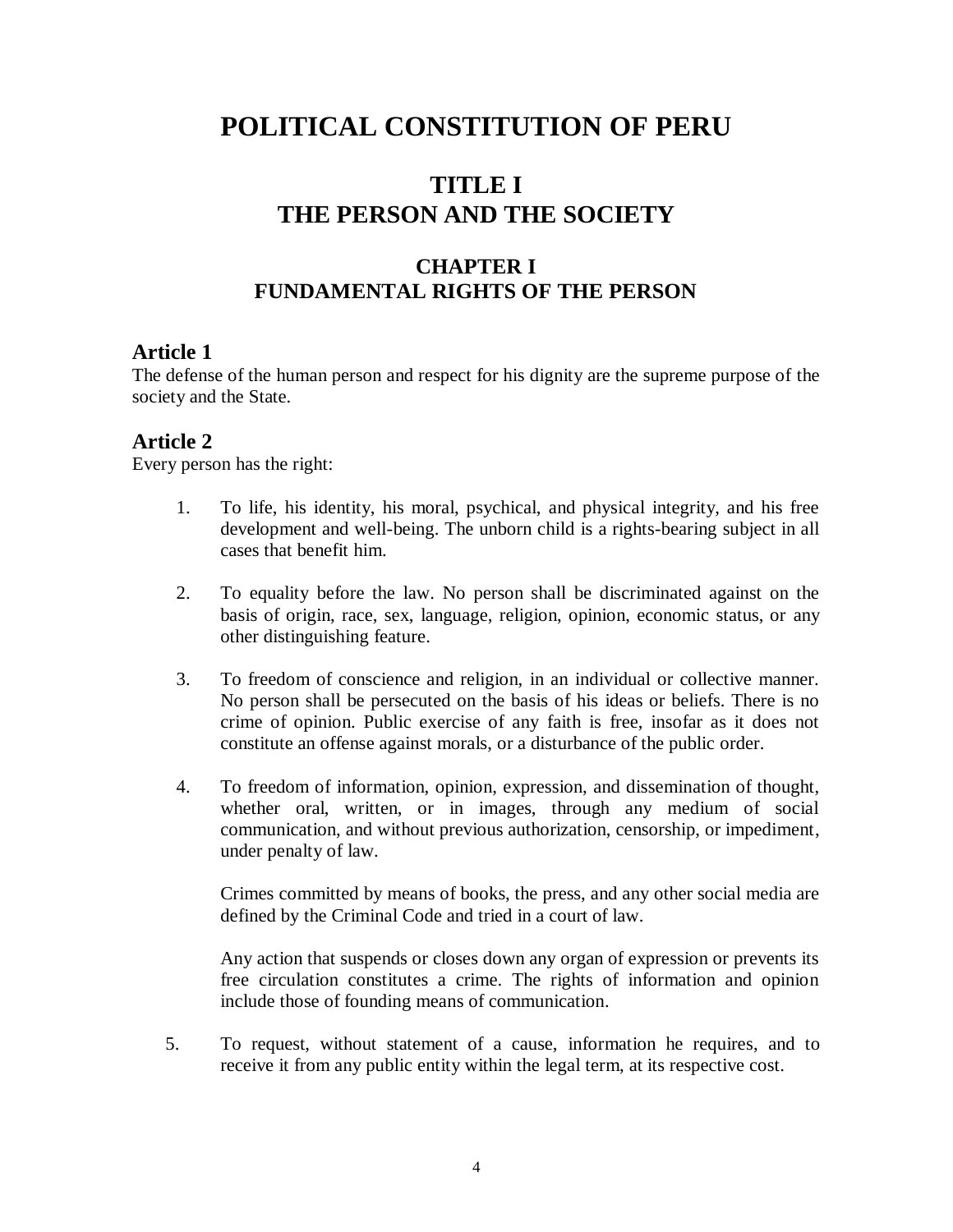Exception is hereby made of information affecting personal privacy and that expressly excluded by the law or for reasons of national security.

Bank secrecy and the confidentiality of tax filings may be lifted by the request of a judge, the Prosecutor General, or a congressional investigative committee, in accordance with the law and provided that such information refers to a case under investigation.

- 6. to the assurance that information services, whether computerized or not, whether public or private, will not provide information affecting personal and family privacy.
- 7. To his honor and good reputation, to personal and family privacy, as well as to his own voice and image.

Every person affected by inaccurate statements or injured in any social medium has the right to demand free, immediate, and proportionate rectification, other legal liabilities notwithstanding.

- 8. To freedom of intellectual, artistic, technical, and scientific creation, as well as to ownership of such creations and to any benefits derived from them. The State promotes access to culture and encourages its development and dissemination.
- 9. To the inviolability of his home. No one may enter a dwelling or conduct any investigation or search without authorization from the inhabitant or without a warrant, except in cases of *in flagrante delicto* or serious threat of the perpetration thereof. Exceptions for reasons of health or serious risk are governed by law.
- 10. To the secrecy and inviolability of private communications and documents.

Communications, telecommunications, or any private correspondence may only be opened, seized, intercepted, or tapped by the authority of a warrant issued by a judge and with all the guarantees provided in the law. Any matter unrelated to the circumstances under examination shall be kept secret.

Private documents obtained in violation of this provision have no legal effect.

Books, receipts, and accounting and administrative documents are subject to inspection or audit by the relevant authority in accordance with the law. Any action thus taken may not include removal or seizure, except by a court order.

11. To choose his place of residence, to move freely throughout the national territory, and to leave the country and return to it, excepting restrictions for reasons of health or due to a court order, or to the application of the Immigration Act.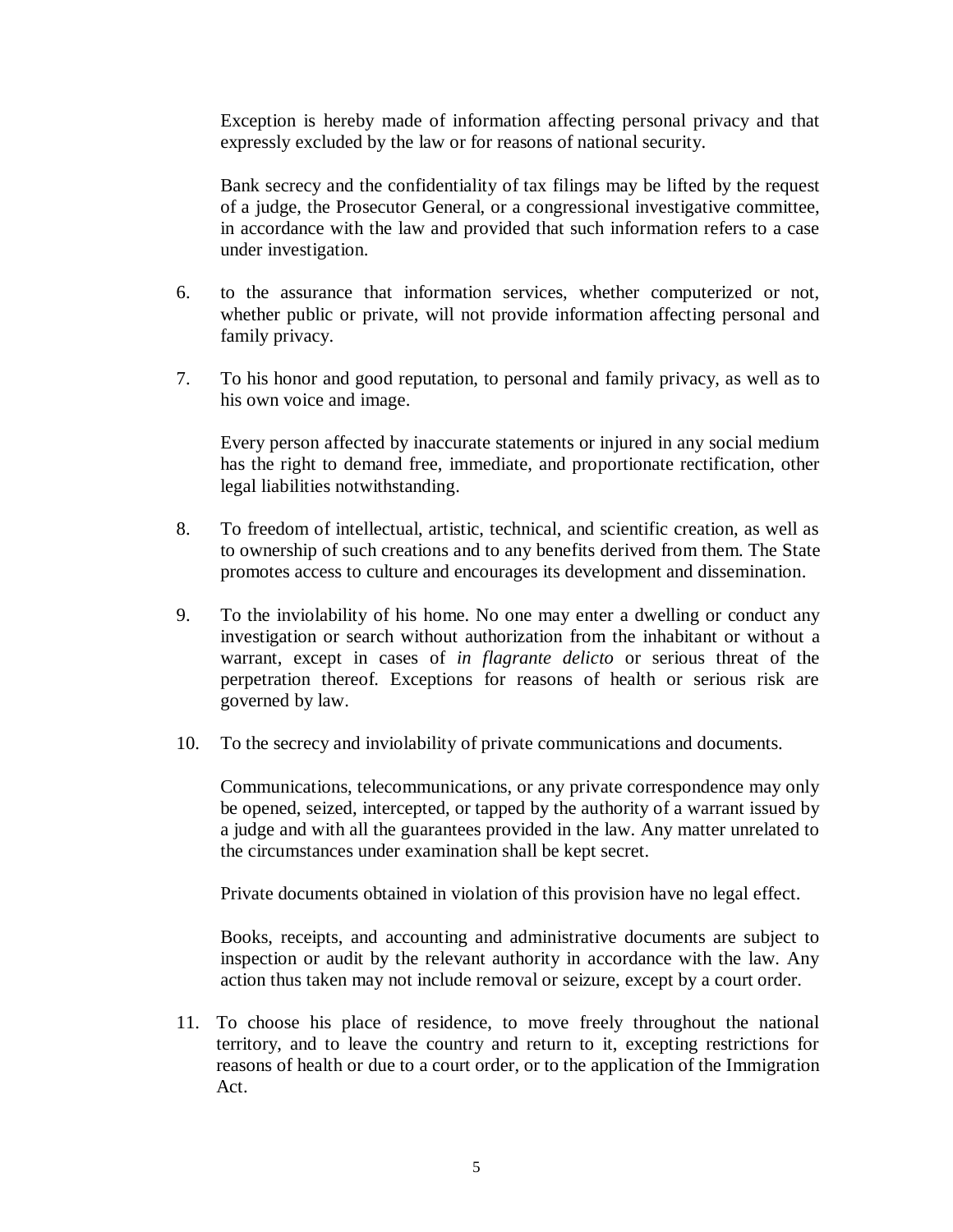- 12. To peaceful assembly without arms. Meetings on any premises, whether private or open to the public, do not require prior notification. Meetings held in squares and public thoroughfares require advance notification by the relevant authority, which may prohibit such meetings solely for proved reasons of safety or public health.
- 13. To associate and establish foundations and other forms of not-for-profit legal organizations, without prior authorization, and in accordance with the law. These organizations may not be dissolved by administrative resolution.
- 14. To make contracts for lawful purposes, whenever they do not contravene laws of public order.
- 15. To work freely, in accordance with the law.
- 16. To property and inheritance.
- 17. To participate, individually or in association with others, in the political, economic, social, and cultural life of the Nation. Citizens, in accordance with the law, have the right to elect, remove or revoke public authorities, and to legislative initiative, and referendum.
- 18. To keep his political, philosophical, religious, or any other type of conviction private, as well as to keep professional secrets.
- 19. To his ethnic and cultural identity. The State recognizes and protects the ethnic and cultural diversity of the Nation.

Every Peruvian has the right to use his own language before any authority by means of an interpreter. Foreigners enjoy the same right when summoned by any authority.

20. To submit petitions in writing, individually or collectively, before the competent authority, who is obliged to respond to the interested party also in writing within the legally prescribed term, under penalty of law.

Members of the Armed Forces and the National Police may only exercise their right to petition in an individual manner.

- 21. To his nationality. No one may be stripped of it. Nor may any person be deprived of the right to obtain or renew his passport inside or outside the territory of the Republic.
- 22. To peace, tranquility, enjoyment of leisure time, and rest, as well as to a balanced and appropriate environment for the development of his life.
- 23. To self-defense.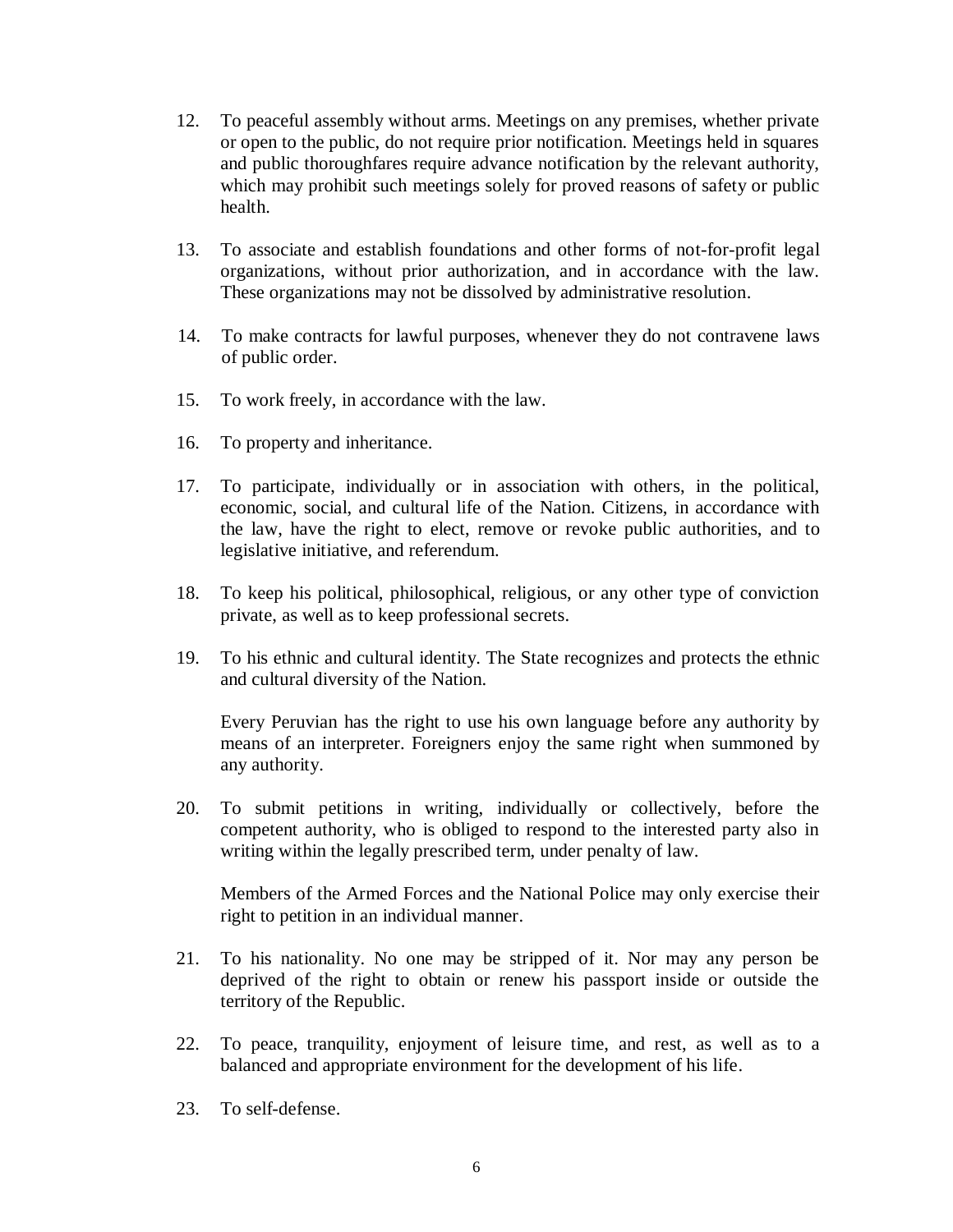- 24. To freedom and personal security. In consequence:
	- a. No one is obliged to do what the law does not command, nor prevented from doing what the law does not prohibit.
	- b. No restrictions whatsoever to personal freedom shall be permitted, except in cases provided by the law. Slavery, servitude, and traffic in human beings are prohibited in any form.
	- c. There is no imprisonment for debts. This provision does not restrict court orders in the case of contempt regarding child support obligations.
	- d. No one shall be prosecuted or convicted for any act or omission that, at the time of its commission, was not previously prescribed in the law expressly and unequivocally as a punishable violation, or did not constitute an offense penalized by law.
	- e. Every person has the right to be presumed innocent until proven guilty.
	- f. No one may be arrested without a written warrant issued by a judge for a cause or by police authorities in cases of *in flagrante delicto.* The arrested person shall be placed at the disposal of the relevant court within twentyfour hours or within the time required for travel.

In the cases of terrorism, espionage, and illicit drug trafficking, these terms shall not apply.

In such cases, police authorities may make the preventive arrest of those allegedly involved, to last no more than fifteen calendar days. They shall notify the Office of the Prosecutor General and the judge, and the latter may assume jurisdiction before that period of time expires.

- g. No one may be held incommunicado, except where it is considered indispensable for the resolution of a crime and in the form and for the time provided by law. The authority is obliged by law to report, without delay and in writing, the place where the individual under arrest is detained.
- h. No one shall be a victim of moral, psychical, or physical violence, nor be subjected to torture or inhuman or humiliating treatment. Any individual may immediately request a medical examination for the injured person or someone who is unable to appeal to the authorities by himself. Statements obtained by means of violence are null and void. Whoever employs such violence shall be held liable.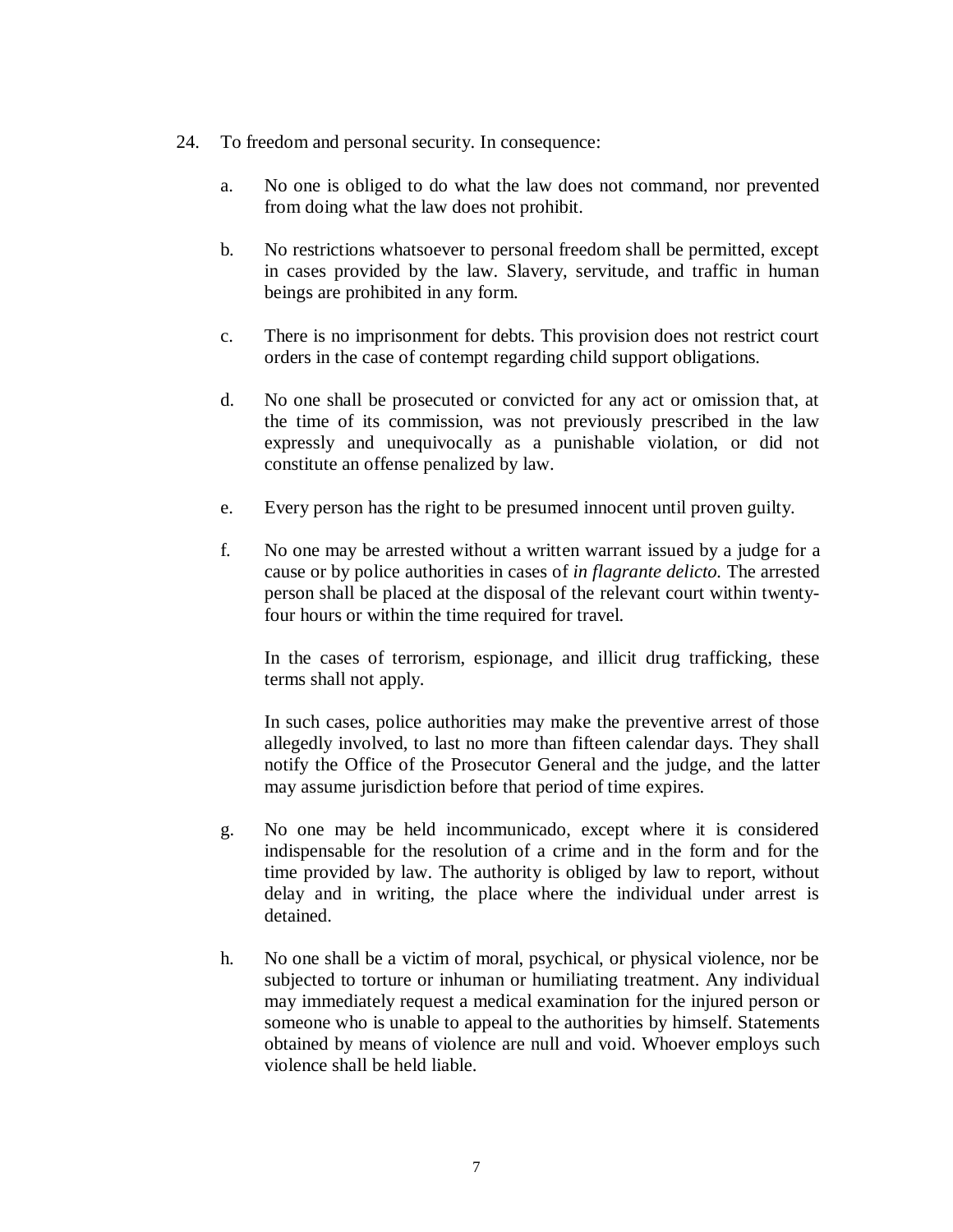The enumeration of rights established in this chapter does not exclude others guaranteed by the Constitution, or others of a similar nature or those based on the dignity of the human being, nor those based on the principles of sovereignty of the people, the democratic rule of law, or the republican form of government.

# **CHAPTER II SOCIAL AND ECONOMIC RIGHTS**

#### **Article 4**

The community and the State extend special protection to children, adolescents, mothers, and the elderly in situation of abandonment. They also protect the family and promote marriage, which are recognized as natural and fundamental institutions of society.

The form of marriage and the grounds for separation and dissolution are governed by law.

#### **Article 5**

The stable union between a man and a woman, free of any impediment to matrimony, who establishes a common-law marriage, creates community property subject to a marital assets regime, where applicable.

#### **Article 6**

The national population policy aims to spread and promote responsible parenthood. It recognizes the right of families and individuals to decide. In this spirit, the State guarantees suitable education and information programs and access to such means, provided they do not harm life or health.

It is the right and duty of parents to nourish, educate, and protect their children. Children have the duty to respect and aid their parents.

All children have the same rights and duties. Any mention of the civil status of parents or of the nature of their relationship to the children in civil records or any other identification document is prohibited.

#### **Article 7**

Everyone has the right to protection of his health, his family environment, and his community, just as it is his duty to contribute to their development and defense. Any individual unable to care for himself due to physical or mental disability has the right to respect for his dignity and to a regime of protection, care, rehabilitation, and security.

# **Article 8**

The State fights and punishes illicit drug trafficking. Likewise, it regulates the use of social drugs.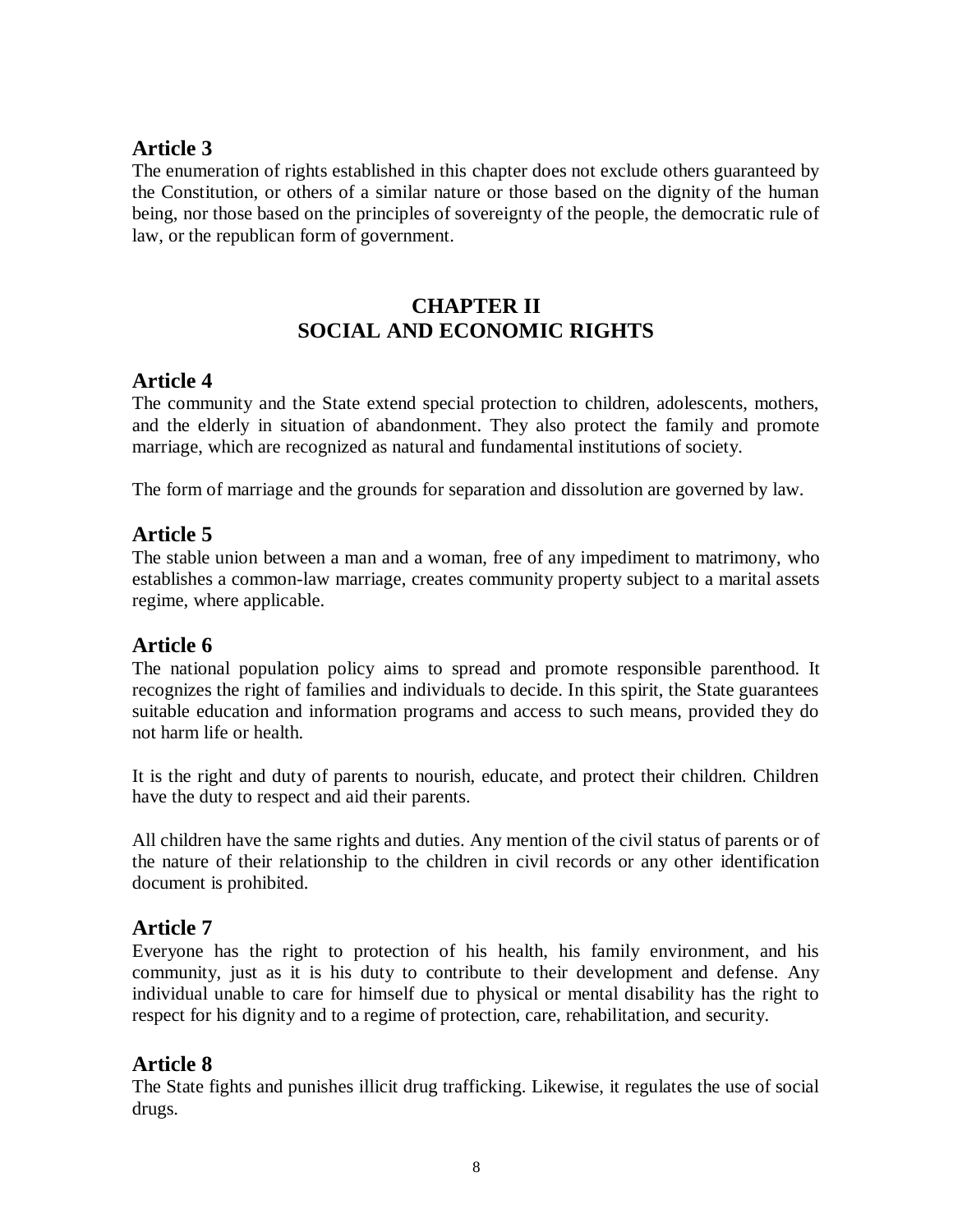The State determines the national health policy. The Executive Branch sets standards for and oversees its enforcement, and it is responsible for drafting and directing it in a pluralistic, decentralizing manner to facilitate equal access for everyone to health services.

# **Article 10**

The State recognizes the universal and progressive right of each person to social security for his protection from contingencies specified by law, and for the elevation of his quality of life.

# **Article 11**

The State guarantees free access to health benefits and pensions through public, private, or joint agencies. It also oversees their efficient operation.

The law establishes the agency of the national government that manages the pensions systems under the charge of the State.<sup>\*</sup>

# **Article 12**

Social security funds and reserves are intangible. Resources are applied in the manner and under the responsibilities set forth by law.

# **Article 13**

The aim of education is the comprehensive development of the human being. The State recognizes and guarantees freedom of education. Parents have the duty to educate their children and the right to choose their schools and participate in the educational process.

# **Article 14**

Education promotes knowledge, learning, and the practice of the humanities, science, technology, the arts, physical education, and sports. It prepares individuals for life and work and encourages solidarity.

The State promotes the scientific and technological development of the country.

Ethical and civic training and the teaching of the Constitution and human rights are mandatory in all civil and military educational processes. Religious education is provided in keeping with freedom of conscience.

Education is provided, at all levels, in conformity with constitutional principles and the purposes of the relevant educational institution.

Communication media shall cooperate with the State in education and in moral and cultural formation.

l \* *Paragraph added by Law No. 28389, published on November 17th, 2004.*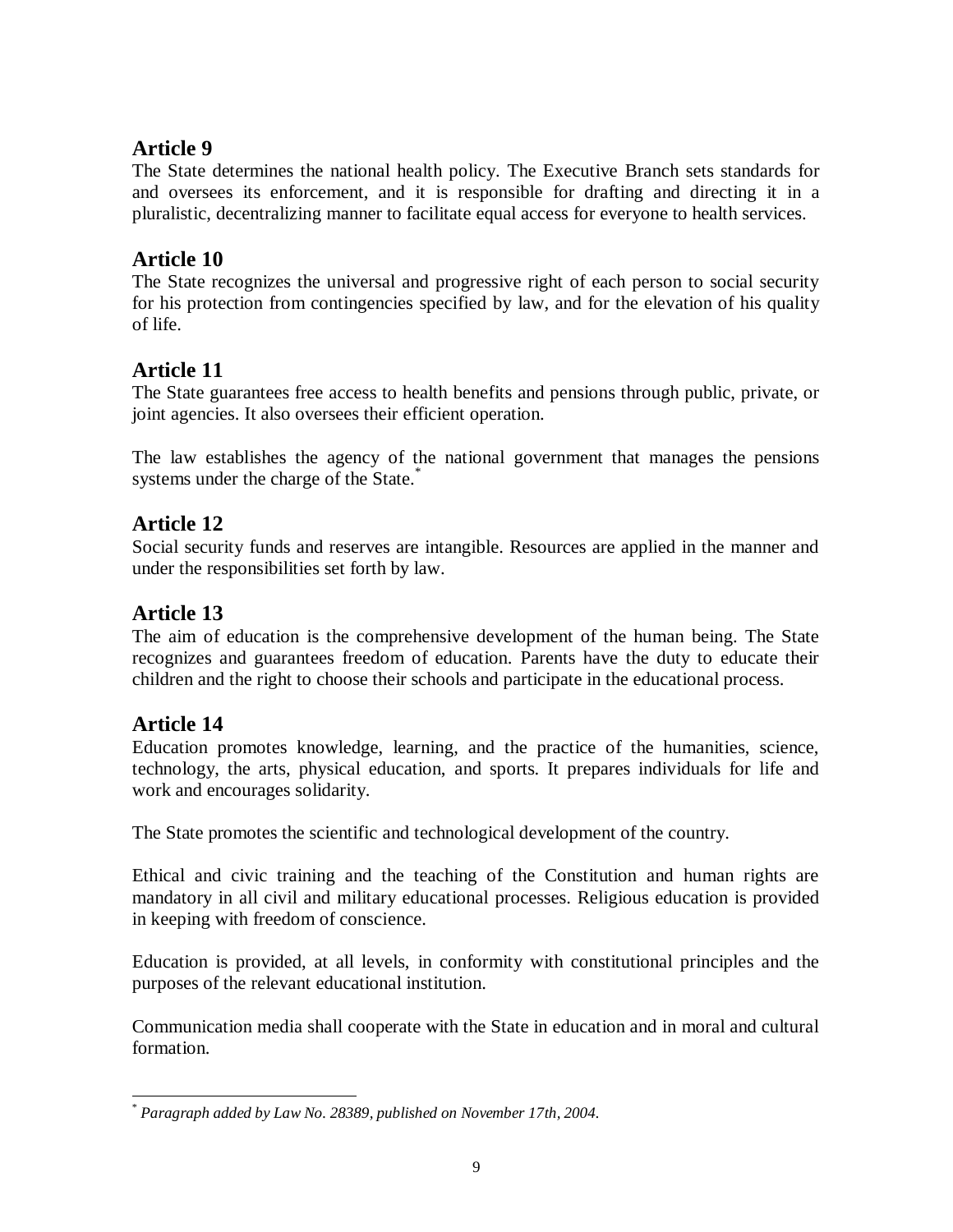The teaching profession in public schools is a public service career. The law sets forth the requirements for serving as a principal or a teacher in a school, as well as his rights and obligations. The State and the society ensure their continuing evaluation, training, professionalization, and promotion.

The student is entitled to a type of education that respects his identity, as well as to proper psychological and physical treatment.

Any person or corporate entity has the right to promote and operate educational institutions, and to transfer the ownership of such institutions, in accordance with the law.

#### **Article 16**

Both the educational system and its governing regulations are decentralized.

The State coordinates the educational policy. It formulates the general guidelines of school curricula, as well as the minimum requirements for the organization of educational centers. It oversees their compliance and the quality of education.

The State ensures that no one is prevented from receiving appropriate education on grounds of economic status, or mental or physical disabilities.

Education enjoys priority in the allocation of ordinary resources in the Budget of the Republic.

#### **Article 17**

Early childhood, primary, and secondary education are compulsory. In public schools, education is free. In public universities, the State guarantees the right to free education to those students who maintain a satisfactory performance, and lack the economic resources needed to cover the cost of education.

In order to ensure the greatest number of educational offerings and to help those who cannot afford their own education, the law sets forth the method of subsidizing private education in any of its forms, including communal and cooperative education.

The State promotes the establishment of schools, wherever people may require them.

The State guarantees the eradication of illiteracy. It also encourages bilingual and intercultural education, in accordance with the particular characteristics of each area. It preserves the diverse cultural and linguistic manifestations throughout the country. It promotes national integration.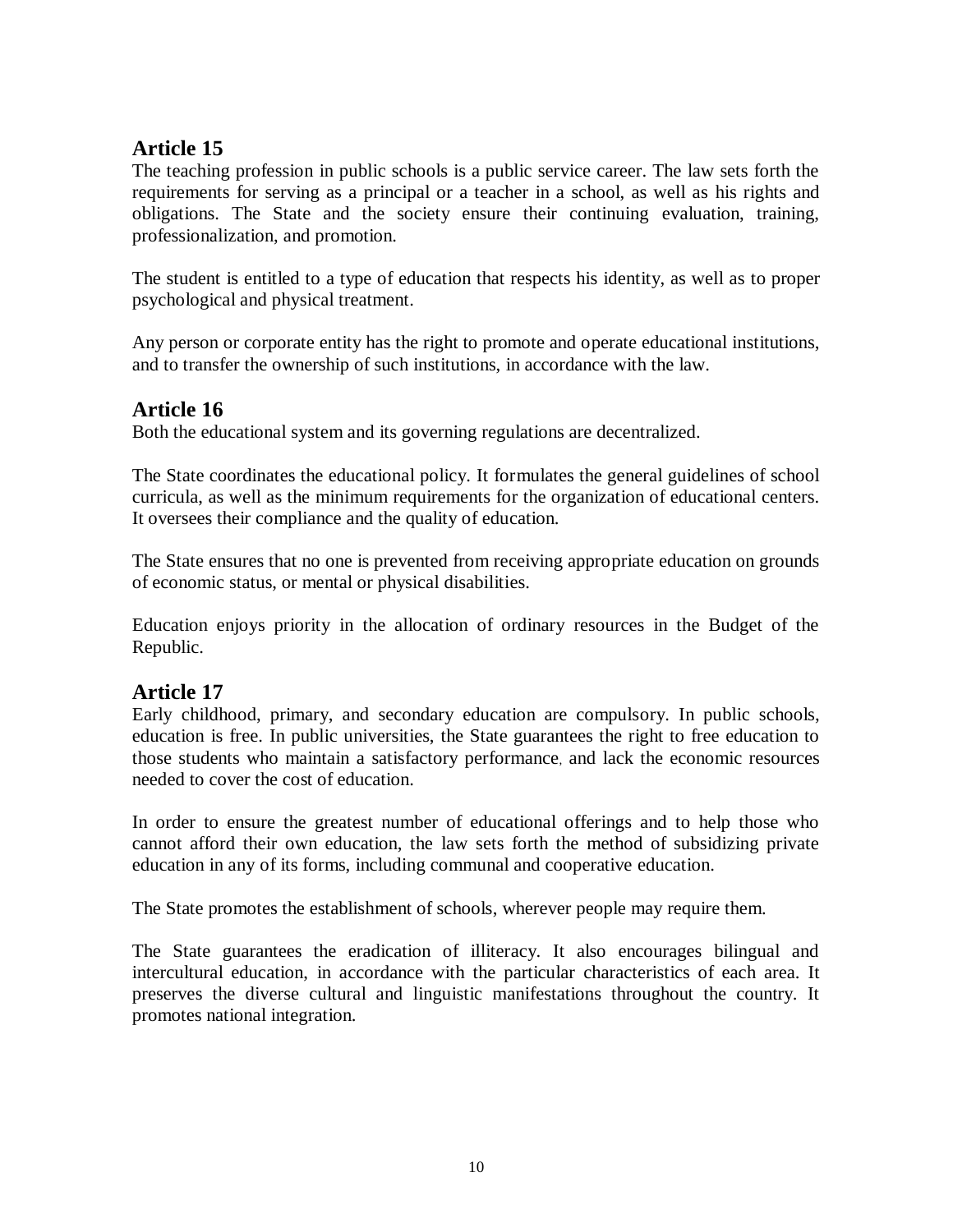The aim of university education is to support vocational training, the dissemination of culture, intellectual and artistic creativity, and scientific and technological research. The State guarantees academic freedom and rejects intellectual intolerance.

Universities are supported by public and private entities. The law sets the conditions for the authorization of their operation.

The university is a community consisting of faculty members, students, and alumni. Trustees of the university also participate in the community, in accordance with the law.

Every university is autonomous in its regulations, governance, and academic, administrative and financial regimes. Universities are governed by their own statutes within the framework of the Constitution and the law.

# **Article 19**

Universities, colleges, and all other educational institutions established in accordance with the law enjoy exemption from all direct and indirect taxes levied on assets, activities, and services concerning their educational and cultural purposes. On the subject of import tariffs, a special arrangement for allocation of taxes may be established for specific assets.

Scholarships and grants for educational purposes shall be exempt from taxes and enjoy tax benefits in the manner and within the limits prescribed by law.

The law sets forth the tax provisions that will govern the above-mentioned institutions, as well as the requirements and conditions to be met by cultural centers that, by way of exception, may enjoy the same benefits.

For private educational institutions that generate revenues legally defined as profits, the income tax may be applied.

# **Article 20**

Professional associations are autonomous institutions recognized by public law. The law determines those cases where membership in an association is mandatory.

# **Article 21**

Archeological sites and remains, constructions, monuments, places, bibliographical documents and archival materials, art objects, and tokens of historical value, expressly declared cultural assets and those provisionally presumed to be so, are the cultural heritage of the Nation, irrespective of whether they are private or public property. They are protected by the State.

The law guarantees ownership of such cultural heritage.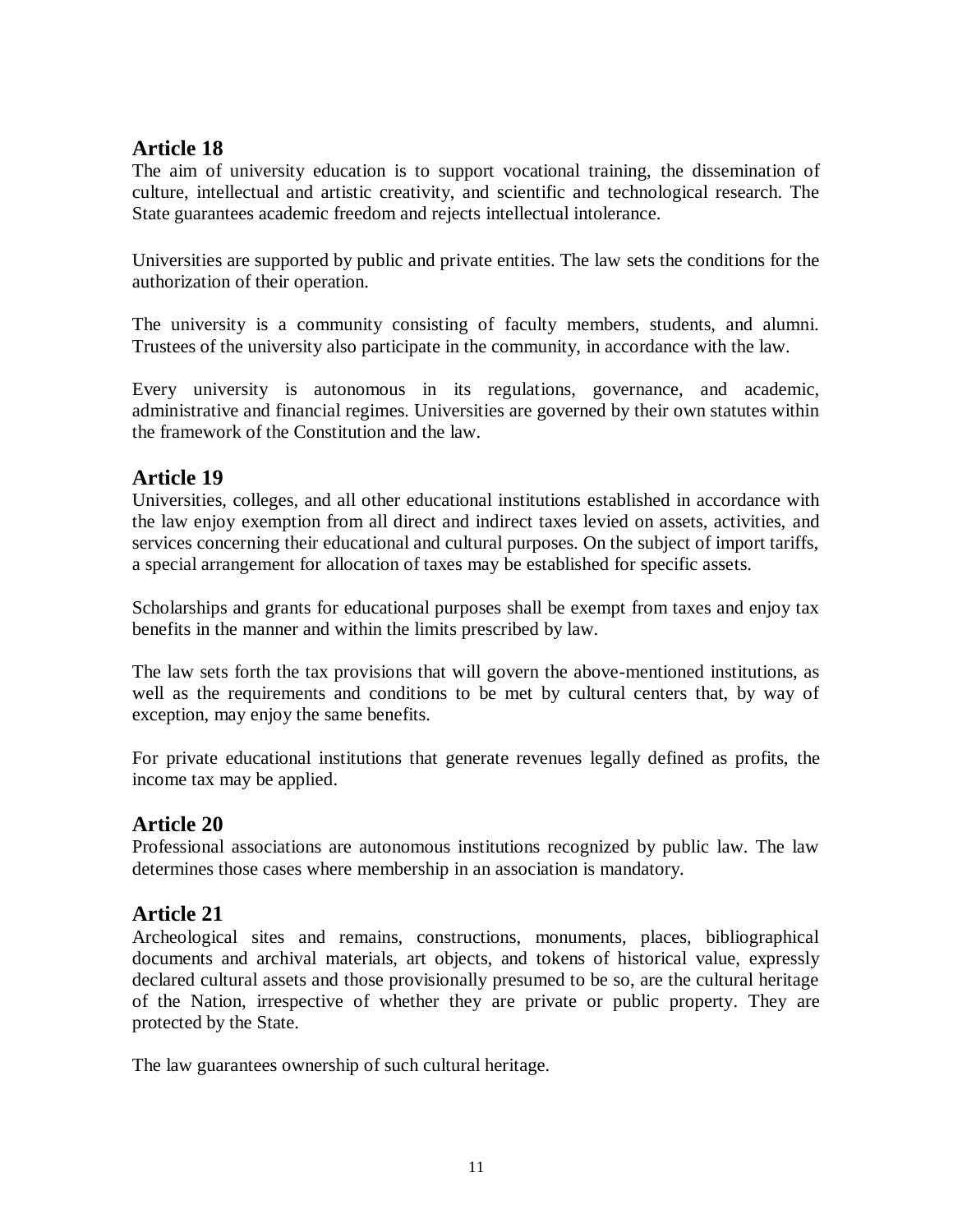In accordance with the law, private participation is encouraged in the preservation, restoration, exhibition, and dissemination of such objects, as well as their return to the country when illegally taken abroad.

#### **Article 22**

Work is a right and a duty. It is the foundation for social welfare and a means of selfrealization.

# **Article 23**

Work, in its diverse forms, is a matter of priority concern for the State, which provides special protection for working mothers, minors, and persons with disabilities.

The State promotes conditions for social and economic progress, in particular through policies aimed at encouraging productive employment and work education.

No working relation can limit the exercise of constitutional rights, nor disavow or disrespect the dignity of workers.

No one is obliged to work without pay or without his free consent.

# **Article 24**

The worker is entitled to adequate and fair compensation that ensures both himself and his family material and spiritual well-being.

Payment of wages and social benefits for the worker takes priority over any other obligation of the employer.

Minimum wages are regulated by the State with participation of representative organizations of workers and employers.

# **Article 25**

The normal workday is eight hours, or the normal workweek is forty-eight hours, at the longest. In the case of cumulative or atypical workdays, the average number of work hours during an equivalent period may not exceed that maximum.

Workers have the right to weekly and annual paid vacations. This benefit and compensation are regulated by law or agreement.

#### **Article 26**

The following principles must be respected in labor relationships:

- 1. Equal opportunity without discrimination.
- 2. Inalienability of the rights recognized by the Constitution and the law.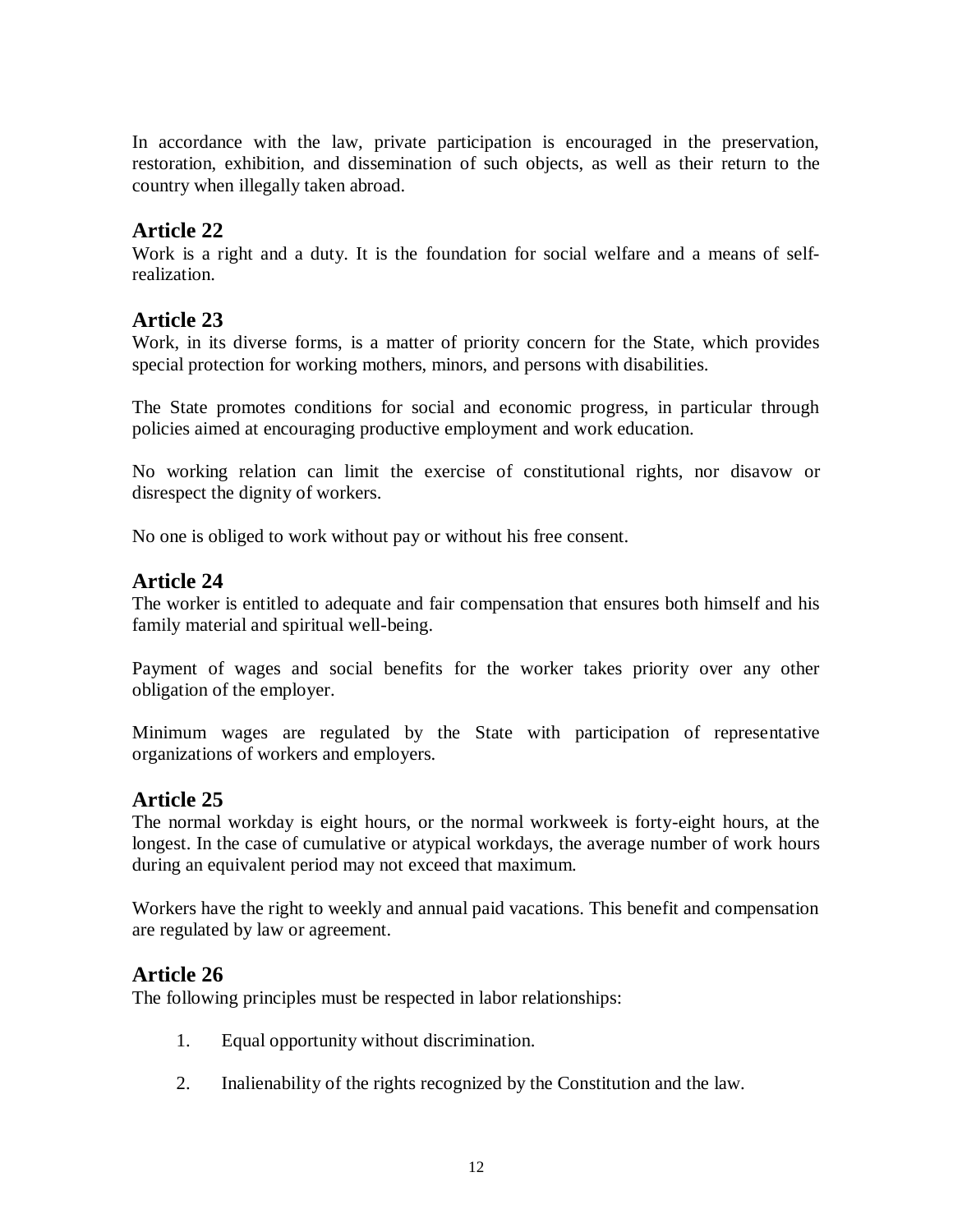3. Interpretation in favor of the worker in cases of insurmountable doubt on the meaning of a regulation.

#### **Article 27**

The law grants the worker suitable protection against unfair dismissal.

#### **Article 28**

The State recognizes the right of workers to join trade unions, to engage in collective bargaining, and to strike. It ensures their democratic exercise by:

- 1. Guaranteeing freedom to form trade unions.
- 2. Encouraging collective bargaining and promoting peaceful settlement to labor disputes.

Collective agreements are binding in the matters concerning their terms.

3. Regulating the right to strike so that it is exercised in harmony with the social interest. It defines exceptions and limitations.

# **Article 29**

The State recognizes the right of workers to share in enterprise profits and promotes other forms of participation.

# **CHAPTER III POLITICAL RIGHTS AND DUTIES**

#### **Article 30**

All Peruvians above the age of eighteen are citizens. To exercise citizenship, they must be registered to vote.

#### **Article 31**

Citizens are entitled to take part in public affairs by means of referendum, legislative initiative, removal or revocation of authorities, and demands for accountability. They also have the right to be elected and to freely elect their representatives in accordance with the provisions and procedures set forth by the organic act.

It is a right and a duty of residents to participate in the municipal government of their jurisdiction. The law governs and promotes direct and indirect mechanisms of this participation.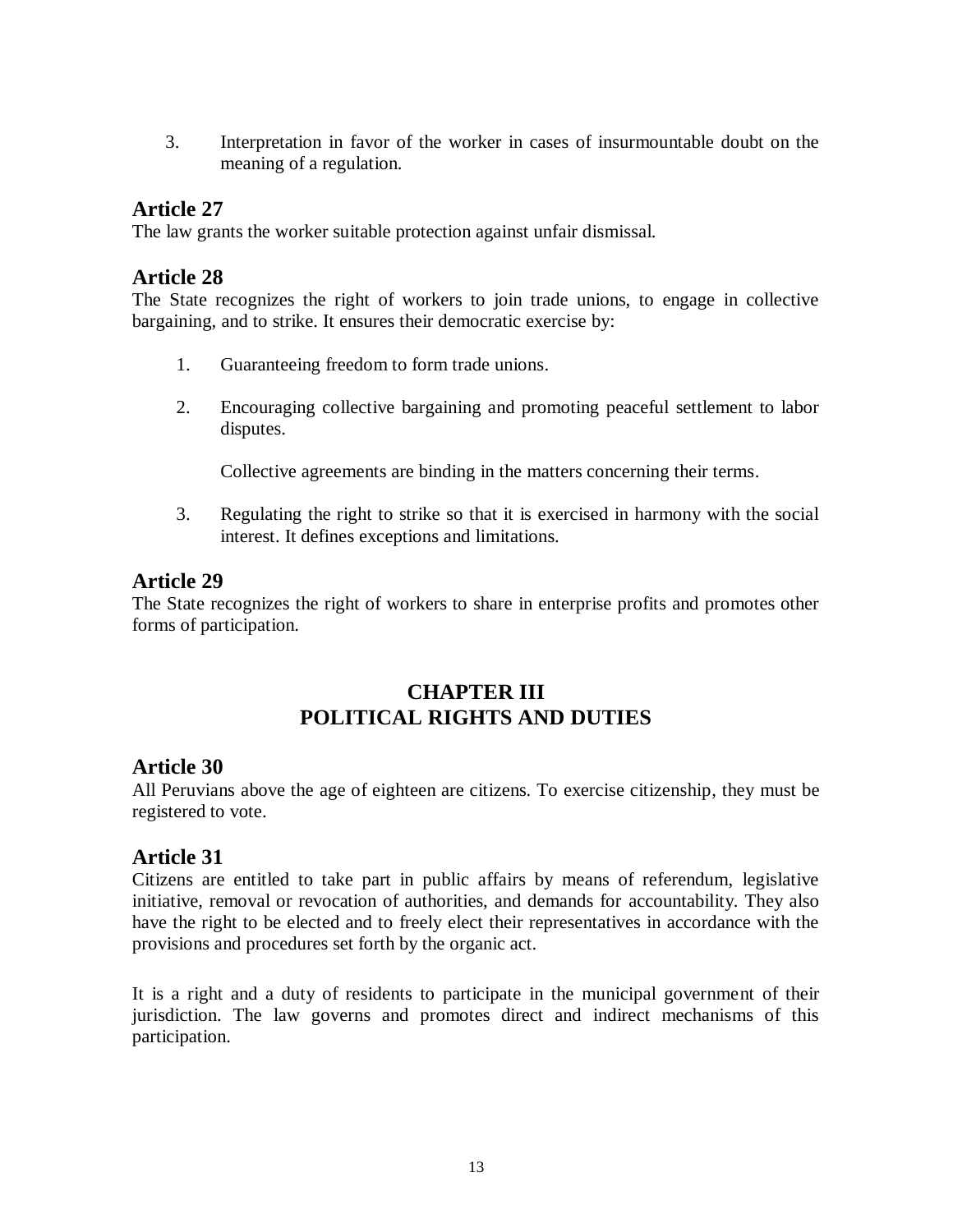Every citizen has the right to vote in the enjoyment of his civil capacity. To exercise this right, he is required to be properly registered.

Voting is personal, equal, free, secret, and compulsory up to the age of seventy years and optional after this age.

The law establishes the mechanisms to guarantee the neutrality of the State during elections and citizen participation processes.

Any act that prohibits or abridges the exercise of citizen rights shall be null and punishable\*

# **Article 32**

A referendum may be held on the following:

- 1. Partial or complete amendment of the Constitution.
- 2. Approval of binding rules.
- 3. Municipal ordinances.
- 4. Matters regarding the decentralization process.

Abolition or abridgement of the fundamental rights of the person may not be submitted to a referendum, neither may tax and budget rules nor international treaties in force.

# **Article 33**

Exercise of citizenship may be suspended by:

- 1. Judicial interdiction.
- 2. Sentence of imprisonment.
- 3. Sentence of disqualification from political rights.

<sup>-</sup>\* *Article amended by Law No. 28480, published on March 30th, 2005. Before the amendment, this article stated***:**

*Citizens are entitled to take part in public affairs by means of referendum, legislative initiative, removal or revocation of authorities, and demands for accountability. They also have the right to be elected and to freely elect their representatives in accordance with the provisions and procedures set forth by the organic act.*

*It is a right and a duty of residents to participate in the municipal government of their jurisdiction. The law governs and promotes the direct and indirect mechanisms of this participation.*

*Every citizen has the right to vote in the enjoyment of his civil capacity.*

*Voting is personal, equal, free, secret, and compulsory up to the age of seventy years and optional after this age.*

*Any act that prohibits or abridges the exercise of the rights of the citizen shall be null and punishable.*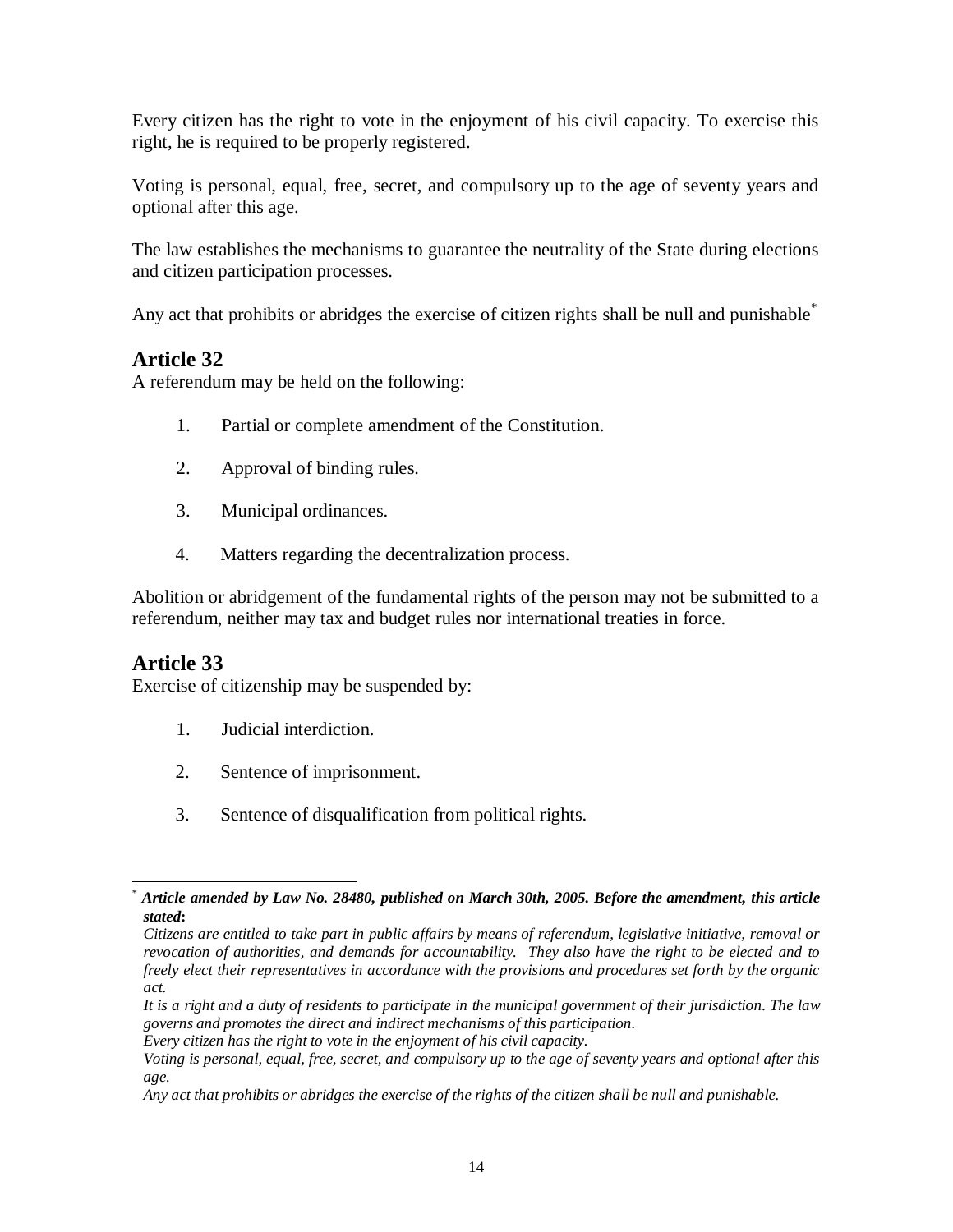Members of the Armed Forces and the National Police are entitled to vote and to citizen participation as governed by law. They may not be elected, participate in political activities or demonstrations, or engage in acts of proselytism while they are on active duty, in accordance with the law<sup>\*</sup>

# **Article 35**

Citizens may exercise their rights individually or through political organizations, such as political parties, movements, or alliances, in accordance with the law. Such organizations contribute to the development and expression of the will of the people. Their entry in the proper register confers legal personhood upon such entities.

The law sets forth the rules aiming to ensure the proper democratic operation of political parties, transparency concerning the origin of their financial recourses, and free access to the State-owned social media proportional to the last general election results.

# **Article 36**

The State recognizes political asylum. It accepts the status of the asylee determined by the State granting asylum. In cases of expulsion, the asylee shall not be returned to the country whose government persecutes him.

# **Article 37**

The Executive Branch is the sole competent authority for granting extradition following an opinion by the Supreme Court, in accordance with the law and treaties, and in compliance with the principle of reciprocity.

Extradition shall not be granted when it is determined that the request was motivated by persecution or punishment on grounds of religion, nationality, opinion, or race.

Those persecuted for political offenses or related acts are excluded from extradition. Genocide, assassination of a political figure, or crimes of terrorism are not considered as such.

# **Article 38**

l

All Peruvians have the duty to honor Peru and to protect national interests, as well as to respect, obey, and defend the Constitution and the code of laws of the Nation.

*Article amended by Law No. 28480, published on March 30th, 2005. Before the amendment, this article stated***:**

*Members of the Armed Forces and the National Police on duty may not elect or be elected. Any other disqualification does not exist, nor may it be established.*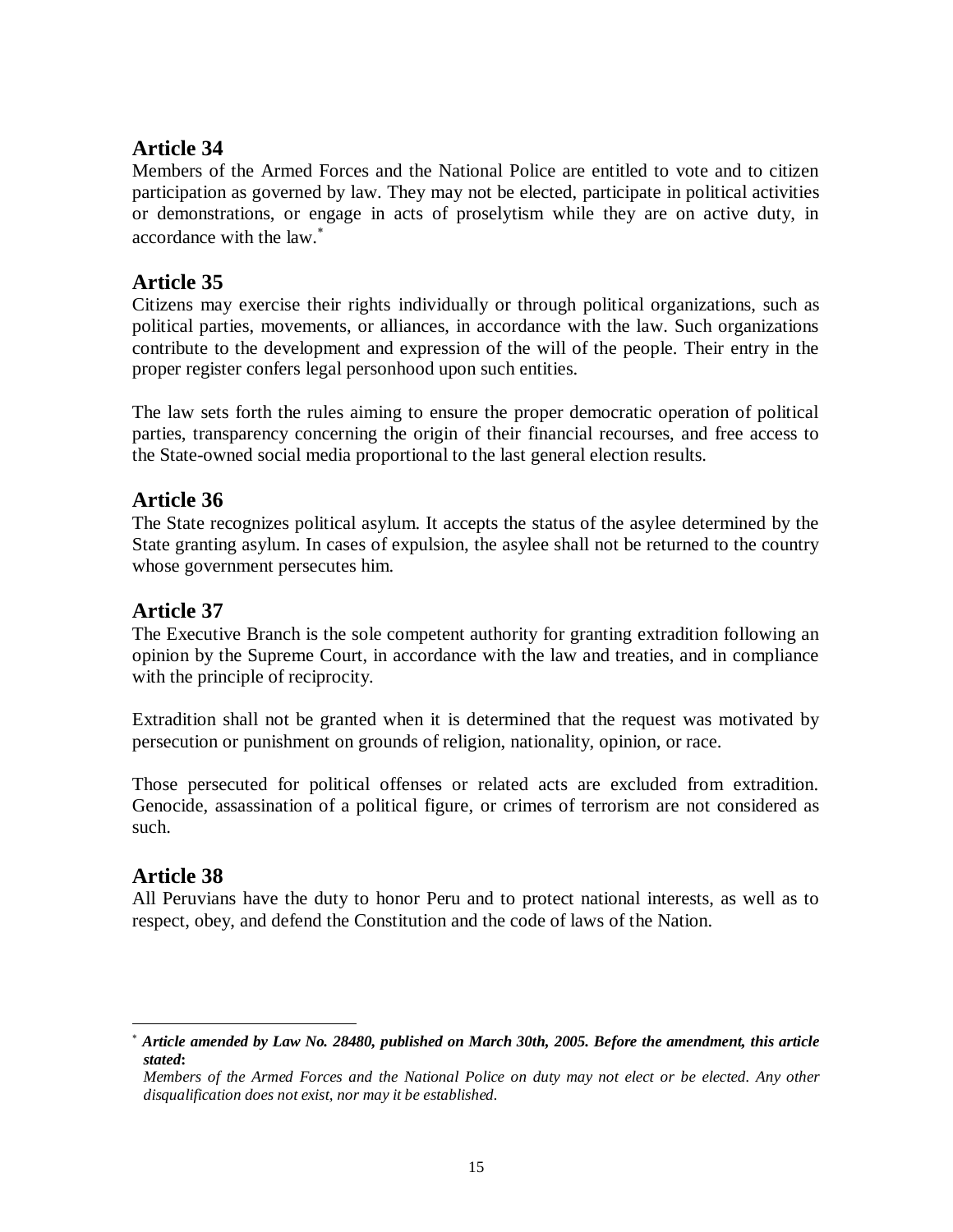# **CHAPTER IV PUBLIC SERVICE**

#### **Article 39**

All public officials and civil servants are in the service of the Nation. The President of the Republic is the highest official in the service of the Nation, followed by, in this order of importance: Congressmen, members of the Cabinet, members of the Constitutional Court and the Council of the Magistracy, Justices of the Supreme Court, the Prosecutor General of the Nation and the Ombudsman, in the same category, and the representatives of the decentralized agencies and Mayors, in accordance with the law.

#### **Article 40**

The law regulates the entry into the civil service, as well as the rights, duties, and responsibilities of public servants. Officials holding political posts and posts of trust are not included in the civil service. No official or civil servant may hold more than one remunerated office, with the exception of an additional teaching position.

Workers employed in state-owned enterprises or public and private joint-ventures are not included in the civil service.

Incomes received for any purpose by senior officials and other civil servants, as the law prescribes by virtue of their posts, must be published periodically in the official gazette.

# **Article 41**

Officials and public servants whom the law specifies or who manage or handle State funds or funds of bodies financially supported by the State shall make a statement of property owned and of income upon assuming, holding, and leaving office. The corresponding publication is to be made in the official gazette under the terms and conditions prescribed by the law.

When there is presumption of illicit enrichment, the Prosecutor General shall, by complaint from third parties or by virtue of his office, bring charges before the court.

The law sets forth the responsibilities of officials and civil servants, as well as the duration of their ineligibility for public office.

The length of the statute of limitations is doubled for crimes against State assets.

#### **Article 42**

The rights of civil servants to unionize and strike are acknowledged by law. State officials with decision-making powers, those in posts of trust or of management, as well as members of the Armed Forces and the National Police are not included herein.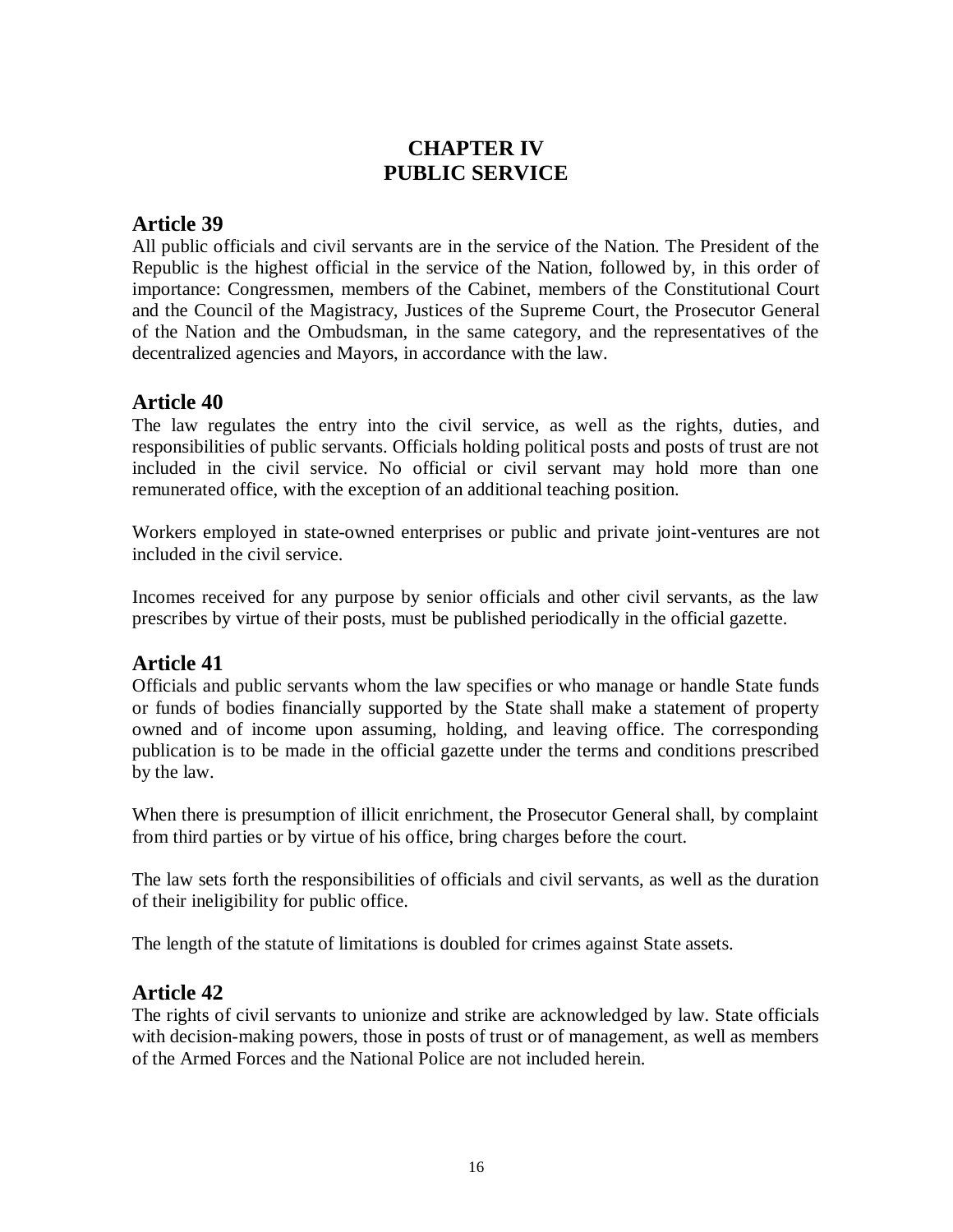# **TITLE II THE STATE AND THE NATION**

# **CHAPTER I THE STATE, THE NATION, AND THE TERRITORY**

#### **Article 43**

The Republic of Peru is democratic, social, independent, and sovereign.

The State is one and indivisible.

Its form of government is unitary, representative, and decentralized. It is organized pursuant to the principle of separation of powers.

#### **Article 44**

The fundamental duties of the State are to defend the national sovereignty, to guarantee full enjoyment of human rights, to protect the population from threats to their security, and to promote general welfare based on justice and the comprehensive and balanced development of the Nation.

It is also the duty of the State to establish and implement the border policy and to promote integration, in particular of Latin America, as well as the development and cohesiveness of border zones, in accordance with the foreign policy.

# **Article 45**

The power of the State emanates from the people. Those who exercise it do so within the limitations and under the responsibilities set forth by the Constitution and the law.

No individual, organization, branch of the Armed Forces, National Police force, or group of people may arrogate to themselves the exercise of such power. To do so constitutes rebellion or sedition.

#### **Article 46**

No one owes obedience to a usurper government or to anyone who assumes public office in violation of the Constitution and the law.

The civil population has the right to insurrection in defense of the constitutional order.

Acts of those who usurp public office are null and void.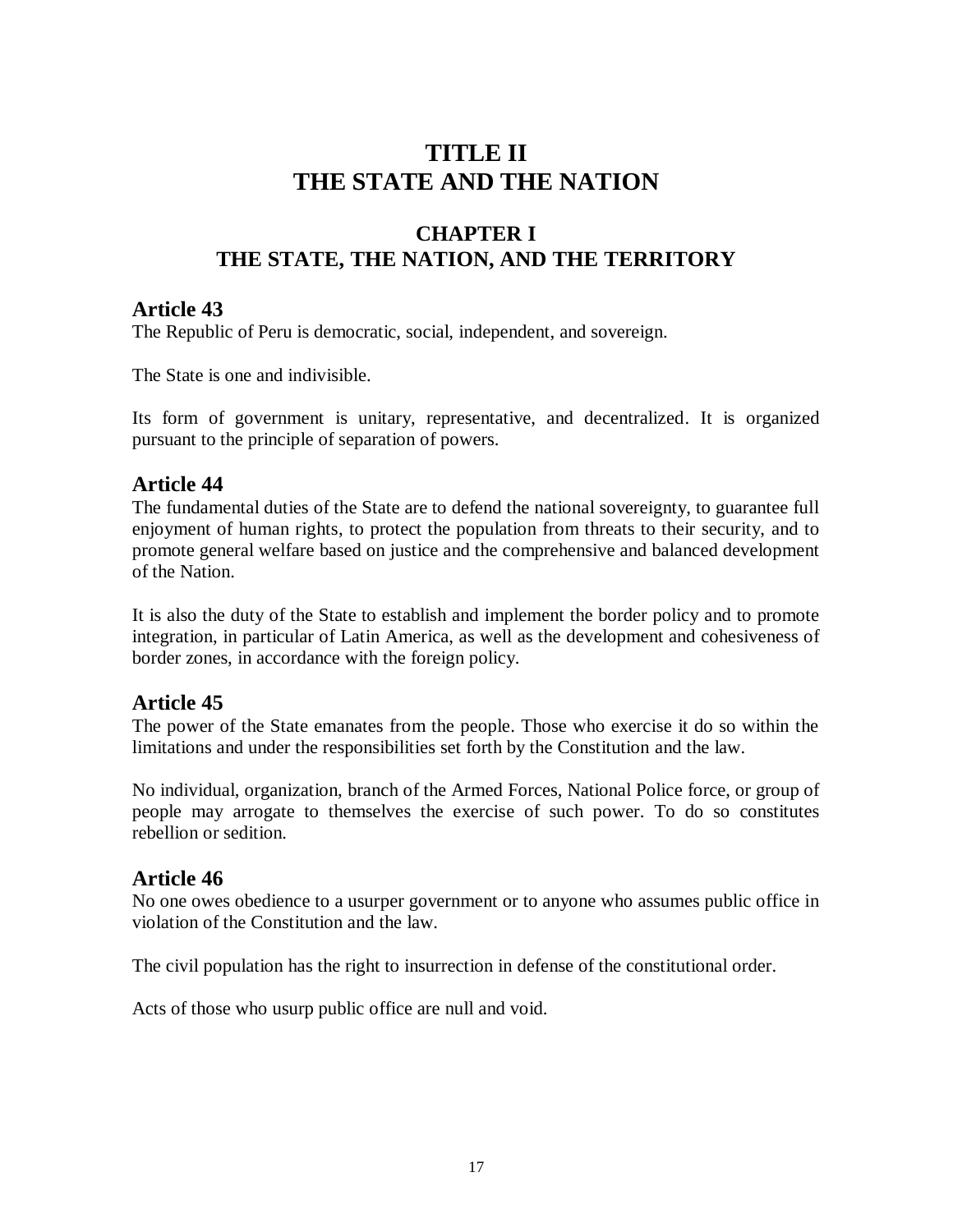The defense of State interests is the responsibility of the State Attorneys in accordance with the law. The State is exempted from payment of judicial costs and expenses.

# **Article 48**

The official languages of the State are Spanish and, wherever they predominate*,* Quechua, Aymara, and other native tongues, in accordance with the law.

# **Article 49**

The capital of the Republic of Peru is the city of Lima. Its historical capital is the city of Cusco.

The symbols of the Nation are the flag with three vertical stripes in red, white, and red; the coat of arms, and the national hymn, as established by law.

# **Article 50**

Within an independent and autonomous system, the State recognizes the Catholic Church as an important element in the historical, cultural, and moral formation of Peru, and lends the church its cooperation.

The State respects other denominations and may establish forms of collaboration with them.

# **Article 51**

The Constitution prevails over any other legal rule, the laws over lower level provisions, and so on successively. Publication is essential to the enforcement of any legal rule of the State.

# **Article 52**

All those born within the territory of the Republic are Peruvians by birth, as well as those born abroad of a Peruvian father or mother and duly registered while still minors.

Those who acquire the nationality by naturalization or choice are also Peruvians, as long as they maintain residency in Peru.

# **Article 53**

Ways of acquisition or recovery of nationality are determined by law.

Peruvian nationality cannot be lost, unless by express renunciation before a competent Peruvian authority.

# **Article 54**

The territory of the Republic is inalienable and inviolable. It includes the soil, the subsoil, the maritime dominion, and the superjacent airspace.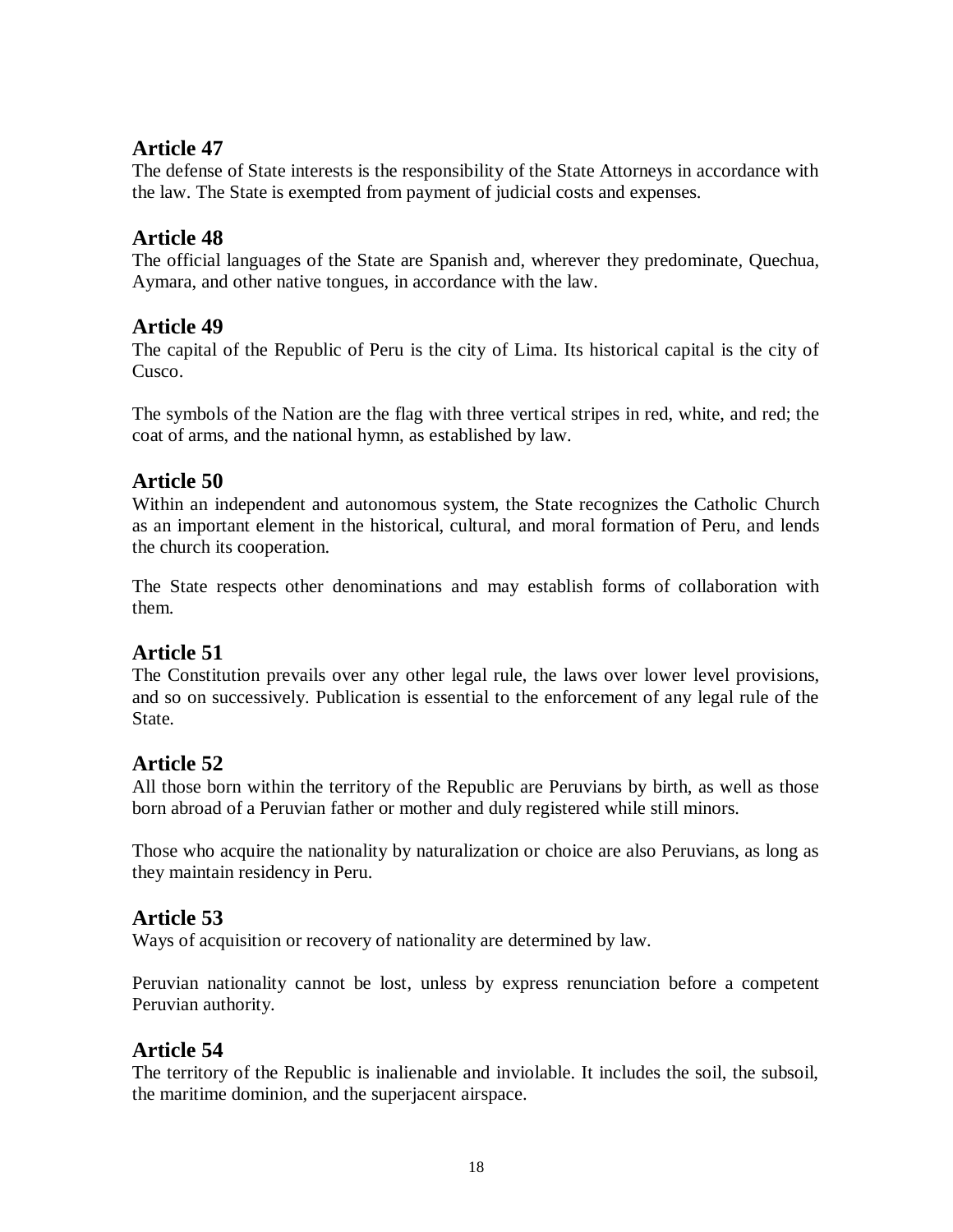The maritime dominion of the State includes the sea adjacent to its coasts, as well as the seabed and subsoil thereof, extending out to a distance of 200 nautical miles measured from the baselines established by law.

In its maritime dominion, the State exercises sovereignty and jurisdiction, without prejudice to the freedoms of international communication, in accordance with the law and treaties ratified by the State.

The State exercises sovereignty and jurisdiction over the airspace of its territory and its adjacent sea up to the limit of 200 miles, without prejudice to the freedoms of international communication, in conformity with the law and treaties ratified by the State.

# **CHAPTER II TREATIES**

#### **Article 55**

Treaties formalized by the State and in force are part of national law.

#### **Article 56**

Treaties must be approved by the Congress before their ratification by the President of the Republic, provided that they concern the following matters:

- 1. Human rights.
- 2. Sovereignty, dominion, or integrity of the State.
- 3. National defense.
- 4. Financial obligations of the State.

Treaties that create, modify, or eliminate taxes that require modification or repeal of any law, or that require legislative measures for their application, must also be approved by the Congress*.* 

#### **Article 57**

The President of the Republic may formalize or ratify treaties or accede to them without previous approval by the Congress in matters not contemplated in the preceding article. In all such cases, the President must notify the Congress.

When a treaty affects constitutional provisions, it must be approved by the same procedure established to reform the Constitution prior to its ratification by the President of the Republic.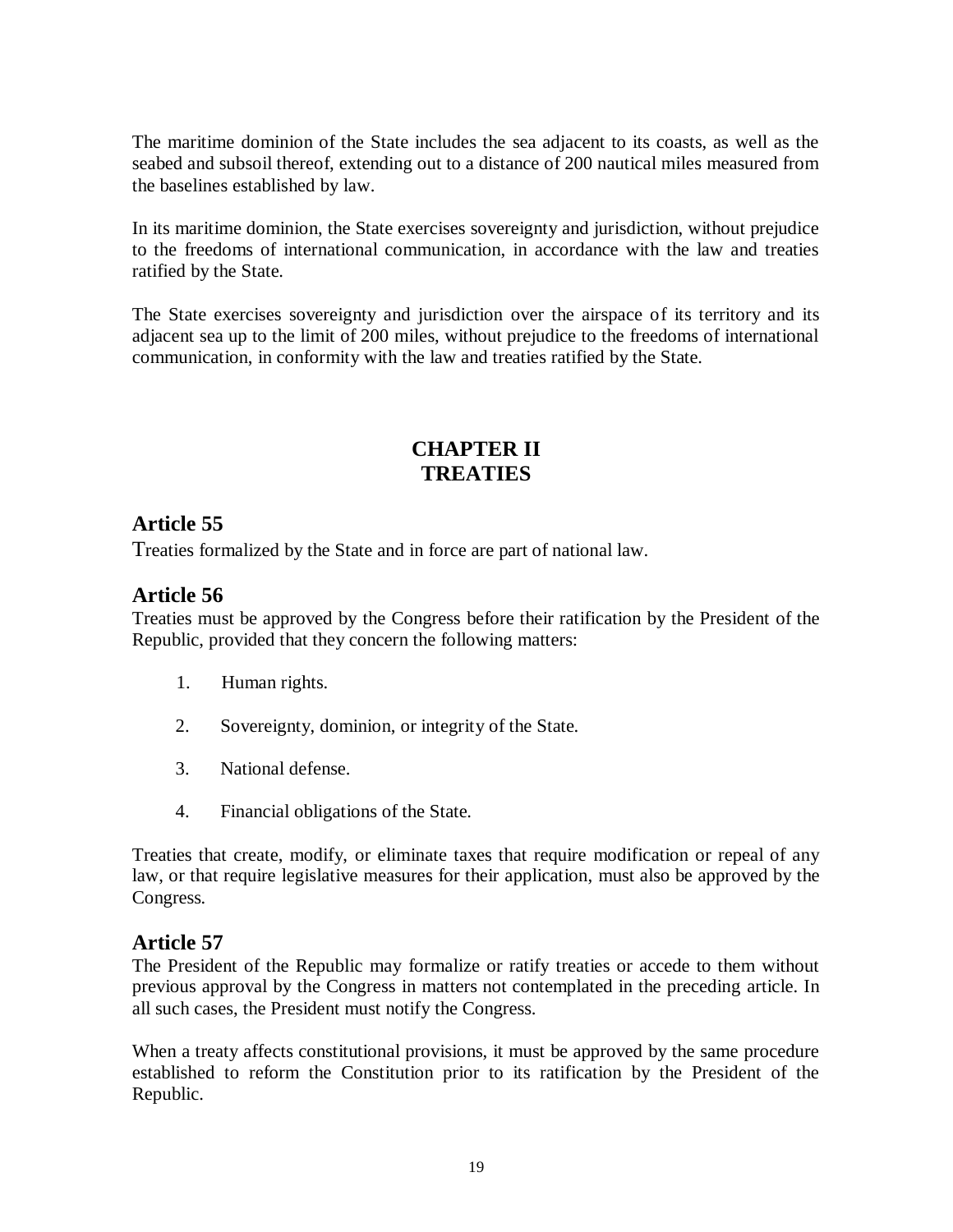Denunciation of treaties is within the power of the President of the Republic, who has the duty to notify the Congress. In the case of treaties subject to approval by Congress, such denunciation requires its previous approval.

# **TITLE III THE ECONOMIC SYSTEM**

# **CHAPTER I GENERAL PRINCIPLES**

#### **Article 58**

Private initiative is free. It is exercised within a social market economy. Under this system, the State guides the development of the country and it is principally active in promoting employment, health, education, security, public services, and infrastructure.

#### **Article 59**

The State promotes the creation of wealth and guarantees the freedom to work, as well as free enterprise, trade, and industry. The exercise of these freedoms must not be harmful to the public morals, health, or safety. The State provides opportunities to those sectors suffering from unequal opportunity for advancement. In this spirit, it promotes small businesses of all types.

#### **Article 60**

The State recognizes economic pluralism. The national economy is sustained in the coexistence of diverse forms of ownership and enterprise.

Authorized solely by express law, the State may subsidiarily engage in business activities, directly or indirectly, for reasons of high public interest or manifest national convenience.

Business activity receives the same legal treatment, whether public or private.

#### **Article 61**

The State facilitates and oversees free competition. It fights any practice that would limit it and the abuse of dominant or monopolistic positions. No law or arrangement may authorize or establish monopolies.

The press, radio, television, and other means of expression and social communication and, in general, enterprises, goods and services related to freedom of speech and communication, cannot be objects of exclusivity, monopoly, or hoarding, directly or indirectly, by the State or private parties.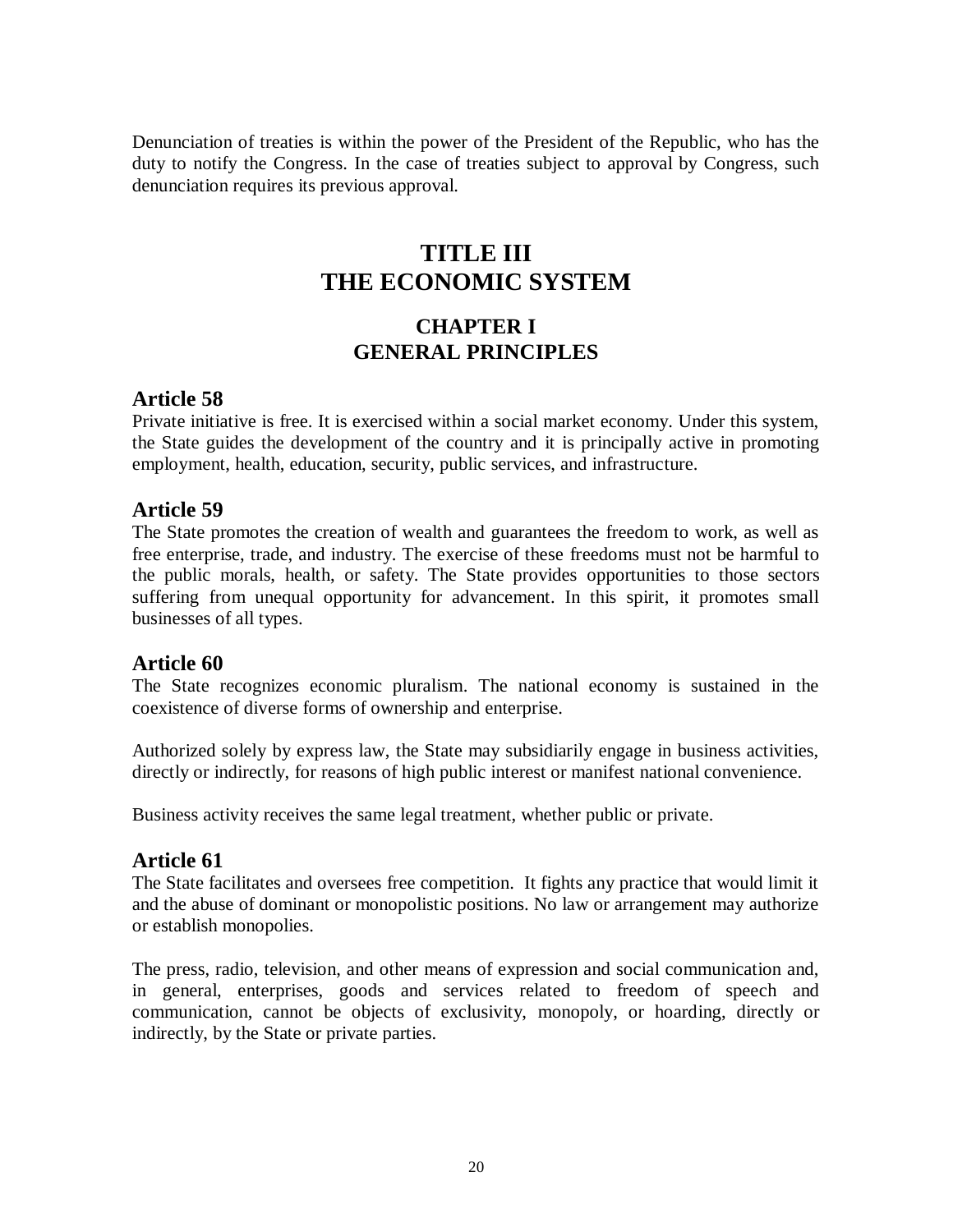The freedom of contract guarantees that parties may validly negotiate, according to the rules in effect at the time of the contract. Contractual terms may not be modified by laws or any other provision whatsoever. Conflicts deriving from contractual relations may be resolved solely through arbitration or judicial recourse, in accordance with the protective mechanisms provided for in the contract, or established by law.

By means of contract law, the State may provide guarantees and grant security. These may not be modified legislatively, without prejudice to the protection provided in the preceding paragraph.

#### **Article 63**

National and foreign investments are subject to the same conditions. The production of goods, services, and foreign exchange are free. If another country or other countries adopt protectionist or discriminatory measures that are detrimental to the national interest, the State may, in defense of it, adopt similar measures.

All contracts of the State and public corporations with resident foreign nationals are subject to the national laws and courts of competent jurisdiction, and surrender to any diplomatic claim. Contracts of a financial nature may be exempted from national jurisdiction.

The State and other public corporations may submit controversies arising from their contractual relations to courts specially established by virtue of treaties in effect. They may also submit them to national or international arbitration in the manner provided by law.

#### **Article 64**

The State guarantees the free possession and disposition of foreign currency.

#### **Article 65**

The State defends the interests of consumers and clients. For this purpose, it guarantees the right to information on goods and services available to them on the market. Likewise, it especially watches over the health and security of the population.

# **CHAPTER II THE ENVIRONMENT AND THE NATIONAL RESOURCES**

#### **Article 66**

Natural resources, renewable and non renewable, are patrimony of the Nation. The State is sovereign in their utilization.

An organic law fixes the conditions of their use and grants them to private individuals. Such a concession grants the title holders a real right subject to those legal regulations.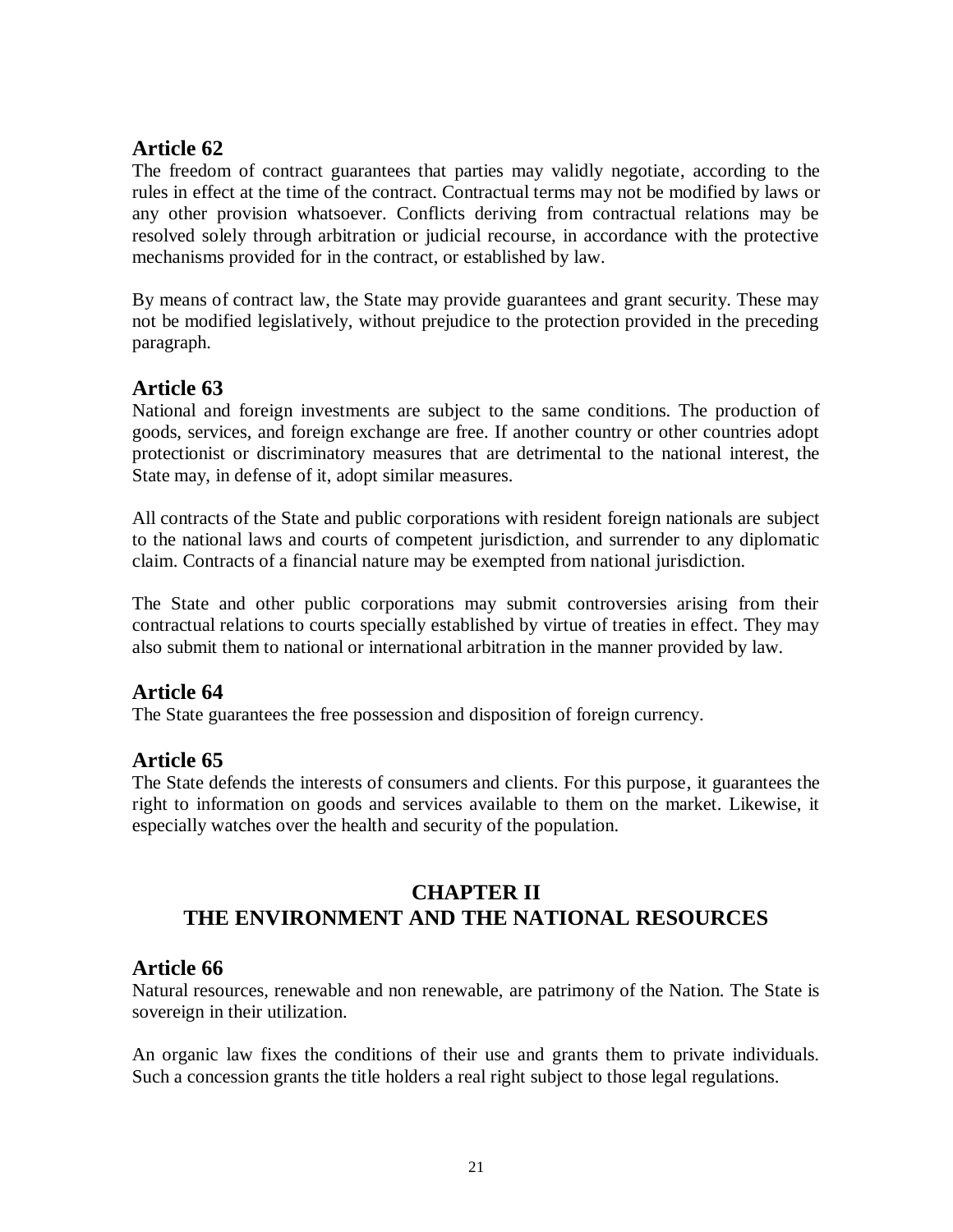The State determines the national environmental policy. It also promotes the sustainable use of its natural resources.

# **Article 68**

The State is obliged to promote the conservation of biological diversity, and protected natural areas.

# **Article 69**

The State promotes the sustainable development of the Amazonia by means of appropriate legislation.

# **CHAPTER III PROPERTY**

# **Article 70**

The right to property is inviolable. The State guarantees it. It is exercised in harmony with the common good, and within the limits of the law. No one shall be deprived of his property, except, exclusively, on grounds of national security or public need determined by law, and upon cash payment of the appraised value, which must include compensation for potential damages. Proceedings may be instituted before the Judiciary to challenge the property value established by the State in the expropriatory procedure.

# **Article 71**

With respect to property, foreign nationals, whether they are persons or corporate entities, fall under the same conditions as Peruvians. Therefore, they may in no instance invoke exception or diplomatic protection.

However, within a distance of fifty kilometers from the borders, foreigners may not acquire or possess under any title, directly or indirectly, mines, lands, woods, water, fuel, or energy sources, whether individually or in partnership, under penalty of losing that so acquired right to the State. The sole exception involves cases of public need expressly determined by executive decree and approved by the Cabinet, in accordance with the law.

# **Article 72**

The law may temporarily, solely on grounds of national security, set forth specific restrictions and bans on acquisition, possession, exploitation, and transfer of certain types of property.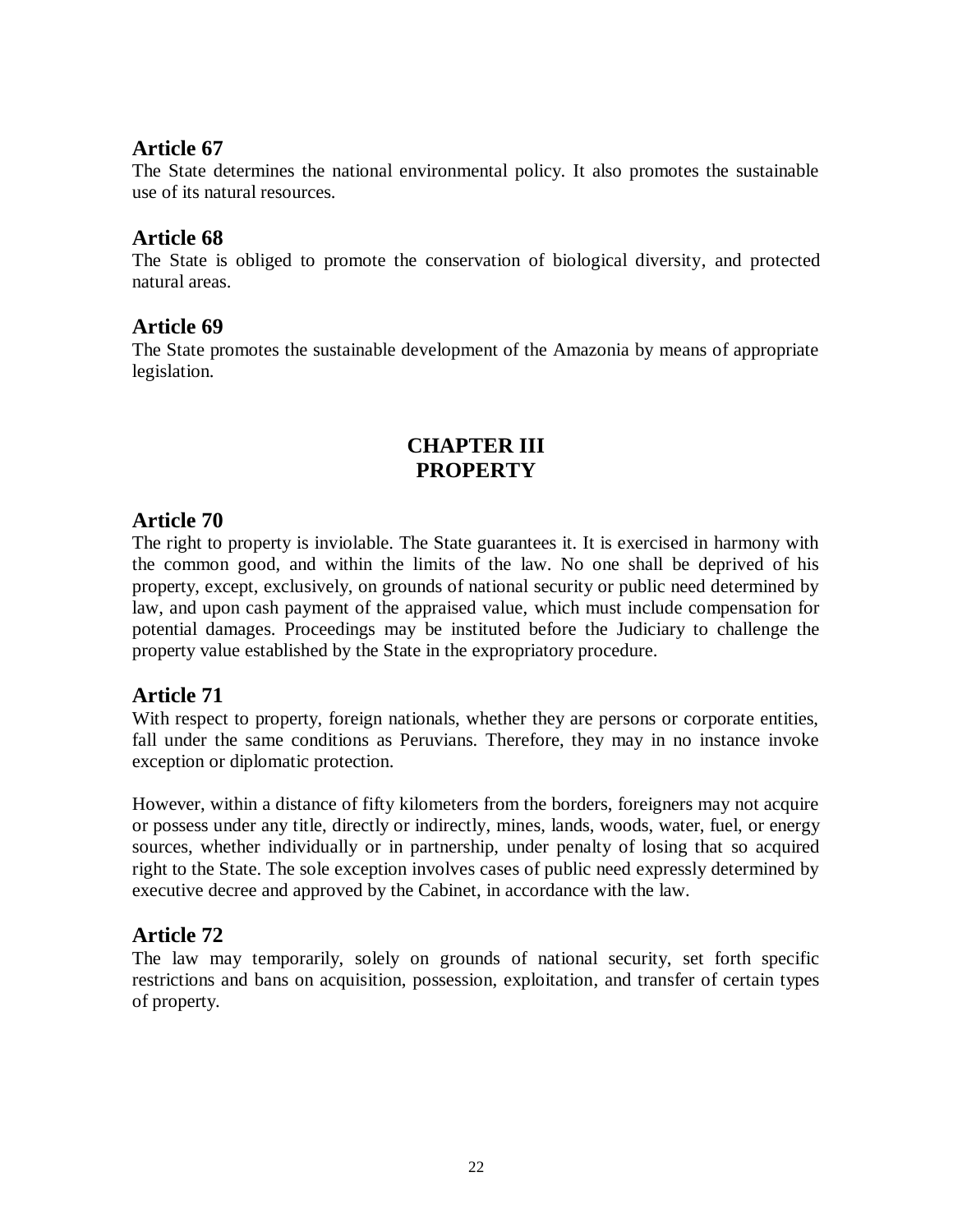Public property is inalienable and may not be prescribed. Property available for public use may be granted to private parties, in accordance with the law, for its economic development.

# **CHAPTER IV TAX AND BUDGET REGIME**

#### **Article 74**

Taxes are created, modified, or abolished. Exemptions are granted exclusively by law or by legislative decree in case of delegation of powers, except for tariffs and rates, which are regulated by an executive decree.

Regional and local governments may create, modify, and eliminate taxes and rates, or exempt the same within their jurisdiction and within the limits defined by law. In exercising its taxing power, the State shall respect the principle of the legal reservation and those principles concerning equality and respect for basic rights of the person. No tax shall have a confiscatory nature.

Budget Acts and emergency decrees shall not contain provisions on taxes. Laws concerning annual taxes come into force on the first day of January of the year following their enactment.

Tax provisions set forth in violation of this article are null and void.\*

#### **Article 75**

-

The State guarantees payment of public debt only when contracted by constitutional governments, in accordance with the Constitution and the law.

The domestic and foreign debt operations of the State are approved in accordance with the law.

<sup>\*</sup> *Article amended by Law No. 28390, published on November 17th, 2004. Before the amendment, this article stated***:**

*Taxes are set up, modified, or abolished. Exemptions are granted exclusively by law or by legislative decree in case of delegation of powers, except for tariffs and rates, which are regulated by executive decree. Local governments may set up, modify, and eliminate taxes and rates, or exempt the same within their jurisdiction and within the limits defined by law. In exercising its taxing power, the State shall respect the principle of the legal reservation and those principles concerning equality and respect for basic rights of the person. No tax shall have a confiscatory nature.*

*Emergency decrees shall not contain provisions on taxes. Laws concerning annual taxes come into force on the first day of January of the year following their enactment. Budget Acts shall not contain provisions on taxes.*

*Tax provisions set forth in violation of this article are null and void.*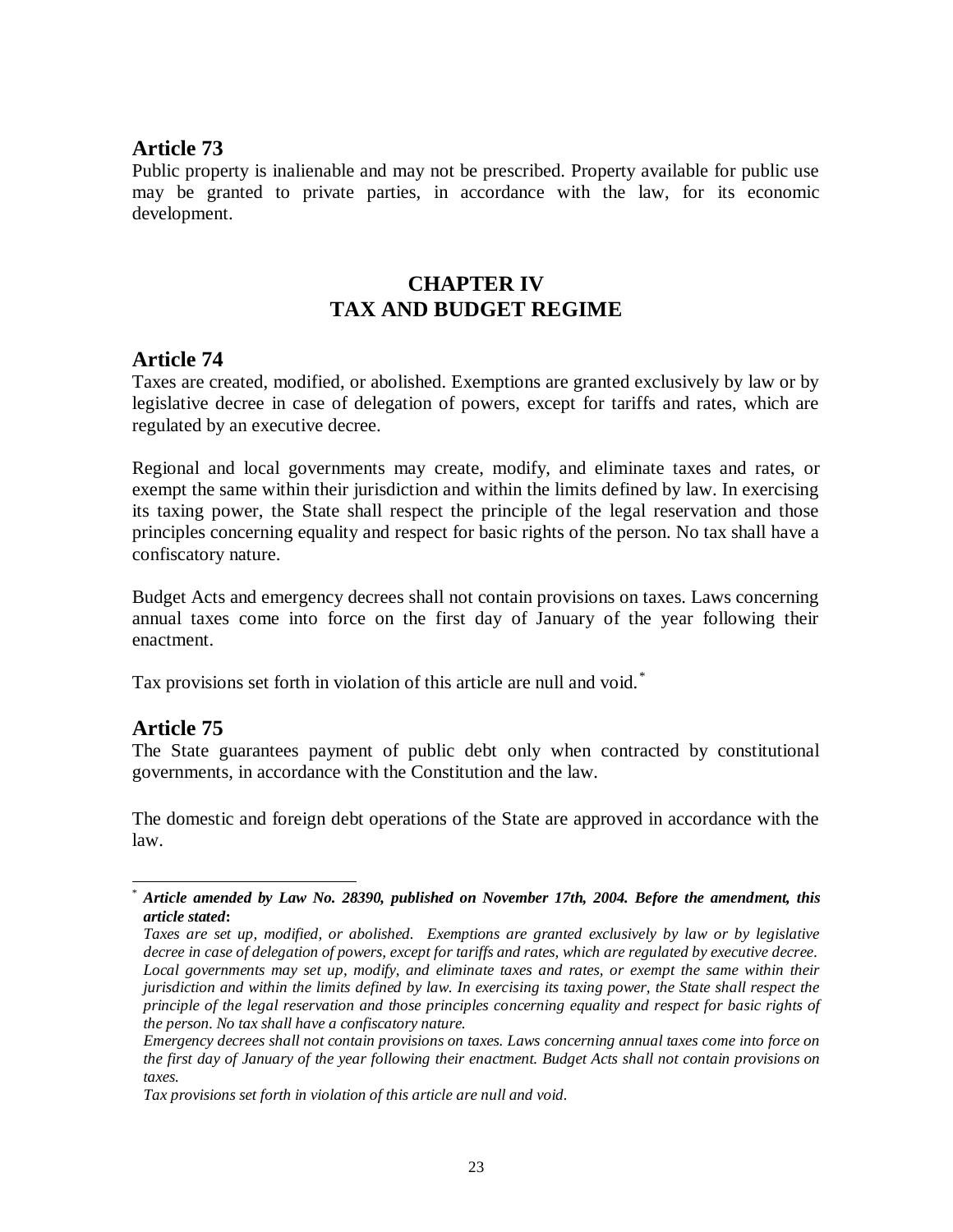Municipalities may undertake credit transactions charged against their own resources and assets without requiring legal authorization.

#### **Article 76**

Public works and acquisition of supplies with public funds or resources are compulsorily based on contracts and public bidding, as are the acquisition and sale of assets.

The contracting of services and projects, whose importance and amount are determined by the Budget Act is done by public bidding. The law sets forth the procedures, exceptions and respective responsibilities.

# **Article 77**

The economic and financial administration of the State is governed by the budget passed annually by Congress. The budget structure of the public sector consists of two parts: the central government and decentralized agencies.

The budget allocates public resources fairly. Its programming and implementation depend on efficiency criteria that concern basic social necessities and decentralization. In accordance with the law, every circumscription shall receive an adequate share of the total income and revenue collected by the State for the utilization of natural recourses in each zone as a natural resource royalty (*canon*). \*

### **Article 78**

The President of the Republic sends the Budget bill to the Congress each year with a deadline expiring on August 30th.

On the same date, he also sends the national debt and financial stability bills.

The Budget bill shall be effectively balanced.

Loans from the Central Reserve Bank of Peru or the Bank of the Nation are not considered fiscal revenue.

Loans shall not cover current expenditure.

l \* *Article amended by Law No. 26472, published on June 13th, 1995. Before the amendment, this article stated:*

*The economic and financial administration of the State is governed by the budget passed annually by Congress.*

*The budget structure of the public sector consists of two parts: the central government and decentralized agencies.*

*The budget allocates public resources fairly. Its programming and implementation depend on efficiency criteria that concern basic social necessities and decentralization.*

*In accordance with the law, every circumscription shall receive an adequate share of the tax income collected for the utilization of natural recourses in each zone as a natural resource royalty (canon).*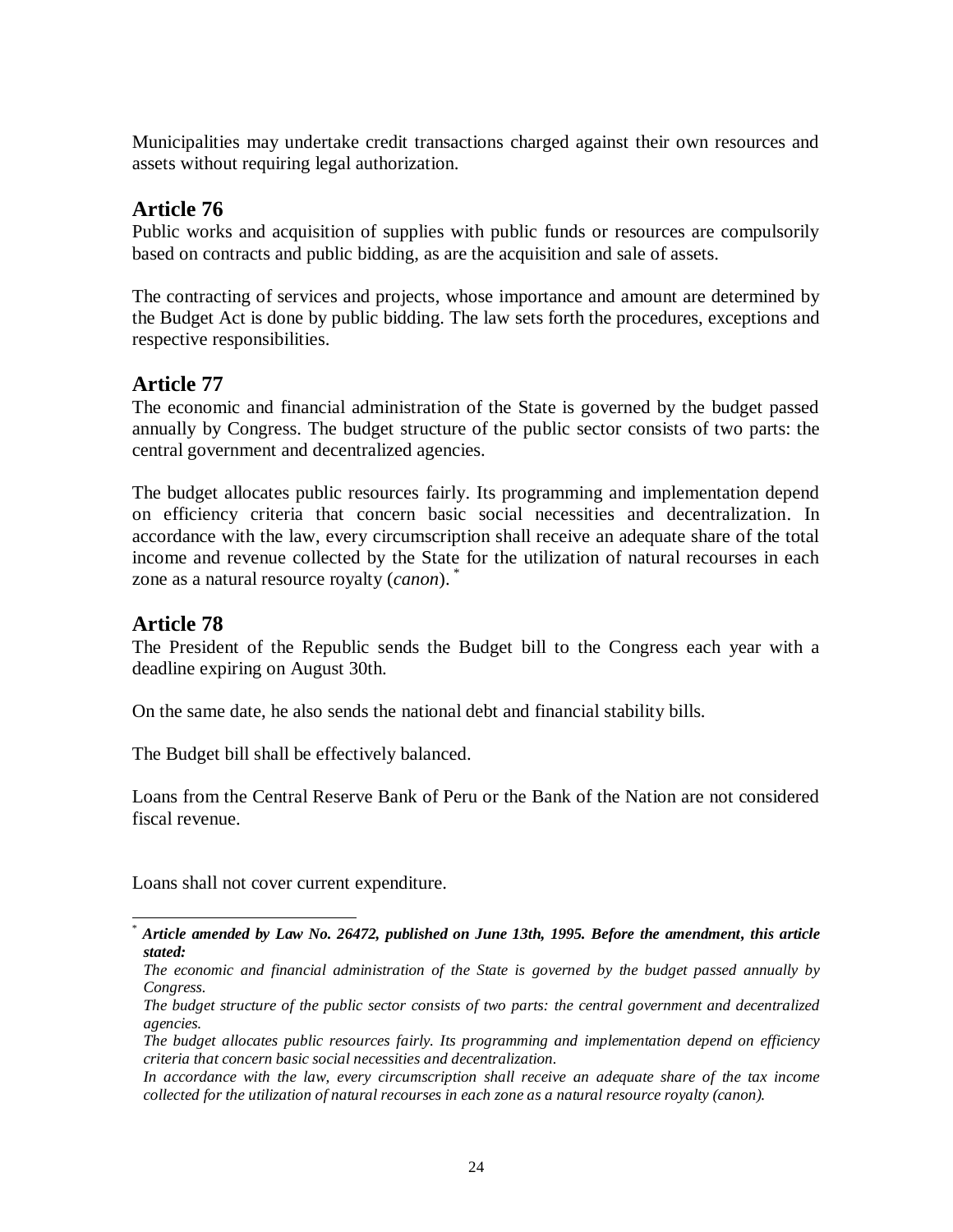The Budget shall not be passed without an appropriation for the servicing of public debt.

#### **Article 79**

Members of Congress have no initiative for creating or increasing public spending, except on matters of their budget.

The Congress may not pass taxes for predetermined purposes, except upon request of the Executive Branch.

In any other case, tax laws concerning benefits or exemptions require a previous report of the Ministry of Economy and Finance.

Only by express law, passed by two-thirds of congressmen, may a special tax treatment for a specific zone of the country be selectively and temporarily extended.

#### **Article 80**

The Minister of Economy and Finance sustains the income statement before the Plenary Assembly of Congress. Each minister maintains the expenditure statement of his own sector; prior to that, they shall sustain the outcomes and goals of the previous year budget execution, and the budget implementation progress of the current fiscal year.

Likewise, the Chief Justice of the Supreme Court, the Prosecutor General of the Nation, and the President of the National Election Board sustain the statements of their own institutions.

If the enrolled Budget bill is not referred to the Executive Branch by November 30th, the Executive original draft bill comes into effect and is enacted by legislative decree.

The supplemental credits, additional expenditure and transfers of items are handled before Congress in the same manner as the Budget Act. During the congressional recess, they are handled in the Permanent Assembly. To pass, the votes of three-fifths of the legal number of its members are required.

# **Article 81**

The General Account of the Republic, accompanied by the audit report of the Office of the Comptroller General, is submitted by the President of the Republic to the Congress by August 15th of the year following the implementation of the budget.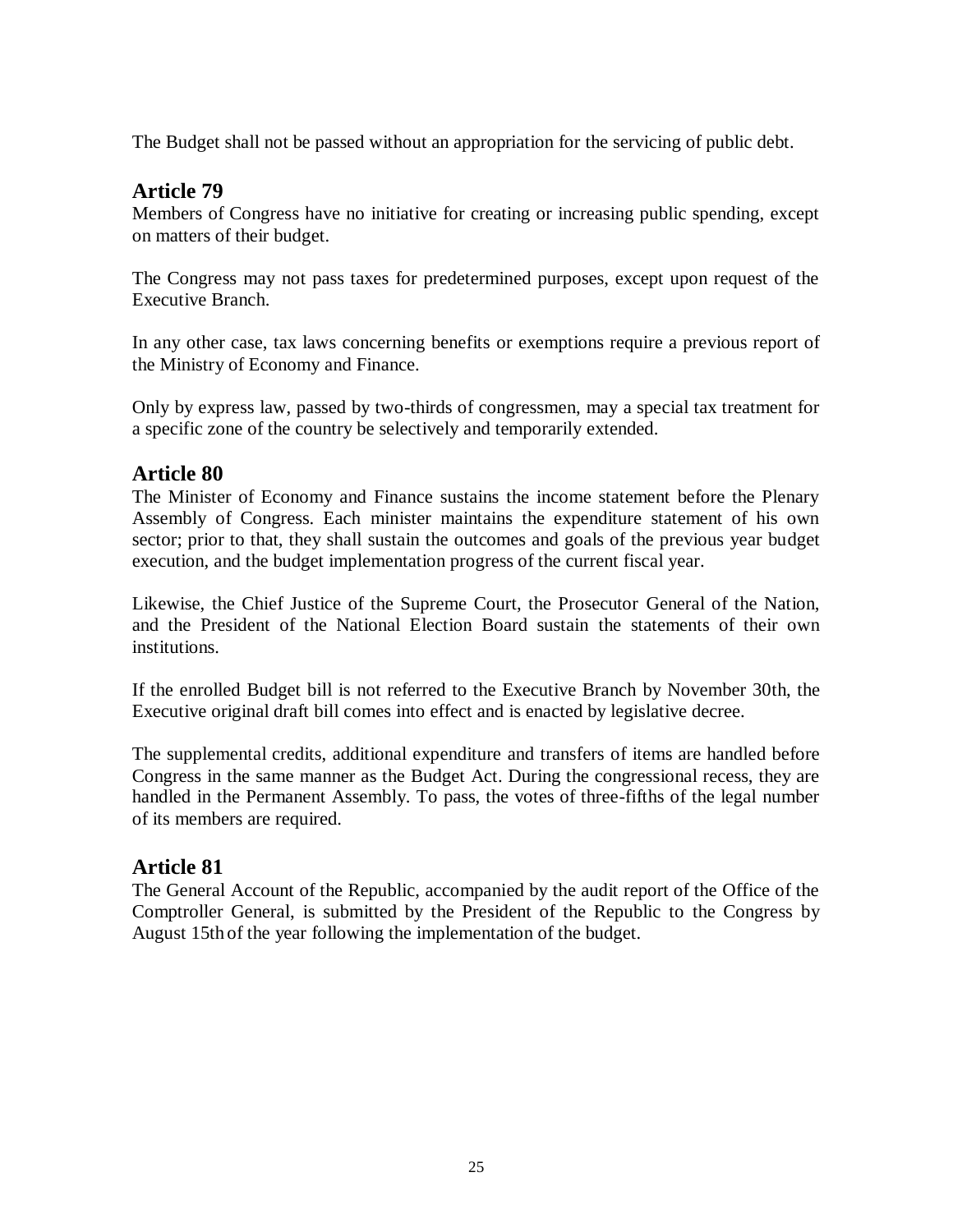The General Account is examined and reported upon by a review committee by October 15th. Congress shall vote on its passage at the latest on October 30th. If the Congress fails to vote within this period, the review committee shall submit its opinion to the Executive Branch so that it may enact a legislative decree that includes the General Account.<sup>\*</sup>

#### **Article 82**

The Office of the Comptroller General is a decentralized body of public law that enjoys autonomy in accordance with its organic act. It is the highest body of the National Control System. It is responsible for overseeing the respective legalities of the implementation of the national Budget, public debt operations, and activities of institutions subject to its control.

The Congress appoints the Comptroller General for seven years upon recommendation from the Executive Branch. He may be removed by Congress for gross misconduct.

# **CHAPTER V CURRENCY AND BANKING**

#### **Article 83**

The law determines the monetary system of the Republic. Issuance of bills and coins is under the exclusive power of the State. Such power is exercised through the Central Reserve Bank of Peru.

# **Article 84**

l

The Central Bank is a corporate entity under public law. It is autonomous in conformity with its organic act.

Its aim is to preserve monetary stability. Its functions are: to regulate the currency and credit of the financial system, to manage the international reserve under its responsibility, and to perform other functions as provided in its organic act.

The Bank accurately and periodically informs the country about the state of the national finances under the responsibility of its Board of Directors.

*Article amended by Law No. 29401, published on September 8th, 2009. Before the amendment, this article stated:*

*The General Account of the Republic, accompanied by the audit report of the Office of the Comptroller General, is submitted by the President of the Republic to Congress by November 15th of the year following the implementation of the budget.*

*The General Account is examined and reported upon by a review committee within the ninety days following its submission. Congress shall vote on its passage within thirty days. If Congress fails to vote within this period, the review committee submits its opinion to the Executive branch so that it may enact a legislative decree that includes the General Account.*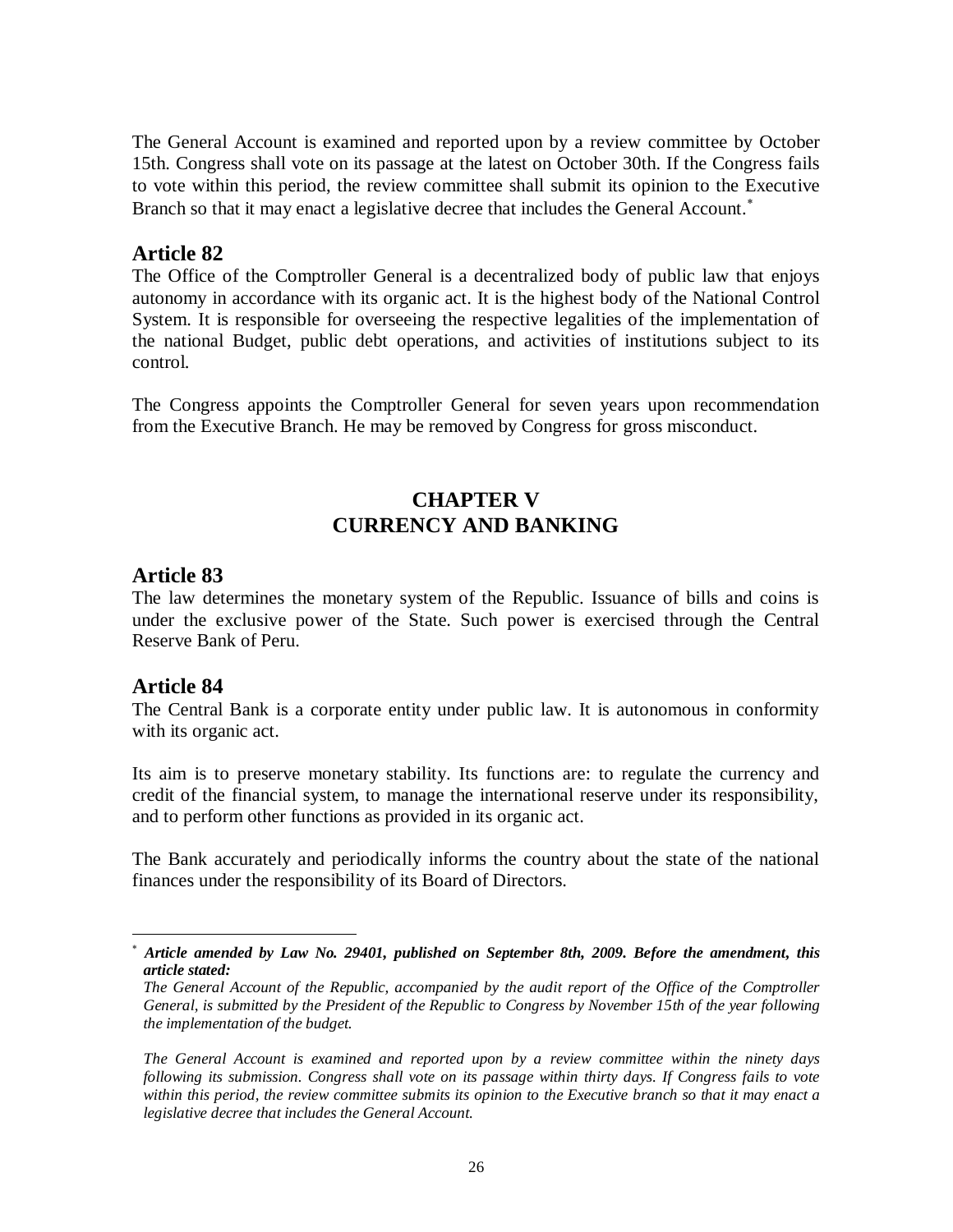The Bank may not grant financing to public funds, except for the purchase on the secondary market of securities issued by the Treasury within the limits set forth by its organic act.

#### **Article 85**

The Bank may conduct credit operations and formalize agreements, in order to cover temporary imbalances in its international reserves.

A legal authorization is required, when the amount of such operations or agreements exceeds the limit as set forth in the Budget of the public sector, which must be reported to Congress.

#### **Article 86**

The Bank is managed by a board of directors consisting of seven members. The Executive Branch shall appoint four members, including the President, who must be ratified by the Congress. Likewise, Congress votes the other three members through an absolute majority of the legal number of its members.

All directors of the Bank are appointed for the same constitutional term as the President of the Republic. They do not represent any particular entity or interest. Congress may remove them for gross misconduct. In the event of such removal, the new directors hold office for the remaining constitutional term.

# **Article 87**

l

The State encourages and guarantees savings. The law establishes the obligations and limits of enterprises that collect savings from the public, as well as the mode and extent of such guarantees.

The Superintendence of Banking, Insurance, and Private Pension Fund Management Firms is responsible for control over banking, insurance, and private pension fund management firms, other companies collecting deposits from the public, and those that conduct related and similar operations, as set forth in law.

The law establishes the organization and functional autonomy of the Superintendence of Banking, Insurance, and Private Pension Fund Management Firms.

The Executive Branch appoints the Superintendent of Banking, Insurance, and Private Pension Fund Management Firms for the period corresponding to its constitutional term of office. The Congress ratifies him.**\***

<sup>\*</sup> *Article amended by Law No. 28484, published on April 5th, 2005. Before the amendment, this article stated:*

*The State encourages and guarantees savings. The law provides for the obligations and limits of enterprises that collect savings from the public, as well as the mode and extent of such guarantees.*

*The Superintendence of Banking and Insurance is responsible for control over banking and insurance firms, other companies collecting deposits from the public, and those that conduct related and similar operations, as set forth in law.*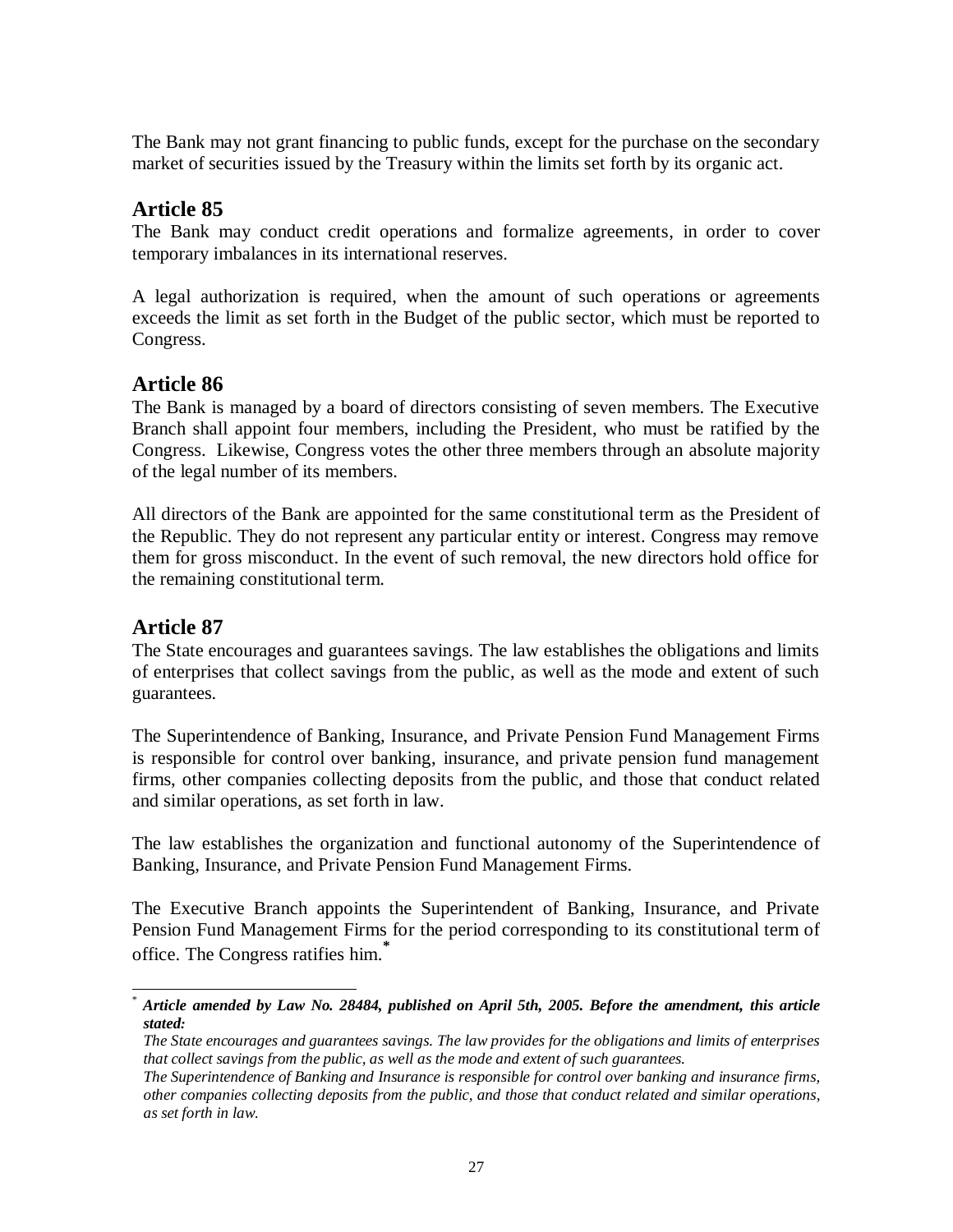# **CHAPTER VI THE AGRICULTURAL REGIME AND RURAL AND NATIVE COMMUNITIES**

#### **Article 88**

The State preferentially supports agricultural development and guarantees the right to ownership of the land, whether private, communal, or in any other form of partnership. The law may define boundaries and land area based on the features of each zone.

According to legal provision, abandoned land reverts to State ownership, to be placed on the market.

#### **Article 89**

The rural and native communities have legal existence and are corporate entities.

They are autonomous in their organization, community work, and the use and free disposal of their lands, as well as in the economic and administrative aspects within the framework provided by law. The ownership of their lands may not prescribe, except in the case of abandonment described in the preceding article.

The State respects the cultural identity of the rural and native communities.

# **TITLE IV THE STRUCTURE OF THE STATE**

# **CHAPTER I THE LEGISLATIVE BRANCH**

#### **Article 90**

-

The Legislative Branch shall be vested in Congress, which has a single chamber.

There are 130 congressmen, elected for terms of five years through an election process organized in accordance with the law. Candidates for the presidency may not be among the lists of congressional candidates. Candidates for vice presidencies may simultaneously be congressional candidates.

*The law establishes the organization and functional autonomy of the Superintendence of Banking and Insurance.*

*The Executive Branch appoints the Superintendent of Banking and Insurance for the period corresponding to his constitutional term of office. Congress ratifies him.*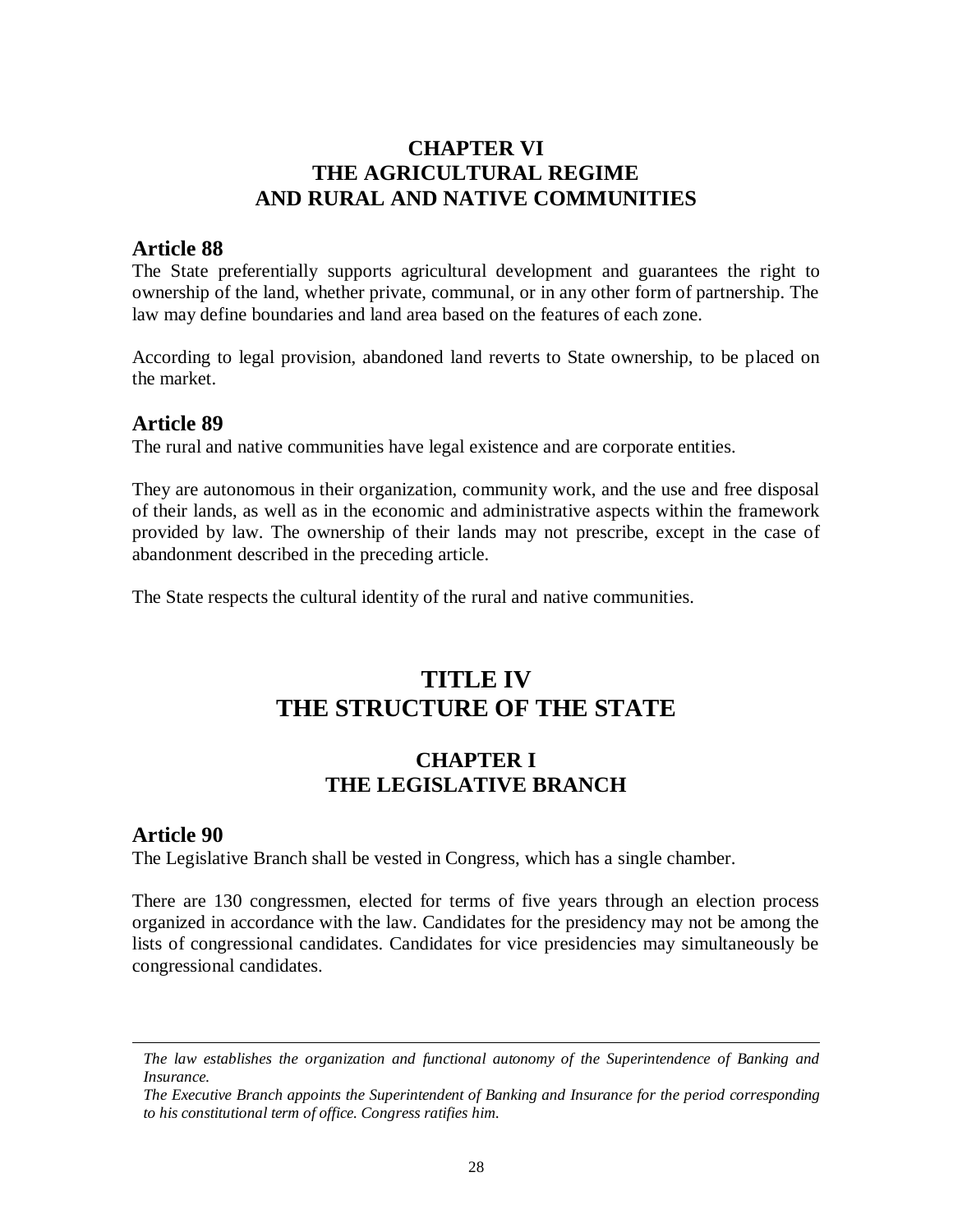To be elected congressman, one must be Peruvian by birth, have attained the age of twentyfive years, and enjoy the right to vote.

**-------------------------------------------------------------------**

*Note: Following transitory provisions are included in Law No. 29402, published on September 8th, 2009:*

*SPECIAL TRANSITORY PROVISION*

*Third. The National Election Board allocates four seats for the provinces of Lima, without affecting the existing national apportionment and the other six, in accordance with the law.*

#### *TRANSITORY PROVISION*

*Single. This constitutional reform shall come into effect as of the 2011 electoral process.*

**-------------------------------------------------------------------**

#### **Article 91**

l

The following persons may not be elected members of the national parliament if they have not resigned their offices six (6) months before the election:

- 1. Ministers and Deputy Ministers, and the Comptroller General.
- 2. Members of the Constitutional Court, the National Council of the Magistracy, the Judicial Branch, the Office of the Prosecutor General, the National Election Board, and the Ombudsman.
- 3. The President of the Central Reserve Bank, the Superintendent of Banking, Insurance, and Private Pension Fund Management Firms, and the National Superintendent of Tax Administration.
- 4. Members of the Armed Forces and the National Police on active duty.
- 5. Other individuals as provided in the Constitution. \*

*The Legislative Branch shall be vested in Congress, which has a single chamber.*

 *There are 120 congressmen, elected for terms of five years through an election process organized in accordance with the law. Candidates for the presidency may not be among the lists of congressional candidates. Candidates for vice presidencies may simultaneously be congressional candidates.*

*Article amended by Law No. 29402, published on September 8th, 2009. Before the amendment, this article stated:*

*To be elected congressman, one must be Peruvian by birth, have attained the age of twenty-five years, and enjoy the right to vote.*

<sup>\*</sup> *Article amended by Law No. 28607, published on October 4th, 2005. Before the amendment, this article stated:*

*The following persons may not be elected congressmen if they have not left office six months before the election:*

*<sup>1</sup>*. *Ministers and Deputy Ministers, the Comptroller General, and regional authorities.*

*<sup>2.</sup> Members of the Constitutional Court, the National Council of the Magistracy, the Judicial branch, the Office of the Prosecutor General, the National Election Board, and the Ombudsman.*

*<sup>3.</sup> The President of the Central Reserve Bank, the Superintendent of Banking, Insurance, and Private Pension Fund Management Firms, and the National Superintendent of Tax Administration.\**

\_ \_ \_ \_ \_ \_ \_ \_ \_ \_ \_ \_ \_ \_ \_ \_ \_ \_ \_ \_ \_ \_ \_ \_ \_ \_ \_ \_ \_ \_ \_ \_ \_ \_ \_ \_ \_ \_ \_ \_ \_ \_ \_ \_ \_ \_ \_ \_ \_ \_ \_ \_ \_ \_ \_ \_ \_ \_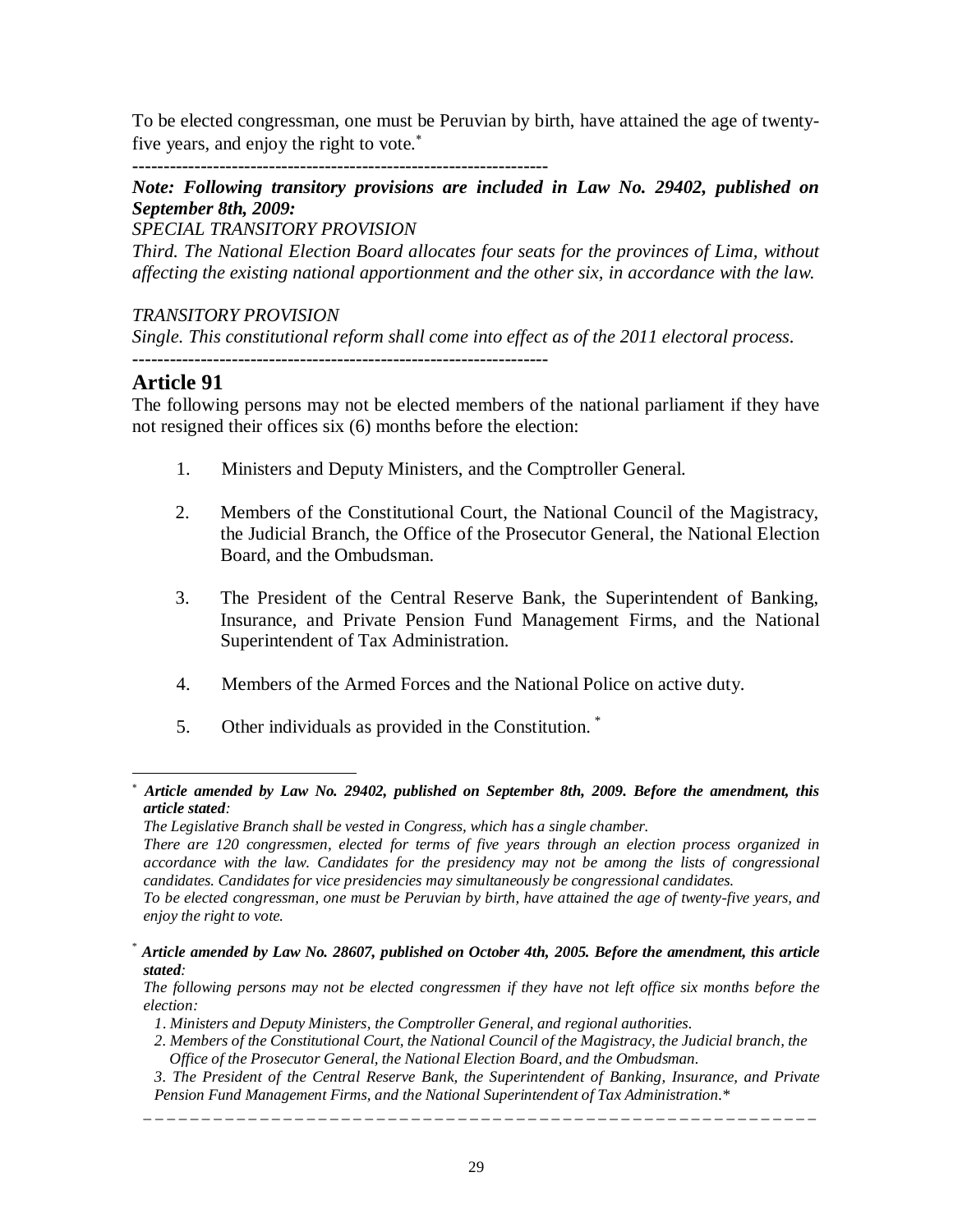The office of congressman is a full-time job. Therefore, members are prohibited from holding any other office, profession, or occupation during the time in which Congress operates.

The term of office for congressman is incompatible with any other public office, except that of minister and, with prior authorization of Congress, the participation in select committees on international affairs.

The office of congressman is likewise incompatible with positions such as manager, proxy, representative, trustee, attorney, majority shareholder, or member of the board of directors of enterprises that have work, supply, or provision contracts with the State or that manage public revenues or render public services.

The office of congressman is incompatible with similar positions in enterprises that receive concessions from the State during the term of office of the congressman, as well as in enterprises of the financial credit system supervised by the Superintendence of Banking, Insurance, and Private Pension Fund Management Firms.<sup>\*</sup>

#### **Article 93**

Congressmen represent the Nation. They are not subject to any binding mandate or interpellation.

They are not responsible to any authority or jurisdictional body for votes cast or opinions expressed in the exercise of their functions.

Congressmen may not be tried or arrested without prior authorization from Congress or the Permanent Assembly, from the time of their election to a month after terminating their office, except in cases of *in flagrante delicto*, whereupon they are placed at the disposal of Congress or its Permanent Assembly within twenty-four hours to determine whether their imprisonment and prosecution may be authorized or not.

# **Article 94**

l

*\* Subparagraph amended by Law No. 28484, published on April 5th, 2005. Before the amendment, this subparagraph stated:*

*The President of the Central Reserve Bank, the Superintendent of Banking and Insurance, the Superintendent of Tax Administration, Superintendent of National Customs, and the Superintendent of Private Pension Fund Management.*

 *\_ \_ \_ \_ \_ \_ \_ \_ \_ \_ \_ \_ \_ \_ \_ \_ \_ \_ \_ \_ \_ \_ \_ \_ \_ \_ \_ \_ \_ \_ \_ \_ \_ \_ \_ \_ \_ \_ \_ \_ \_ \_ \_ \_ \_ \_ \_ \_ \_ \_ \_ \_ \_ \_ 4. Members of the Armed Forces and the National Police on active duty.*

Last paragraph of article 92 amended by Law No. 28484, published on April 5th, 2005. Before the *amendment, this paragraph stated:*

*The office of congressman is incompatible with similar positions in enterprises that receive concessions from the State during the term of office for the congressman, as well as in enterprises of the financial credit system supervised by the Superintendence of Banking and Insurance.*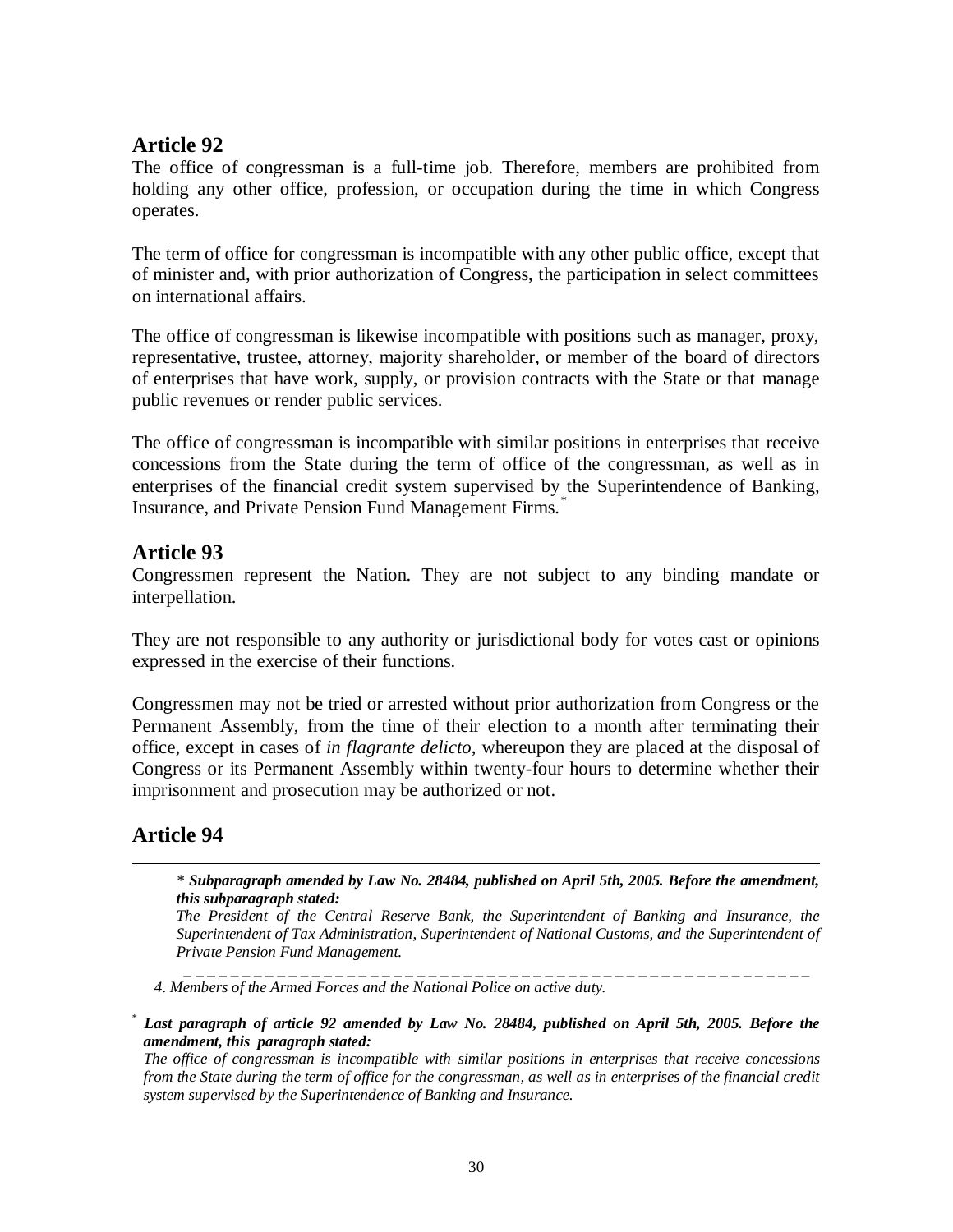Congress drafts and passes its own Standing Rules, which have the force of law. It also elects members to serve on the Permanent Assembly and committees, defines the organization and functions of parliamentary groups, manages its finances, approves its budget, appoints and removes its officers and employees, and grants them benefits in accordance with the law.

#### **Article 95**

The legislative mandate is non renounceable.

The disciplinary penalties imposed by Congress on its members, when involve suspension from their duties, may not exceed 120 days of the legislative session.

#### **Article 96**

Any member of Congress may ask Ministers, the National Election Board, the Comptroller General, the Central Reserve Bank, the Superintendence of Banking, Insurance, and Private Public Fund Management Firms, the regional and local governments, and other institutions as provided by law for any information as he deems necessary.

The request must be made in writing and be in conformity with the Standing Rules of Congress. Failure to respond results in legal liability.

#### **Article 97**

Congress may initiate investigations on any matter of public interest. Upon request, appearances before the committees responsible for such investigations are compulsory, under the same requirements as judicial proceedings.

In order to accomplish their purposes, such committees may have access to any information, which may entail lifting bank secrecy and the confidentiality of tax filings; except for information affecting personal privacy. The conclusions of the committees are not binding to jurisdictional bodies.

#### **Article 98**

The President of the Republic is obliged to place at the disposal of the Congress those members of the Armed Forces and the National Police requested by the President of Congress.

The Armed Forces and the National Police shall not enter the premises of Congress without authorization from its President.

#### **Article 99**

l

*First paragraph of article 96 amended by Law No. 28484, published on April 5th, 2005. Before the amendment, this paragraph stated:*

*Any member of Congress may ask Ministers, the National Election Board, the Comptroller General, the Central Reserve Bank, the Superintendence of Banking and Insurance, the local governments, and other institutions as provided by law for any information as he deems necessary.*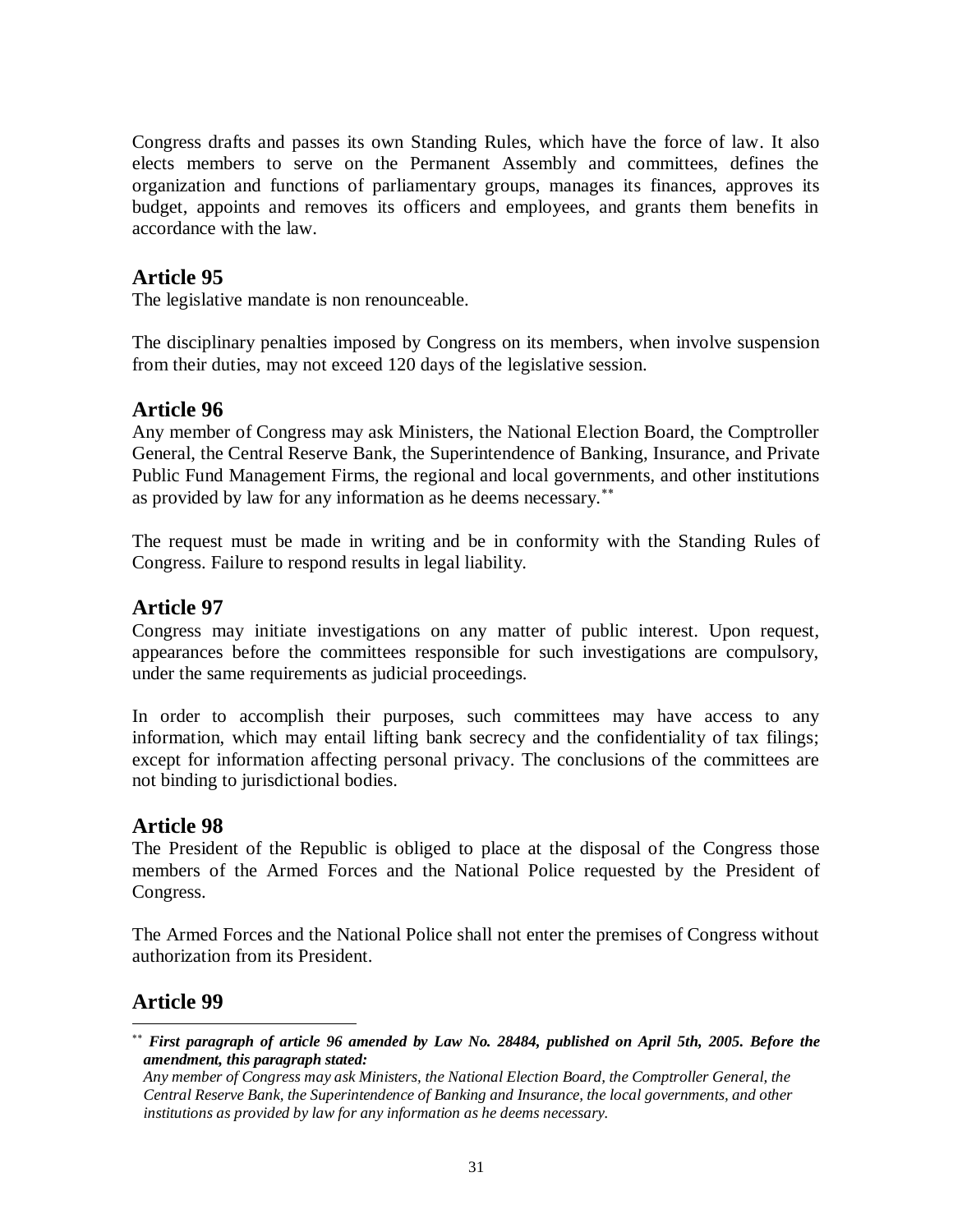It is the duty of the Permanent Assembly to accuse before Congress: the President of the Republic, members of Congress, Ministers, members of the Constitutional Court, members of the National Council of the Magistracy, the Justices of the Supreme Court, Supreme Prosecutors, the Ombudsman, and the Comptroller General, for any violation of the Constitution or any crime committed during the performance of their duties and for up to five years after they have left office.

#### **Article 100**

It is the duty of the Congress, without participation of the Permanent Assembly, to decide whether or not to suspend an accused official or declare him ineligible for public service for up to ten years, or to remove him from office without prejudice to any other responsibility.

During these proceedings, the accused official has the right to defend himself or to be assisted by counsel before the Permanent Assembly and Congress as a whole.

In cases of a criminal indictment, the Prosecutor General files criminal charges with the Supreme Court within five days. The Justice of the Supreme Court responsible for criminal affairs then initiates the criminal proceedings.

Acquittal by the Supreme Court restores political rights to the accused official.

The terms of the prosecutorial accusation and the order to start proceedings may not go beyond or below the terms of the Congress charges.

#### **Article 101**

-

Congress shall elect the members of the Permanent Assembly. The membership shall be proportional to that of the representatives in each parliamentary group and shall not exceed twenty-five percent of the total number of congressmen.

It is the duty of the Permanent Assembly:

- 1. To appoint the Comptroller General upon recommendation from the President of the Republic.
- 2. To ratify the appointments of the President of the Central Reserve Bank and the Superintendent of Banking, Insurance, and Private Pension Fund Management Firms.<sup>\*</sup>
- 3. To approve the supplemental credits, budget transfers, and supplemental allotments during the parliamentary recess.

<sup>\*</sup> *Subparagraph amended by Law No. 28484, published on April 5th, 2005. Before the amendment, this subparagraph stated:*

*<sup>2.</sup> To ratify the appointments of the President of the Central Reserve Bank and the Superintendent of Banking and Insurance.*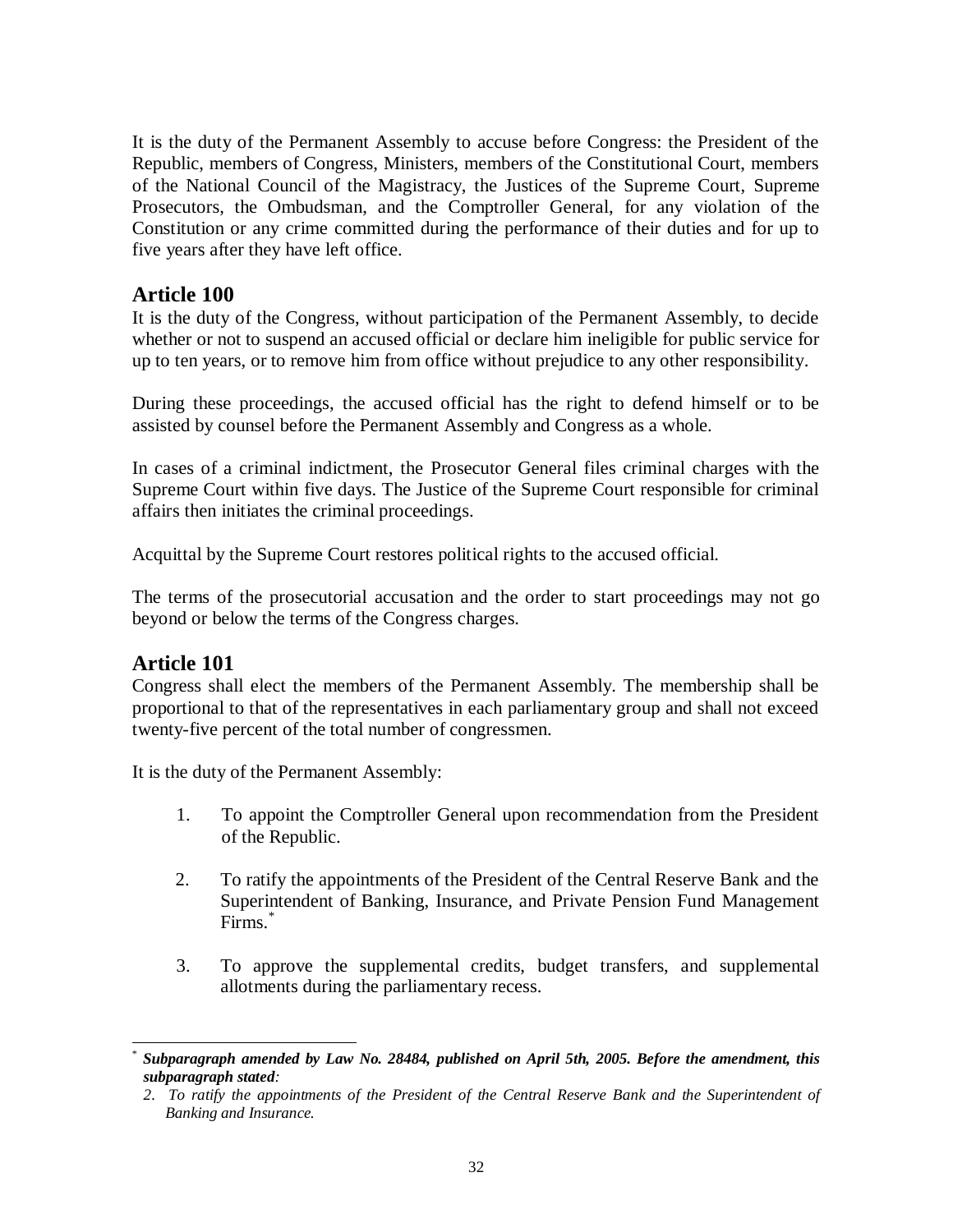4. To exercise the delegation of legislative powers conferred by Congress.

Matters relating to constitutional reform, approval of international treaties, organic acts, the Budget Act, and the General Account of the Republic Act may not be delegated to the Permanent Assembly.

5. To perform other responsibilities as set forth in the Constitution and the Standing Rules of Congress.

#### **Article 102**

It is the duty of the Congress:

- 1. To pass laws and legislative resolutions, as well as to interpret, amend, or repeal existing laws.
- 2. To ensure respect for the Constitution and the laws; and to do whatever is necessary to hold violators responsible.
- 3. To conclude treaties, in accordance with the Constitution.
- 4. To pass the Budget and the General Account.
- 5. To authorize loans, in accordance with the Constitution.
- 6. To exercise the right to amnesty.
- 7. To approve the territorial demarcation proposed by the Executive Branch.
- 8. To consent to the entry of foreign troops into the territory, whenever it does not affect, in any manner, national sovereignty.
- 9. To authorize the President of the Republic to leave the country.
- 10. To perform any other duties as provided in the Constitution and those inherent in the legislative function.

# **CHAPTER II THE LEGISLATIVE FUNCTION**

#### **Article 103**

Special laws may be passed because they are required by the nature of things, but not because of differences between persons. After its entry into force, the law is applied to the consequences of existing legal relations and situations, and it does not have retroactive force or effect, except, in both cases, in criminal matters when such application favors the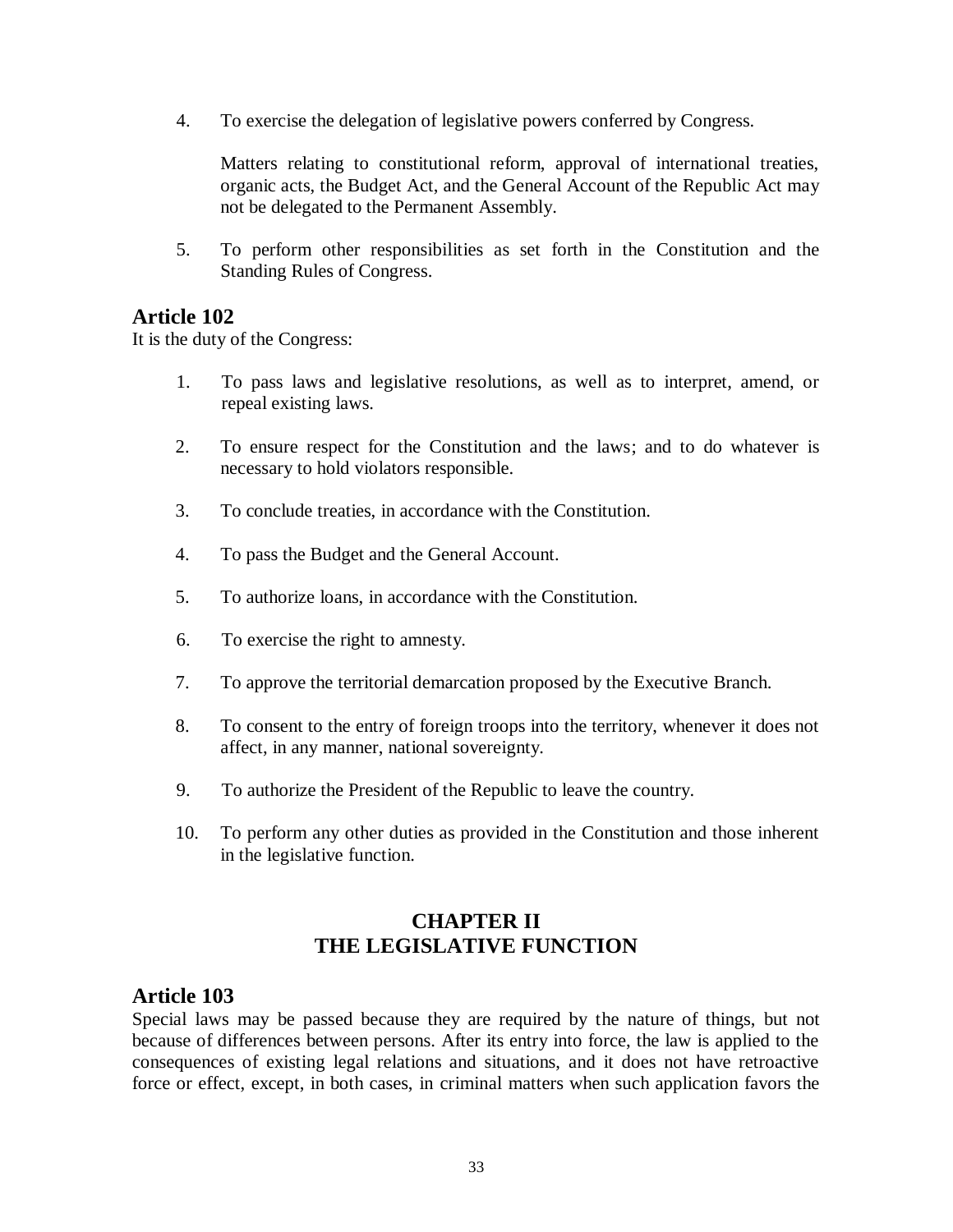defendant. A law is repealed only by another law. A law is null by declaration of unconstitutionality.

The Constitution does not endorse the abuse-of-rights doctrine.<sup>\*</sup>

#### **Article 104**

Congress may delegate the power to legislate to the Executive Branch through legislative decrees on specific matters and in the term established by the authorizing law.

Congress may not delegate those non delegable matters to the Permanent Assembly.

As to their promulgation, publication, enforcement, and effects, legislative decrees are subject to the same rules governing the law.

The President of the Republic reports to the Congress or the Permanent Assembly on each legislative decree.

#### **Article 105**

No bill shall be passed without previous approval of the competent ruling committee, except as provided in the Standing Rules of Congress. Bills sent by the Executive Branch of an urgent nature shall have priority in Congress.

#### **Article 106**

-

Organic acts govern the structure and operation of State bodies as defined in the Constitution, as well as other matters whose regulation by such acts is established in the Constitution.

Bills of organic acts are processed like any other law. In order to pass or amend them, the vote of more than half of the legal number of members of Congress is required.

<sup>\*</sup> *Article replaced by Law No. 28389, published on November 17th, 2004. Before the amendment, this article stated:*

*Special laws may be passed because they are required by the nature of things, but not because of differences between persons.*

*No law has retroactive force or effect, except in criminal matters when such application favors the defendant.*

*A law is repealed only by another law. A law is null by declaration of unconstitutionality*. *The Constitution does not endorse the abuse-of-rights doctrine.*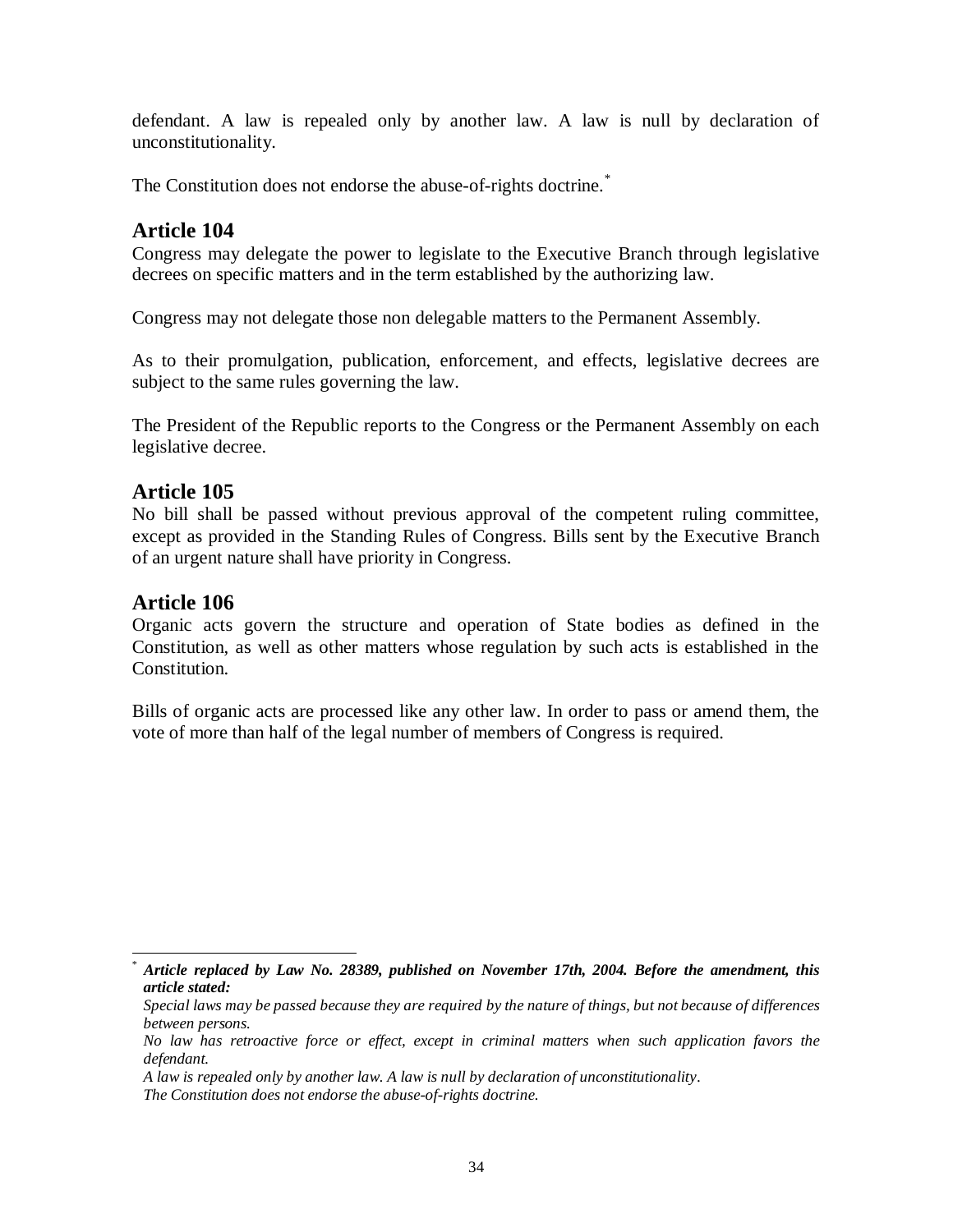# **CHAPTER III LAWMAKING AND ENACTMENT**

#### **Article 107**

Both the President of the Republic and the congressmen have the right to initiative in lawmaking.

The same right, in matters within their competence, is also enjoyed by the other State branches, autonomous public agencies, regional and local governments, and professional associations. Likewise, citizens possess the right to initiative in accordance with the law.<sup>\*</sup>

# **Article 108**

As provided in the Constitution, the passed law is referred to the President of the Republic for enactment within fifteen days. If the President of the Republic fails to enact the law, the President of Congress or the President of the Permanent Assembly is responsible for its enactment, as appropriate.

If the President of the Republic has observations to share regarding the whole or any part of the law passed by the Congress, he shall submit them to the Legislature within fifteen days.

Once the law has been reconsidered by Congress, its President enacts the law with the vote of more than half the legal number of congressmen.

# **Article 109**

The law comes into force the day following its publication in the official gazette, unless a provision of the same law delays its effect in whole or in part.

# **CHAPTER IV THE EXECUTIVE BRANCH**

# **Article 110**

l

The President of the Republic is the Head of the State and personifies the Nation.

To be elected President of the Republic, one must be Peruvian by birth, have attained the age of thirty-five years at the time of candidacy, and enjoy the right to vote.

<sup>\*</sup> *Article amended by Law No. 28390, published on November 17th, 2004. Before the amendment, this article stated:*

*Both the President of the Republic and the congressmen have the right to initiative in lawmaking.*

*The same right, in matters within their competencies, is also enjoyed by the other State branches, autonomous public agencies, municipalities, and professional associations. Likewise, citizens possess the right to initiative in accordance with the law.*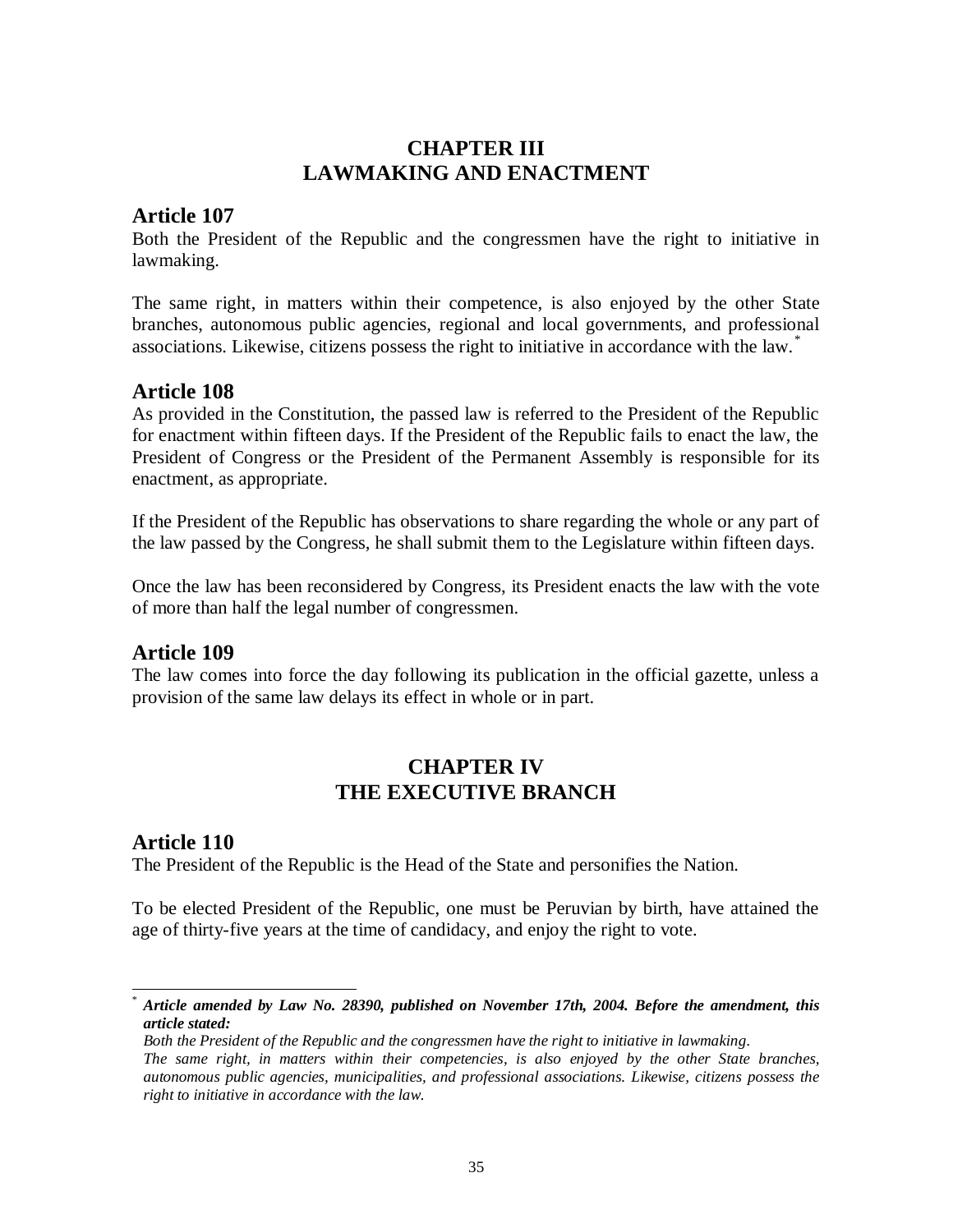The President of the Republic is elected by direct suffrage. The candidate who obtains more than half the votes is elected. Invalid or blank votes are not counted.

If no candidate receives an absolute majority, a run-off election is held within thirty days following the proclamation of the official results between the two candidates with the highest relative majorities.

Two Vice Presidents are elected together with the President, in the same manner and under the same requirements and terms.

#### **Article 112**

The presidential term of office lasts five years. There is no immediate reelection. A former president may run again following at least one constitutional term, subject to the same conditions.\*

# **Article 113**

The President of the Republic may vacate his office for the following reasons:

- 1. Death of the President of the Republic.
- 2. His permanent physical or moral incapacity declared by Congress.
- 3. Acceptance of his resignation by Congress.
- 4. His departure from the national territory without permission from Congress or his failure to return within the agreed time.
- 5. His removal from office after having been penalized for any of the violations mentioned in article 117 of the Constitution.

#### **Article 114**

The office of President of the Republic is suspended in the event of:

- 1. Temporary incapacity of the President declared by Congress.
- 2. His subjection to judicial proceedings pursuant to article 117 of the Constitution.

l \* *Article amended by Law No. 27365, published on November 5th, 2000. Before the amendment, this article stated:*

*The presidential term of office lasts five years. The President may be reelected immediately for an additional term. A former president may run again following at least one constitutional term, subject to the same conditions.*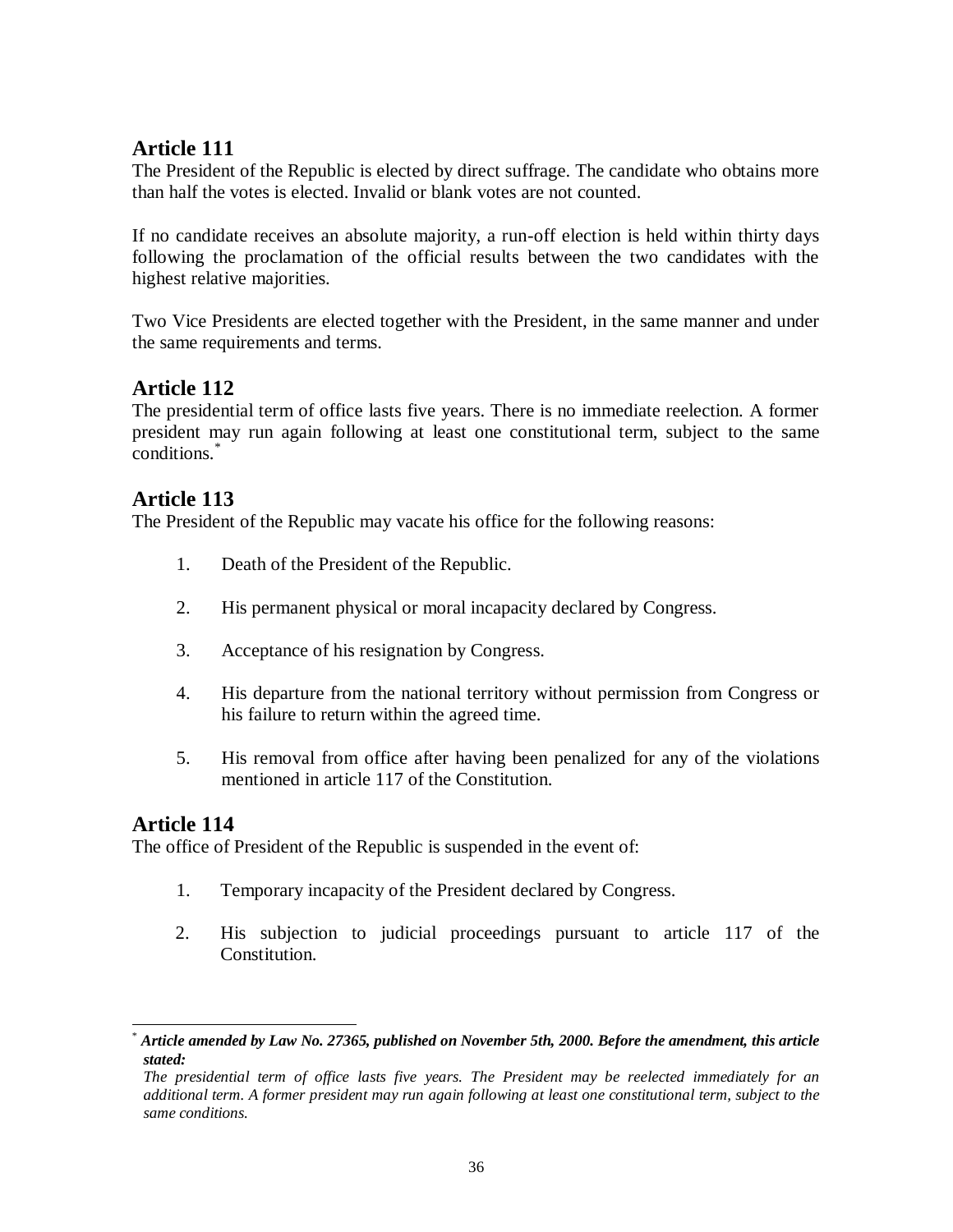In the event of temporary or permanent incapacity of the President of the Republic, the first Vice President shall assume the duties thereof, or, in his absence, the second Vice President, or, in the event of incapacity of both, the President of Congress. Whenever the incapacity is permanent, the President of Congress may immediately call an election.

When the President leaves the national territory, the first Vice President is charged with his office, or, in his absence, the second Vice President.

## **Article 116**

The President of the Republic shall take an oath prescribed by law and assume office before the Congress on July 28th of the year in which the election is held.

## **Article 117**

During his term of office, the President of the Republic may only be charged with: committing high treason; preventing presidential, congressional, regional, or municipal elections; dissolving Congress, except in cases as set forth in article 134 of the Constitution; and preventing the meeting or operation of Congress, the National Election Board, or other bodies of the election system.

## **Article 118**

It is the duty of the President of the Republic:

- 1. To observe and enforce the Constitution and treaties, laws, and other legal provisions.
- 2. To represent the State inside and outside of the Republic.
- 3. To manage the general policy of the government.
- 4. To ensure the domestic order and external security of the Nation.
- 5. To call elections for president of the Republic and congressmen, as well as mayors, council members, and other officials, as set forth by law.
- 6. To convene Congress in special session; and, in that event, to sign the convention decree.
- 7. To deliver messages to Congress at any time and compulsorily, either in person or in writing, at the commencement of the first regular session. Annual messages shall include detailed reports on the state of the Nation, and improvements and reforms the President deems necessary and relevant for consideration by the Congress. Except in the first instance, the messages of the President are approved by the Cabinet.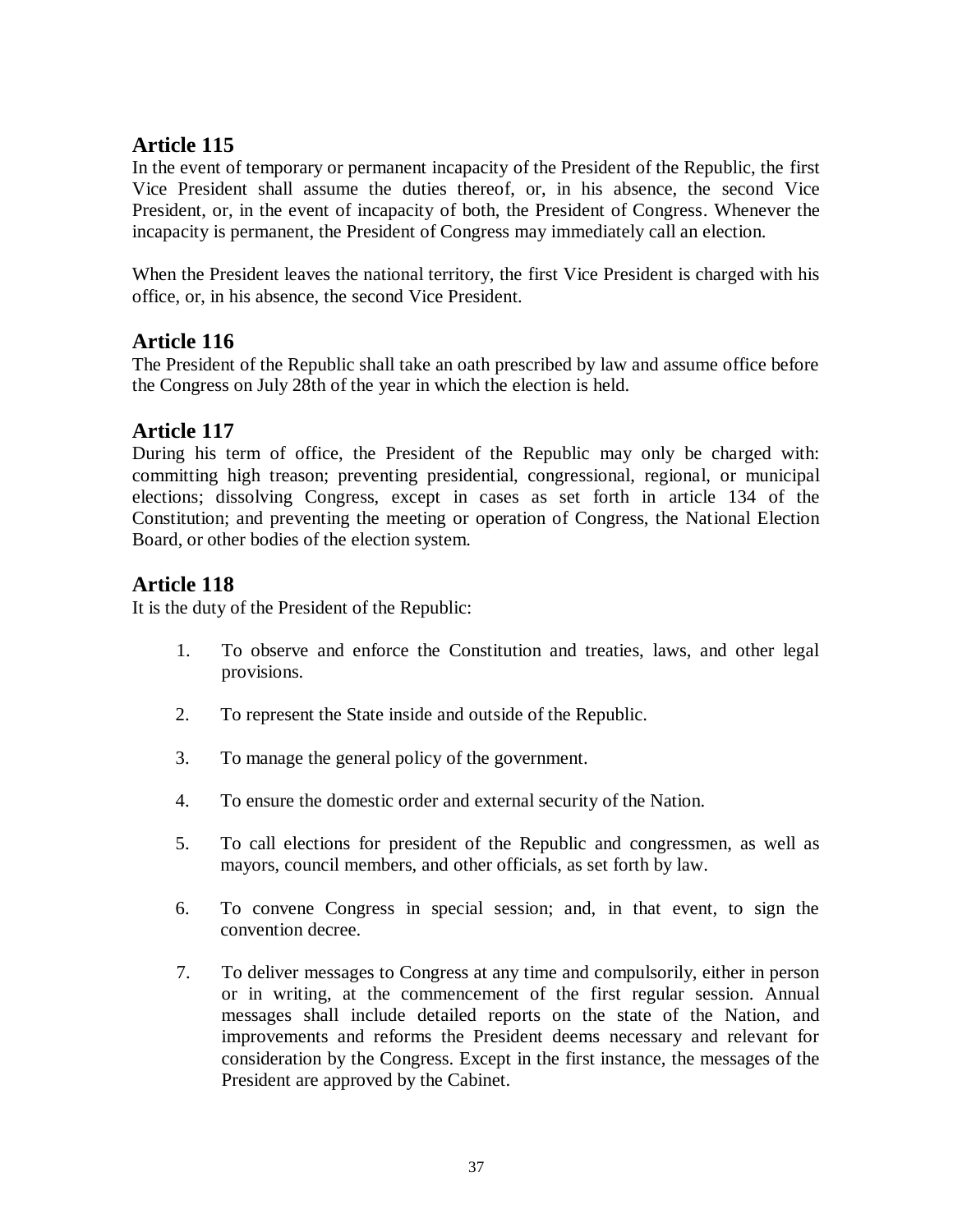- 8. To exercise the power of regulating laws without violating or distorting them and, within these limits, to issue decrees and resolutions.
- 9. To observe and enforce the judgments and orders of jurisdictional bodies.
- 10. To observe and enforce the resolutions of the National Election Board.
- 11. To manage foreign policy and international affairs, and to formalize and ratify treaties.
- 12. To appoint ambassadors and plenipotentiaries, upon approval by the Cabinet and with the duty to inform Congress.
- 13. To welcome foreign diplomatic agents and authorize consuls to perform their duties.
- 14. To preside over the National Defense System and organize, allot, and order the mobilization of the Armed Forces and National Police.
- 15. To take the necessary measures to ensure the defense of the Republic, the integrity of the territory, and the sovereignty of the State.
- 16. To declare war and sign peace treaties with the authorization of Congress.
- 17. To manage the public treasury.
- 18. To negotiate loans.
- 19. To promulgate special measures in economic and financial spheres, through emergency decrees with force of law, as required by the national interest and with the duty to report to Congress. Such emergency decrees may be modified or repealed by Congress.
- 20. To regulate customs tariffs.
- 21. To grant pardons and commute sentences, and to exercise the grant of executive clemency to the accused, in cases where the stage of criminal proceedings has exceeded double the term plus extension.
- 22. To award decorations on behalf of the Nation with the agreement of the Cabinet.
- 23. To authorize Peruvians to serve in a foreign army.
- 24. To exercise the other duties of government and administration entrusted to him by the Constitution and law.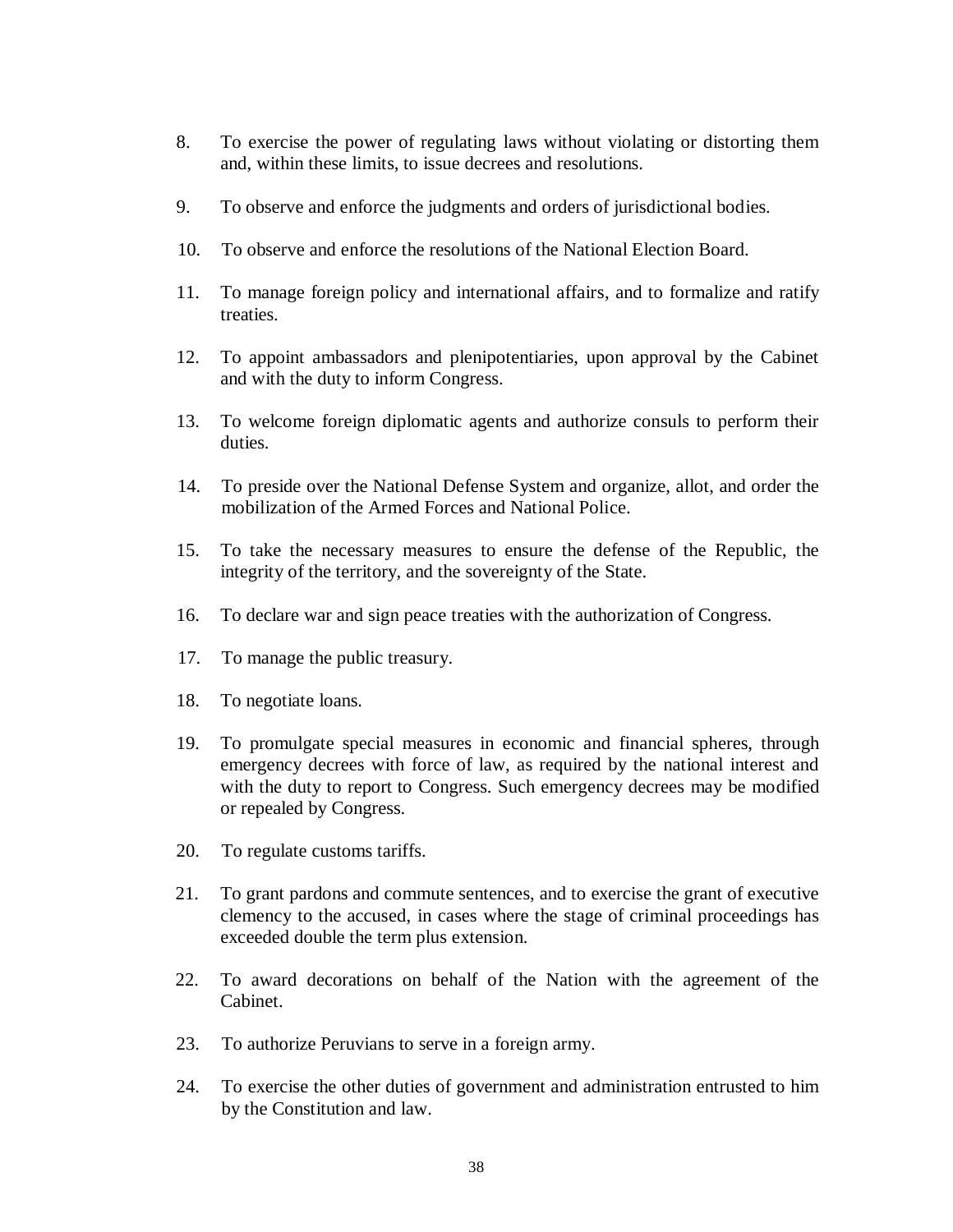# **CHAPTER V THE CABINET**

## **Article 119**

The administration and management of public services are entrusted to the Cabinet and to each minister in the matters of his portfolio.

## **Article 120**

Acts of the President of the Republic without ministerial countersignature are null and void.

## **Article 121**

The collected ministers form the Cabinet. Its organization and duties are stipulated by law.

The Cabinet has its own President. The President of the Republic presides over the Cabinet when he convenes it or when he attends its meetings.

## **Article 122**

The President of the Republic appoints and removes the President of the Cabinet from office. He appoints and removes other ministers with the recommendation and consent respectively of the President of the Cabinet.

## **Article 123**

It is the duty of the President of the Cabinet, who may be a minister without portfolio:

- 1. To be, after the President of the Republic, the authorized spokesperson for the government.
- 2. To coordinate the duties of the other ministers.
- 3. To countersign legislative and emergency decrees, and any other decrees or resolutions as stated in the Constitution and the law.

## **Article 124**

To be a minister, one must be Peruvian by birth, exercise his rights to citizenship, and have attained twenty-five years of age. Members of the Armed Forces and the National Police may be ministers.

#### **Article 125**

It is the duty of the Cabinet:

1. To approve the bills submitted to Congress by the President of the Republic.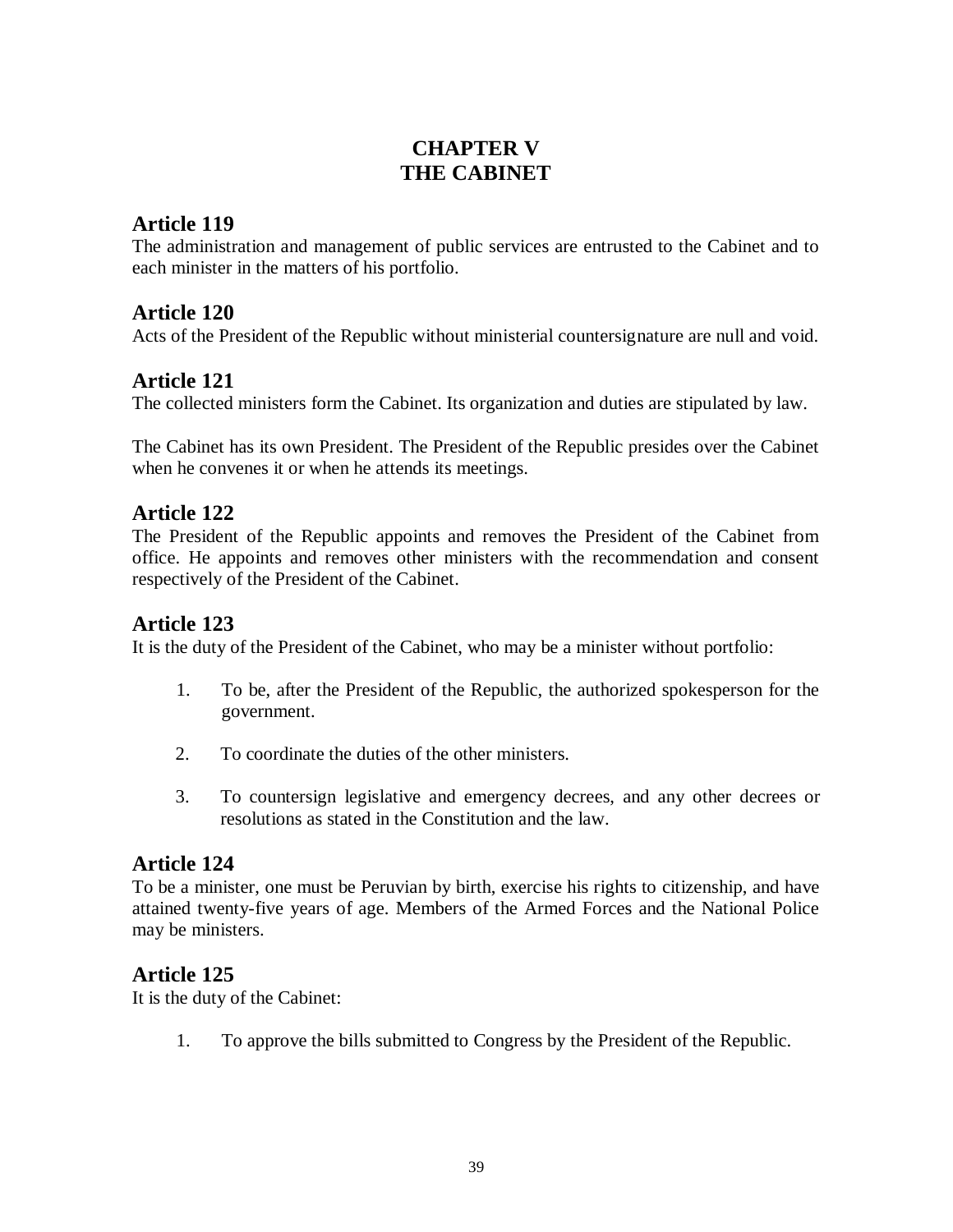- 2. To approve legislative and emergency decrees enacted by the President of the Republic, as well as bills, decrees, and resolutions as set forth by law.
- 3. To deliberate on matters of public interest.
- 4. To perform other duties as set forth in the Constitution and law.

Any agreement of the Cabinet requires the affirmative voting of the majority of its members and it is stated on record.

Ministers shall not hold any other public office, except legislative functions.

Ministers shall neither be a manager of their own interests or those of third parties, engage in profitable activities, nor may they be involved in the administration or management of private enterprises or associations.

### **Article 127**

There are no interim ministers. The President of the Republic may entrust a minister to assume the duties of another on grounds of incapacity while retaining his portfolio, but such responsibility may neither exceed thirty days nor be transferable to other ministers.

#### **Article 128**

Ministers are individually responsible for their own acts and for the presidential acts they countersign.

All ministers are jointly liable for criminal and violating acts of the Constitution and for laws created by the President of the Republic or agreed to by the Cabinet, even when they dissent from the majority opinion, unless they immediately resign.

## **Article 129**

The Cabinet as a whole or the ministers separately may attend sessions of Congress and participate in its debates with the same prerogatives as members of Congress, except that of voting if they are not congressmen.

They also attend when they are invited for reporting. The President of the Cabinet or at least one of the ministers shall periodically attend the plenary sessions of Congress to respond to questions.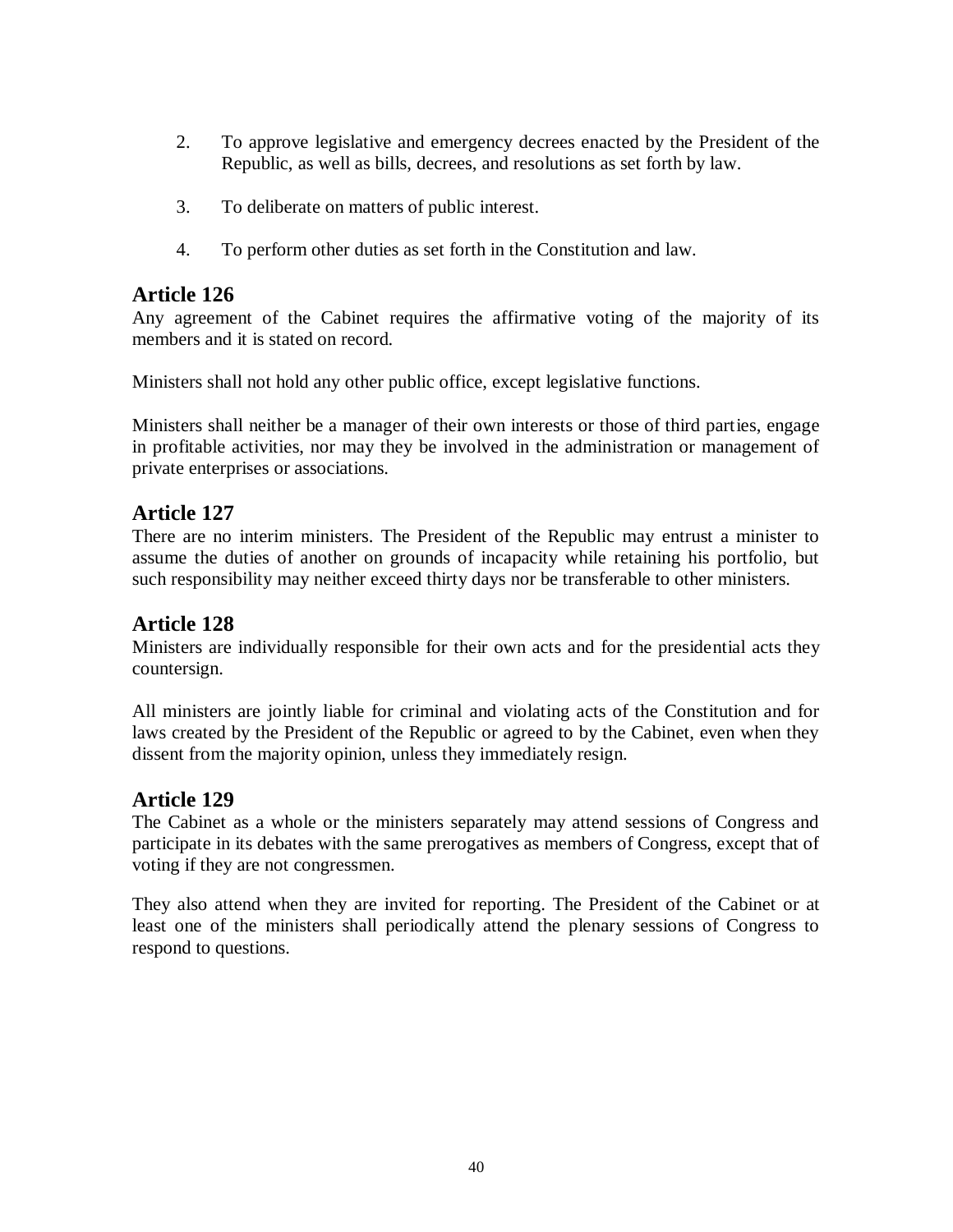## **CHAPTER VI RELATIONS WITH THE LEGISLATIVE BRANCH**

## **Article 130**

Within thirty days of having assumed his functions, the President of the Cabinet and the other ministers shall attend Congress to present and discuss the general policy of the government and the main measures required for its implementation, asking for a vote of confidence.

If Congress is not convened, the President of the Republic calls a special session.

## **Article 131**

Attendance is compulsory for the Cabinet or any of the ministers whenever Congress calls upon them for interpellation.

Interpellation is made in writing, and shall be submitted by at least fifteen percent of the legal number of congressmen. For its introduction, at least a third of the number of qualified congressmen is required. A vote must be taken at the following session.

Congress determines the date and time for ministers to respond to interpellation. This may not occur or be voted upon before the third or after the tenth day following its submission.

## **Article 132**

Congress makes effective the political liability of the Cabinet or of each minister individually, through a vote of no confidence or by defeating a vote of confidence. The latter may only be proposed by ministerial initiative.

Any motion of no confidence against the Cabinet or any minister shall be introduced by at least twenty-five percent of the legal number of congressmen. It is subject to debate and a vote between the fourth and tenth calendar day following its introduction. Its approval requires the vote of over half the legal number of congressmen.

A censured Cabinet or minister must resign.

The President of the Republic shall accept the resignation within the subsequent seventytwo hours.

Defeat of a ministerial initiative does not force the minister to resign, unless its approval was made a vote of confidence.

## **Article 133**

The President of Cabinet may introduce before Congress a vote of confidence on behalf of the Cabinet. A total cabinet crisis occurs if the confidence is rejected or the President of Cabinet is censured, or if he resigns or is removed by the President of the Republic.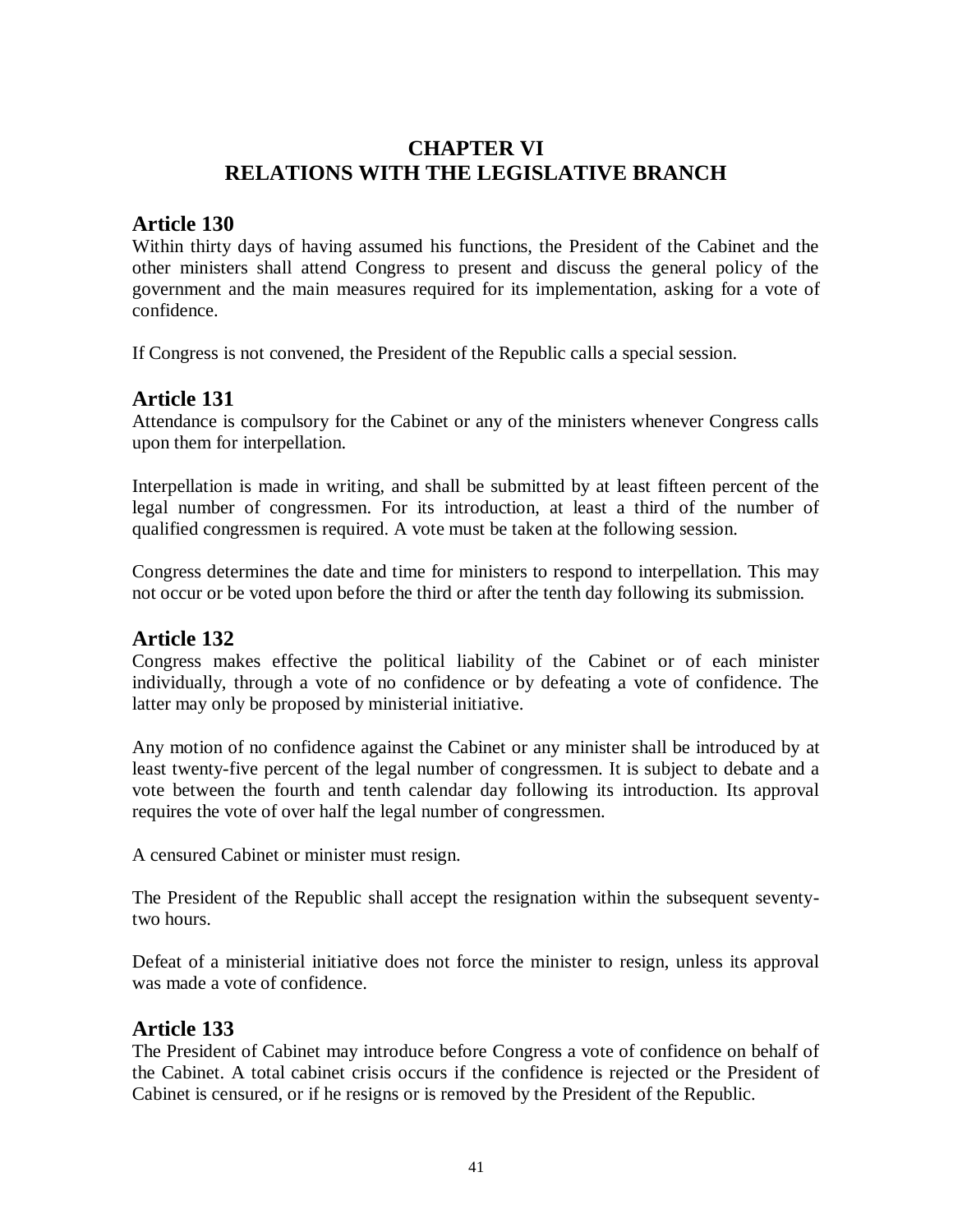The President of the Republic has the power to dissolve Congress if it has censured or denied its confidence to two Cabinets.

The dissolution decree shall contain a call for the election of a new Congress. Such elections shall be held within four months of the dissolution of Congress, without any alteration of the existing electoral system.

Congress may not be dissolved during the last year of its term. Once Congress is dissolved, the Permanent Assembly, which may not be dissolved, continues exercising its functions.

There is no other form to revoke parliamentary mandate.

Under a state of siege, Congress may not be dissolved.

## **Article 135**

When the new Congress convenes, it may censure the Cabinet, or deny it a vote of confidence once the President of the Cabinet has explained the acts of the Executive Branch before Congress during the parliamentary interregnum.

During the interregnum, the Executive Branch legislates through emergency decrees, which it submits to the Permanent Assembly for examination and eventual submission to Congress once it reconvenes.

## **Article 136**

If elections are not held within the stated term, the dissolved Congress convenes by law, regains its powers, and removes the Cabinet from office. None of its members may be reappointed minister for the rest of the presidential term.

A Congress elected in this manner replaces the previous one, including the Permanent Assembly, and finishes the constitutional term of the dissolved Congress.

## **CHAPTER VII STATE OF EXCEPTION**

## **Article 137**

The President of the Republic, with the consent of the Cabinet, may decree for a determined time period in all or part of the national territory, and with a duty to report to Congress or Permanent Assembly, a state of exception as provided for in this article:

1. A state of emergency, in case of disturbances of the peace or the domestic order, disasters, or serious circumstances affecting the life of the Nation. In this case, the exercise of constitutional right relating to personal freedom and security, the inviolability of the home, and freedom of assembly and movement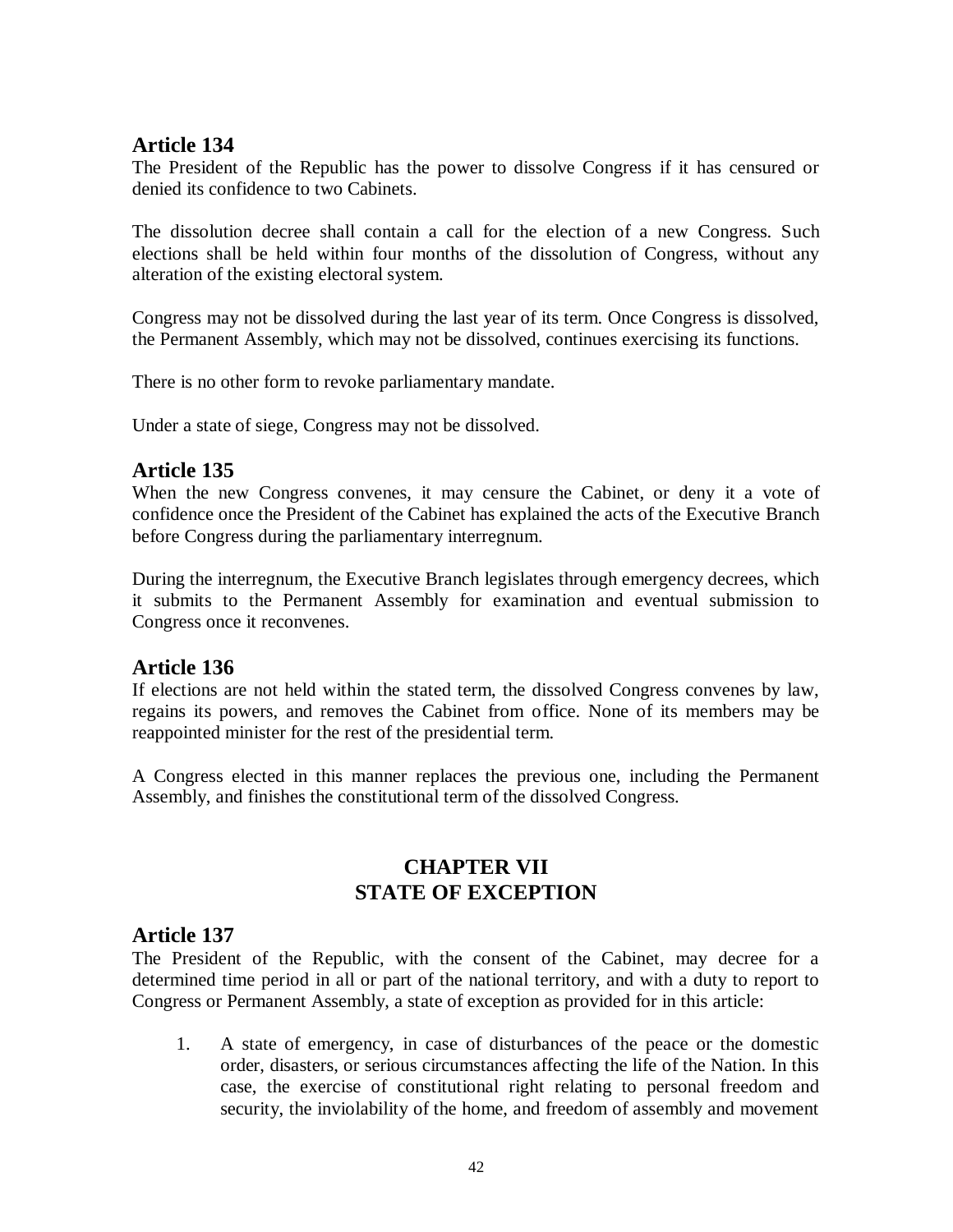in the territory as set forth in paragraphs 9, 11, and 12 of article 2 and in paragraph 24, subparagraph f of the same article, may be restricted or suspended. Under no circumstances shall anyone be exiled.

The state of emergency period shall not exceed sixty days. Its extension requires a new decree. Under a state of emergency, the Armed Forces may assume control over domestic order if the President of the Republic so decides.

2. A state of siege, in case of invasion, foreign or civil war, or imminent danger that such events might occur, with mention to those fundamental rights whose exercise is not restricted or suspended. The applicable period shall not exceed forty-five days. When the state of siege is declared, Congress convenes by law. Its extension requires congressional approval.

## **CHAPTER VIII THE JUDICIAL BRANCH**

## **Article 138**

The power of administering justice emanates from the people. The Judicial Branch exercises it through its hierarchical entities in accordance with the Constitution and laws.

In all proceedings, when an incompatibility exists between a constitutional and a legal rule, judges shall decide based on the former. Likewise, they shall choose a legal rule over any other rule of lower rank.

## **Article 139**

Principles and rights of the jurisdictional function are the following:

1. The unity and exclusivity of the jurisdictional function.

No independent jurisdiction exists, nor shall it be established, except regarding the military and arbitration.

There are no judicial proceedings by commission or delegation.

2. The independence in the exercise of the jurisdictional function.

No authority shall remove cases pending before a jurisdictional body or interfere in the exercise of its functions. Neither shall they invalidate orders under *res judicata*, halt proceedings underway, nor modify sentences or delay their execution. These provisions do not affect grants of executive clemency or the authority of congressional investigations, the exercise of which may nevertheless not interfere in the jurisdictional proceedings or have any jurisdictional effect.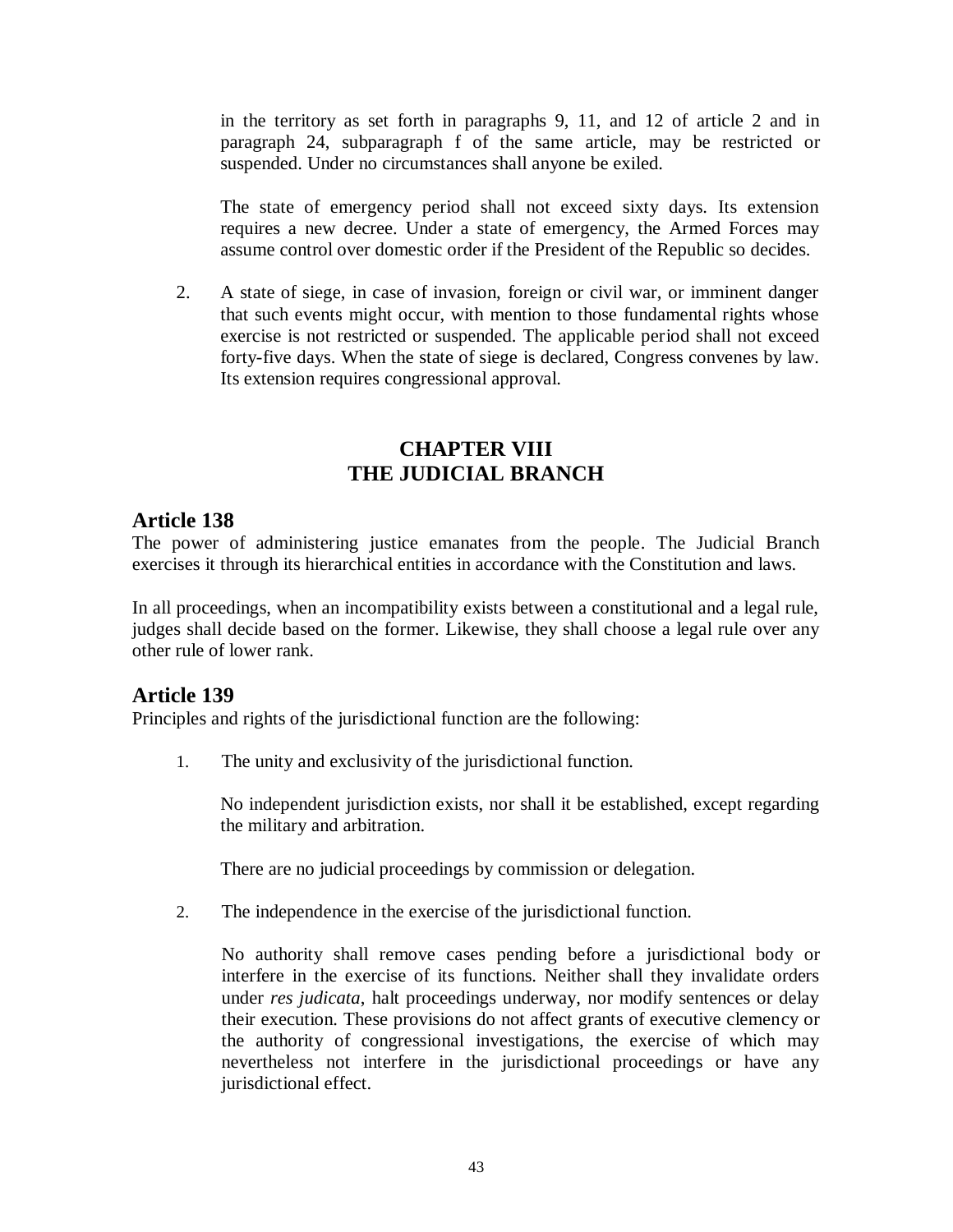3. The observance of due process and jurisdictional protection.

No person shall be diverted from the jurisdiction predetermined by the law, nor shall anyone be subjected to proceedings other than those previously established, or be tried by exceptional jurisdictional bodies or special commissions created for that purpose, whatever the official title.

4. The publicity of proceedings, unless otherwise provided by law.

Judicial proceedings involving the liabilities of public officials, crimes committed through the press, and those relating to fundamental rights guaranteed by the Constitution are always public.

- 5. The written explanation of court orders at all levels, except merely procedural decrees, with express mention of the applicable law and the factual grounds on which they are based.
- 6. The plurality of the jurisdictional level.
- 7. Compensation, in the manner prescribed by law, for miscarriages of justice in criminal trials and arbitrary arrests, with prejudice to any liability that may be determined.
- 8. The principle of never failing to administrate justice, despite loopholes or deficiencies in the law.

In such cases, the general principles of law and customary law must be applied.

- 9. The principle of inapplicability through analogy of the criminal law and laws restricting rights.
- 10. The principle that no one shall be punished without judicial proceedings.
- 11. The most favorable application of the law to the defendant in cases of doubt or conflict between criminal laws.
- 12. The principle that no person shall be convicted *in absentia*.
- 13. The prohibition of reopening closed cases with a final order of conviction. Amnesty, pardons, stays of execution, and prescription produce the effects of *res judicata*.
- 14. The principle that no person shall be deprived of the right to defense at any stage of the proceedings.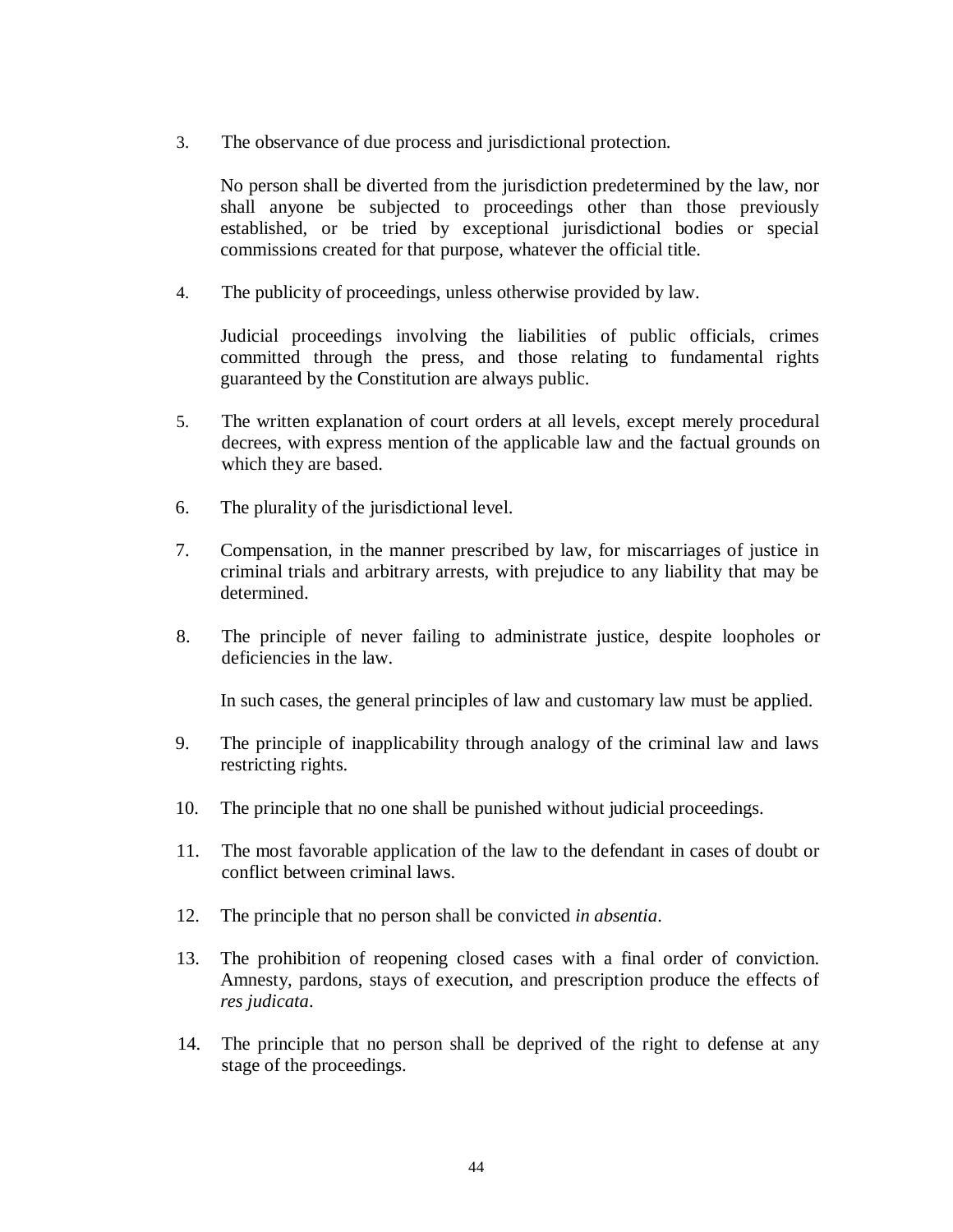Every person shall be notified immediately and in writing of the causes or reasons for his detention. In addition, he has the right to communicate in person with and be advised by the legal counsel of his choice upon being summoned or arrested by any authority.

- 15. The principle that every person must be informed immediately and in writing of the causes or reasons for his arrest.
- 16. The principle of free administration of justice and a free defense for persons of limited means, as well as for everyone in those cases stipulated by law.
- 17. The participation of the people in the appointment and removal of judges, in accordance with the law.
- 18. The obligation of the Executive Branch to collaborate in trials, when required.
- 19. The prohibition of the exercise of the judicial function by anyone who has not been appointed in the manner prescribed by the Constitution or the law.

Jurisdictional bodies may not confer such an office, under penalty of liability.

- 20. The principle that every person has the right to make analyses and criticisms of court orders and sentences, within the limits of law.
- 21. The right of inmates and convicted individuals to be provided suitable facilities.
- 22. The principle that the purpose of the criminal justice system is the reeducation, rehabilitation, and reintegration of the guilty into society.

#### **Article 140**

The death penalty shall only be applied for the crimes of treason in wartime and terrorism, in accordance with the laws and the treaties to which Peru is bound.

## **Article 141**

The Supreme Court may decide on judicial rulings as the court of last resort, when the action is filed with a Superior Court or before the Supreme Court itself, as provided by law. It also hears annulment appeals for decisions of the Military Court, within the limits set forth in article 173.

## **Article 142**

Decisions of the National Election Board concerning election matters are not subject to review, nor those of the National Council of the Magistracy regarding evaluation and ratification of judges.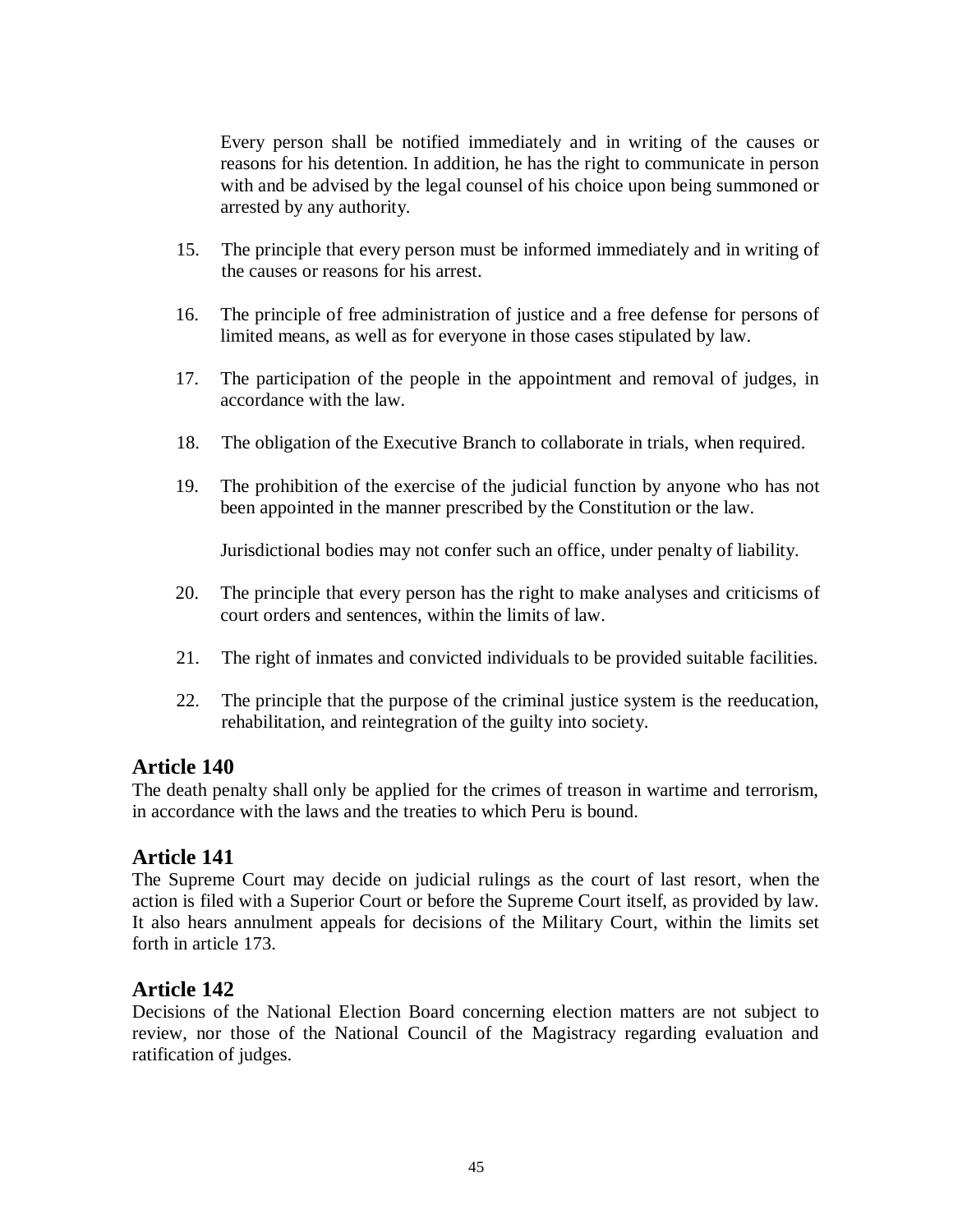The Judicial Branch consists of jurisdictional bodies, which administer justice on behalf of the Nation, and bodies that exercise their government and administration.

The jurisdictional bodies are the following: the Supreme Court of Justice and the other courts and tribunals as determined by their organic acts.

## **Article 144**

The Chief Justice of the Supreme Court is also the head of the Judicial Branch. The plenary session of the Supreme Court is the highest deliberation body of the Judicial Branch.

## **Article 145**

The Judicial Branch submits its budget draft to the Executive Branch and sustains it before Congress.

## **Article 146**

Judicial office is incompatible with any other public or private activity, except university teaching outside the working hours.

Judges receive only the compensation assigned in the Budget and revenues earned from teaching or other functions expressly prescribed by law.

The State guarantees judges:

- 1. Their independence. They are subject only to the Constitution and the law.
- 2. The irremovability of their office. They shall not be transferred without their consent.
- 3. Their continuance in office, as long as they show proper conduct and qualification for their function.
- 4. A compensation ensuring them a standard of living befitting their office and rank.

## **Article 147**

To be Justice of the Supreme Court, one is required:

- 1. To be Peruvian by birth.
- 2. To exercise his citizenship.
- 3. To be at least forty-five years of age.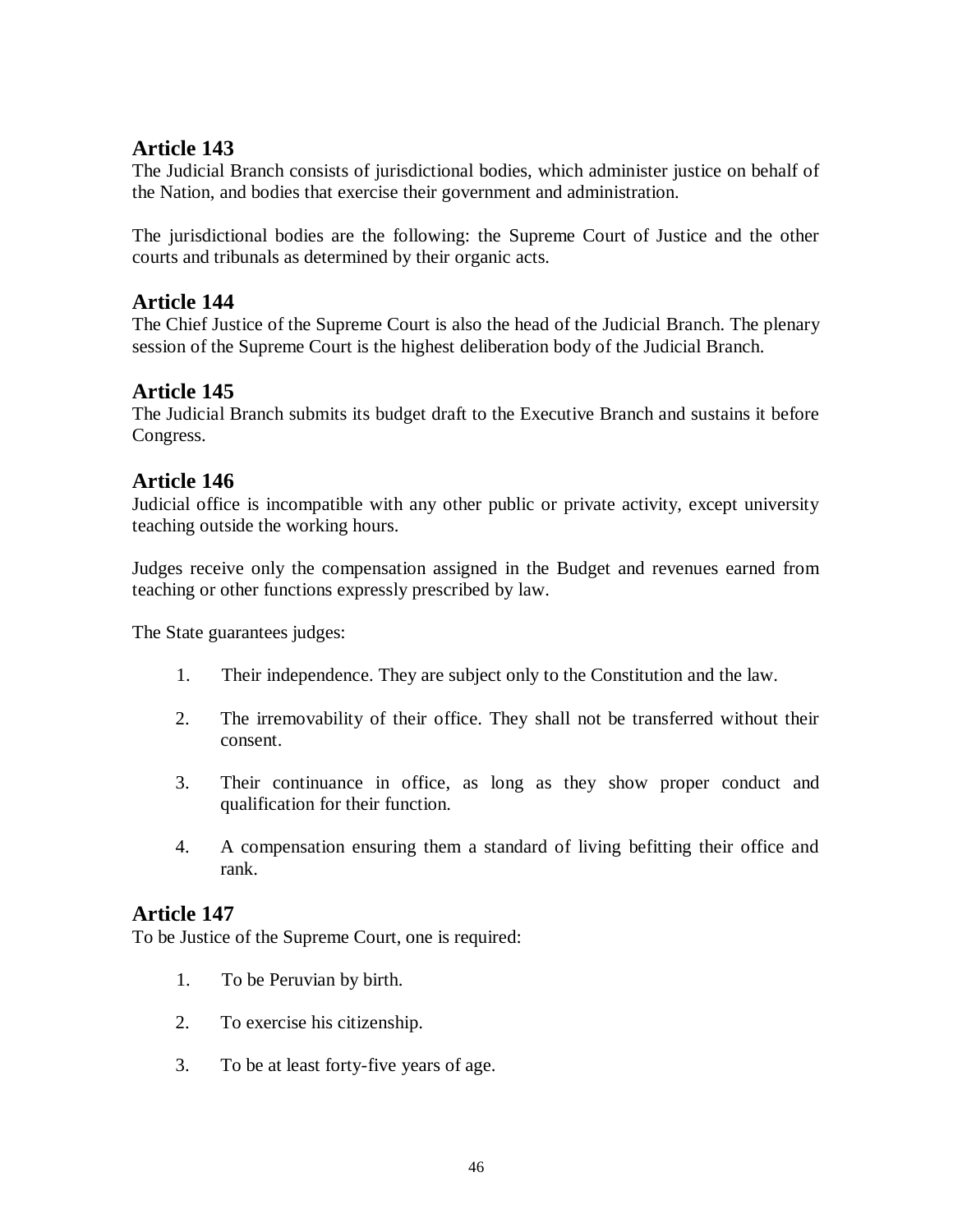4. To have held the office of Justice of the Superior Court or Superior Prosecutor for ten years, or to have practiced the law or taught a legal discipline at the university level for fifteen years.

### **Article 148**

Administrative resolutions under *res judicata* are susceptible to challenge through administrative action.

## **Article 149**

Authorities of rural and native communities, in conjunction with the peasant patrols, may exercise jurisdictional functions at the territorial level in accordance with common law, provided they do not violate the fundamental rights of the individual. The law provides forms for coordination of such jurisdiction with Justices of the Peace and other bodies of the Judicial Branch.

## **CHAPTER IX THE NATIONAL COUNCIL OF THE MAGISTRACY**

### **Article 150**

The National Council of the Magistracy is responsible for the selection and appointment of judges and prosecutors, except those chosen through popular election.

The National Council of the Magistracy is independent and is governed by its organic act.

## **Article 151**

The Academy of the Magistracy, which is part of the Judicial Branch, is responsible for the education and training of judges and prosecutors at all levels for the purposes of qualification.

Completion of the special studies required by the Academy is necessary for promotion.

## **Article 152**

Justices of the Peace are chosen by popular election.

The election, its requirements, jurisdictional implementation, training, and duration of office are governed by law.

The law may establish the election of trial judges and determine the relevant mechanisms.

#### **Article 153**

Judges and prosecutors are prohibited to participate in politics, unionize, or declare themselves on strike.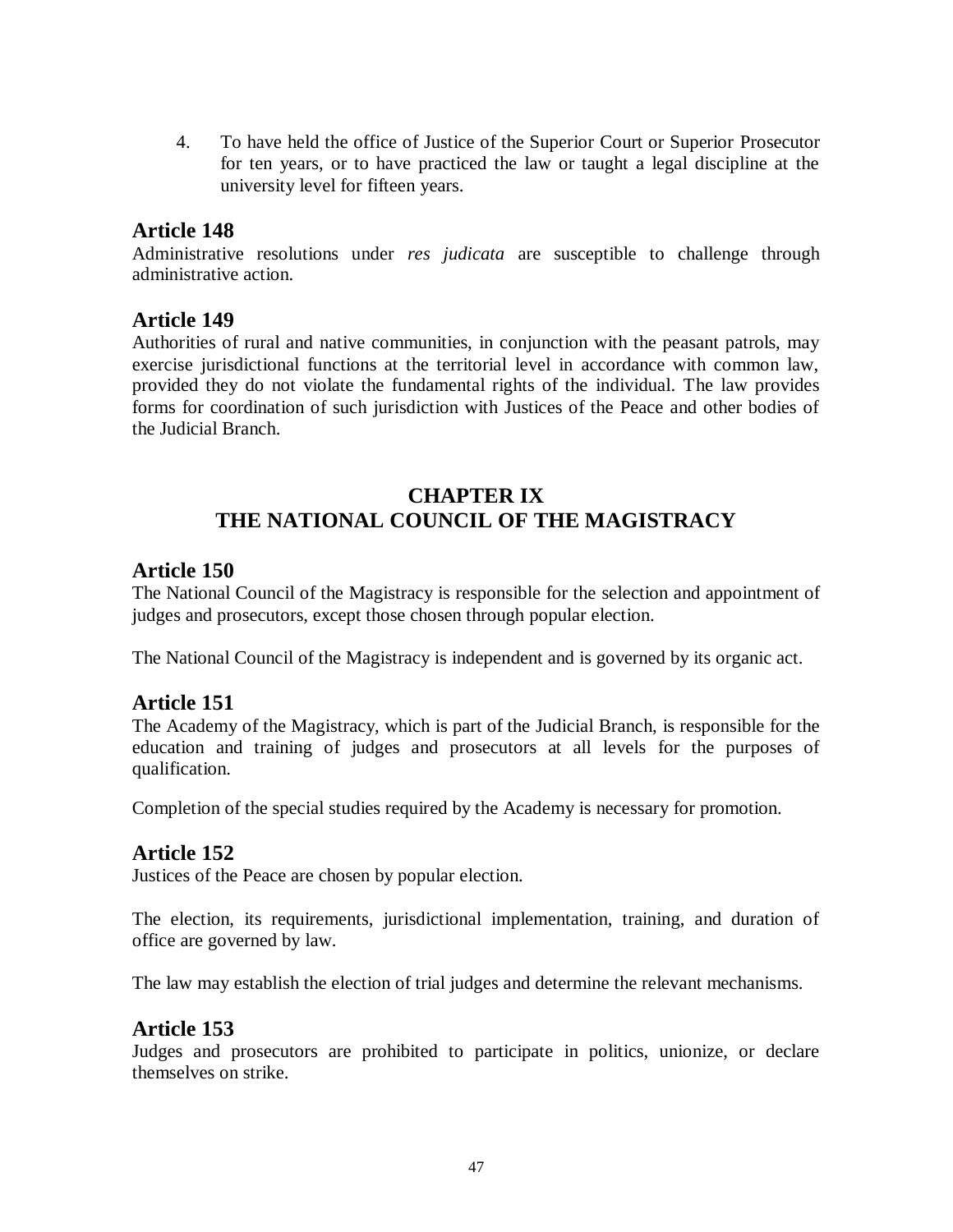The duties of the National Council of the Magistracy are the following:

- 1. To appoint, following merits-based recruitment and personal evaluation, judges and prosecutors at all levels. Such appointments require the vote of two-thirds of the legal number of its members.
- 2. To ratify judges and prosecutors at all levels every seven years. Those not confirmed may not be readmitted to the Judicial Branch, or the Office of the Prosecutor General. The confirmation process is independent of the disciplinary measures.
- 3. To apply the penalty of removal to Justices of the Supreme Court and Supreme Prosecutors, and, at the request of the Supreme Court or the Board of Supreme Prosecutors, respectively, judges and prosecutors of all instances. The final and detailed order, following a hearing with the party in question, is not contestable.
- 4. To award judges and prosecutors the official title accrediting their status.

## **Article 155**

The members of the National Council of the Magistracy, in accordance with the relevant law, are the following:

- 1. One elected by the Supreme Court in plenary session by secret ballot.
- 2. One elected by the Board of Supreme Prosecutors by secret ballot.
- 3. One elected by the members of the National Bar Associations by secret ballot.
- 4. Two elected by the members of the other professional associations of the country by secret ballot, and in accordance with the law.
- 5. One elected by the rectors of national universities by secret ballot.
- 6. One elected by the rectors of private universities by secret ballot.

The membership of the National Council of the Magistracy may be expanded by its own decision to as many as nine members, with two additional members elected by the Council by secret ballot from individual lists presented by institutions representing labor and corporate sectors.

Regular members of the National Council of the Magistracy are elected, together with their substitutes, for five-year terms.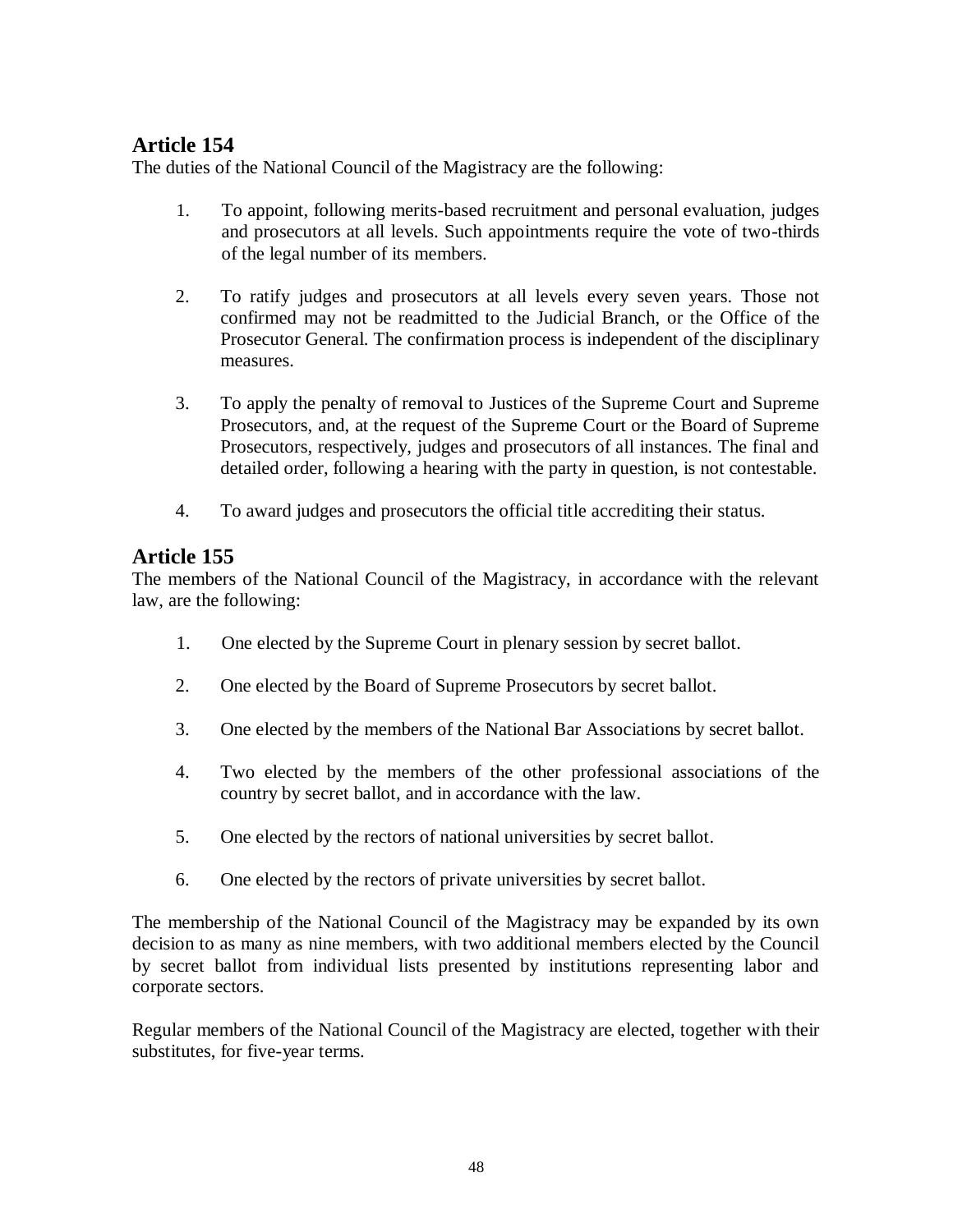Requirements to become a member of the National Council of the Magistracy are the same as those for the Justices of the Supreme Court, except as provided in paragraph 4 of article 147. A member of the National Council of the Magistracy enjoys the same benefits and rights as a Justice of the Supreme Court and is subject to the same obligations and incompatibilities.

## **Article 157**

The members of the National Council of the Magistracy may be removed from office by a decision of Congress due to gross misconduct, with the affirmative vote of two-thirds of the legal number of congressmen.

## **CHAPTER X THE OFFICE OF THE PROSECUTOR GENERAL**

## **Article 158**

The Office of the Prosecutor General is autonomous. It is headed by the Prosecutor General of the Nation, who is elected by the Board of Supreme Prosecutors. The term of office for the Prosecutor General of the Nation is three years and it may be extended for another two years if reelected. Members of the Office of the Prosecutor General enjoy the same rights and prerogatives, and are subject to the same duties and legal incompatibilities, as their counterparts in the Judicial Branch. Likewise, their appointments are subject to the same requirements and procedures as those of members of the Judicial Branch within their respective categories.

## **Article 159**

It is the duty of the Office of the Prosecutor General:

- 1. To bring a lawsuit, *ex officio* or by private complaint, in defense of the legal order or public interests protected by law.
- 2. To watch over the independence of jurisdictional bodies, and the fair administration of justice.
- 3. To represent society in legal proceedings.
- 4. To conduct criminal investigations from their initiation. To that purpose, the National Police is obliged to enforce the orders of the Office of the Prosecutor General within the scope of its authority.
- 5. To institute criminal proceedings *ex officio* or by private action.
- 6. To give an opinion prior to judicial orders in cases set forth in the law.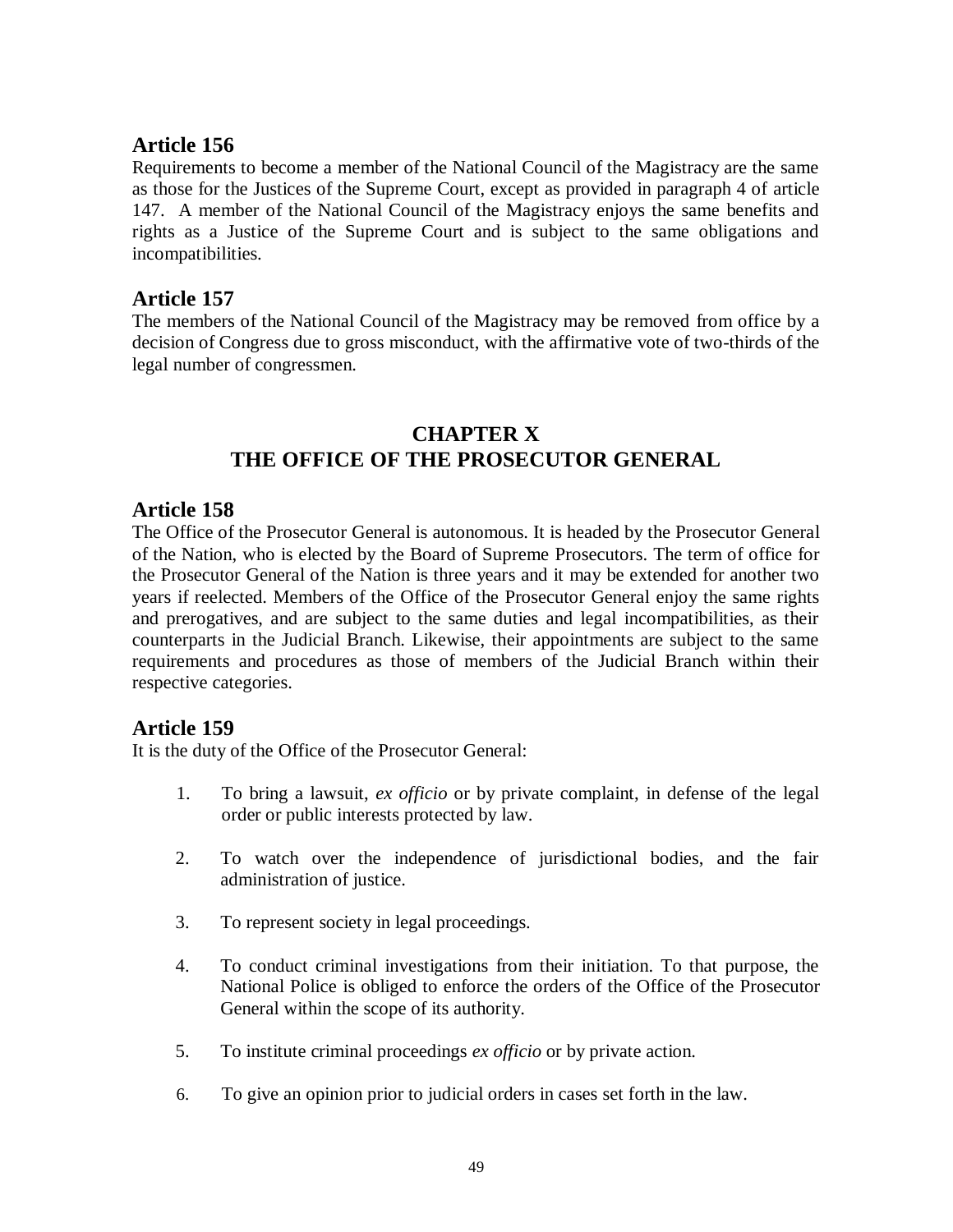7. To exercise legislative initiative in lawmaking, and inform Congress or the President of the Republic about legal loopholes and errors.

#### **Article 160**

The Budget draft of the Office of the Prosecutor General is approved by the Board of Supreme Prosecutors, and submitted to the Executive Branch. It is sustained before the Executive Branch and before Congress.

## **CHAPTER XI THE OFFICE OF THE OMBUDSMAN**

### **Article 161**

The Office of the Ombudsman is autonomous. State bodies are obliged to cooperate with the Office of the Ombudsman whenever it requests their help.

The structure of the Office of the Ombudsman at the national level is set up by law.

The Ombudsman is elected and removed from office by the Congress with the votes of two-thirds of the legal number of members, and enjoys the same immunity and prerogatives as congressmen.

To be elected Ombudsman, a candidate must be at least thirty-five years of age and an attorney-at-law. The term of the office lasts five years and does not receive a binding mandate. He possesses the same incompatibilities as the Justices of the Supreme Court.

## **Article 162**

It is the duty of the Office of the Ombudsman to defend the constitutional and fundamental rights of the person and the community, and to ensure the enforcement of the state administration duties, as well as the provision of public services to citizens. The Ombudsman submits a report to Congress once a year and whenever the latter requests one. He may initiate legislation and recommend measures to facilitate the improved performance of his duties.

The Office of the Ombudsman submits its budget draft to the Executive Branch, which must be sustained before the Executive Branch and before Congress.

## **CHAPTER XII SECURITY AND NATIONAL DEFENSE**

## **Article 163**

The State guarantees the security of the Nation by means of the National Defense System.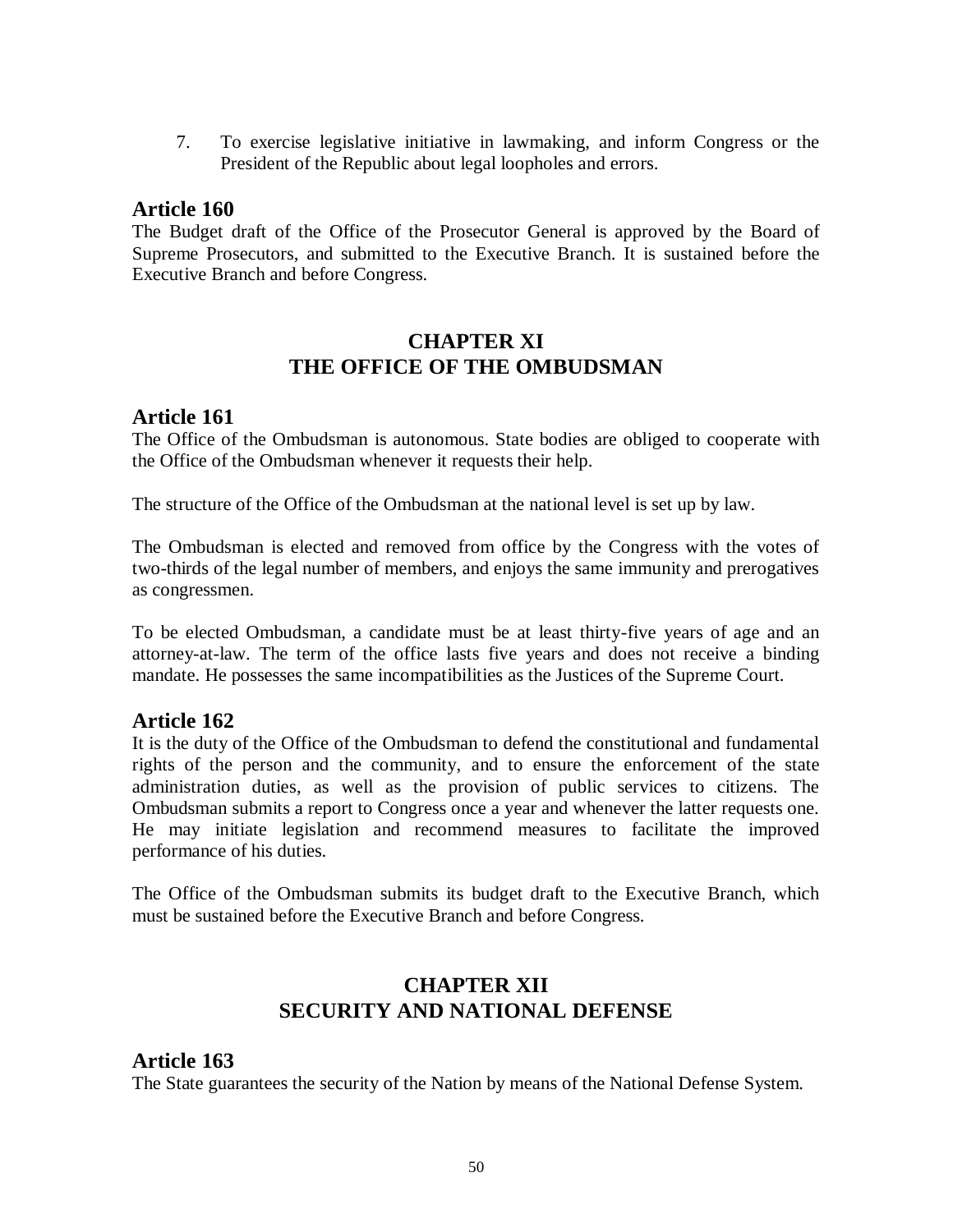The national defense is comprehensive and permanent. It is developed internally and externally. Every person and corporate entity is obliged to participate in the national defense, in accordance with the law.

## **Article 164**

The direction, preparation, and exercise of the national defense are performed through a system, whose organization and functions are determined by law. The President of the Republic is the head of the National Defense System.

For the purposes of national defense, the law determines the extent and procedures for mobilization.

## **Article 165**

The Armed Forces consist of the Army, the Navy, and the Air Force. Their fundamental purpose is to guarantee the independence, sovereignty, and territorial integrity of the Republic. They assume control of internal order in the case outlined in article 137 of the Constitution.

## **Article 166**

It is the primary duty of the National Police to guarantee, maintain, and restore internal order. They protect and aid individuals and the community. They ensure the enforcement of laws and the security of both public and private property. They prevent, investigate, and fight crime. They guard and control the national borders.

## **Article 167**

The President of the Republic is the Commander-in-Chief of the Armed Forces and the National Police.

## **Article 168**

Relevant acts and regulations establish the organization, functions, specialization, training, and use of the Armed Forces and the National Police, as well as their internal disciplinary regimes.

The Armed Forces organize their reserves and deploy them in accordance with the needs of the national defense, according to law.

## **Article 169**

The Armed Forces and the National Police are not deliberative bodies. They are subordinate to constitutional power.

#### **Article 170**

The law allocates funds for the logistical requirements of the Armed Forces and the National Police. Such funds must be earmarked for institutional purposes, under the control of the authority set forth in the law.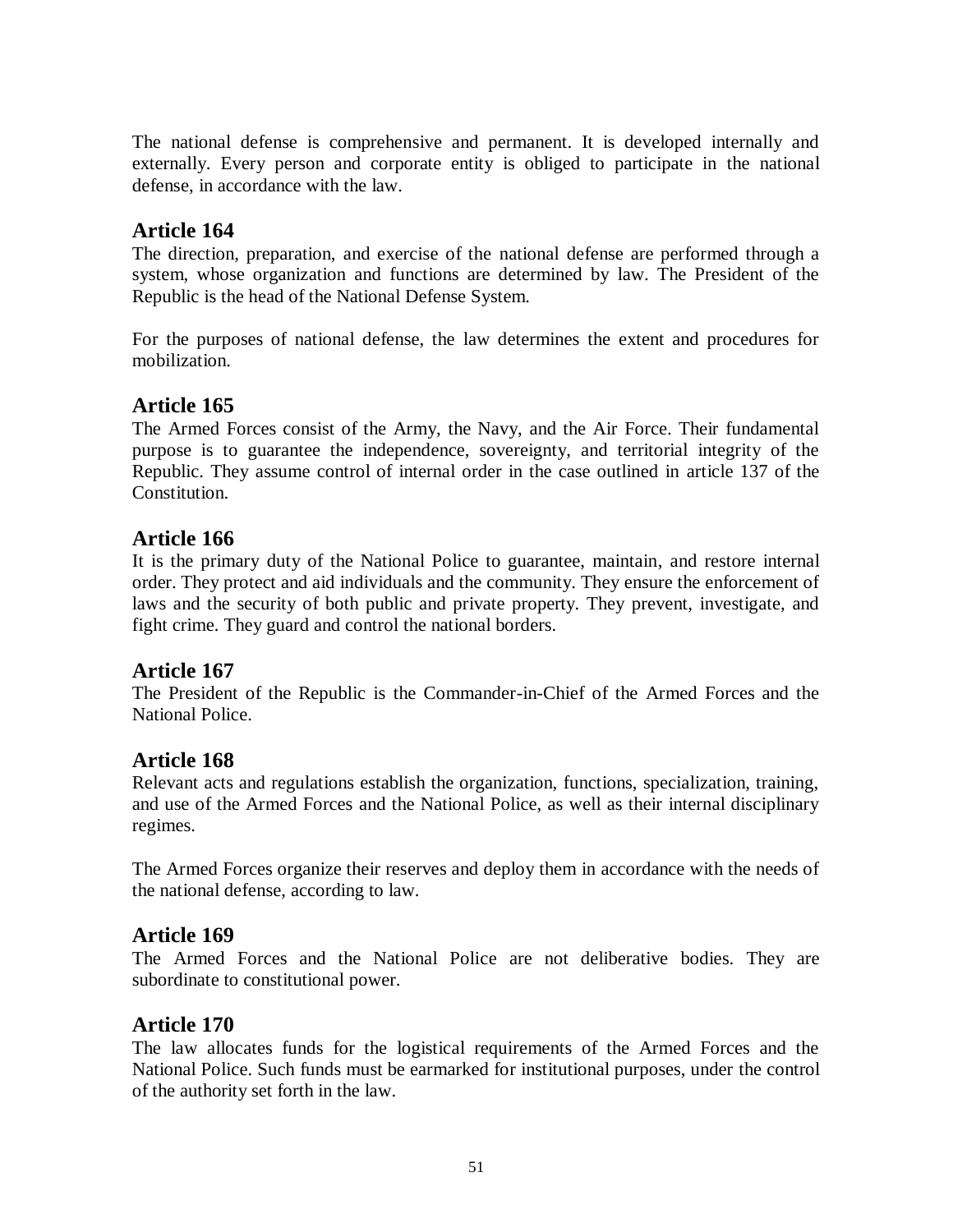The Armed Forces and the National Police take part in the economic and social development of the country, and in its civil defense, according to law.

## **Article 172**

The Executive Branch annually fixes the number of members of the Armed Forces and the National Police. Their resources are allotted in the Budget Act.

Promotions are granted in accordance with the law. The President of the Republic grants the promotions of generals and admirals in the Armed Forces, as well as generals in the National Police upon recommendation from the relevant institution.

## **Article 173**

In the case of on-duty crimes, members of the Armed Forces and the National Police are subject to their respective jurisdictions, and to the Code of Military Justice. The Code provisions do not apply to civilians, except in cases of treason and terrorism as determined by law. The cassation appeal referred to in article 141 only applies when the death penalty is imposed.

Those who violate the rules of Mandatory Military Service will also be subject to the Code of Military Justice.

## **Article 174**

Ranks and honors, salary, and retirement pensions for officers in the Armed Forces and the National Police are equivalent. The law determines the respective equivalences for career members of the military or police who lack the rank or position of an officer. In such cases, the cited rights may not be forfeited except by court rulings.

## **Article 175**

Only the Armed Forces and the National Police may possess and use weapons of war.

The weapons existing in the country, as well as those manufactured in or introduced into the country, become State property without any legal process or indemnification.

The manufacture of weapons of war by the private industry in those cases outlined by the law is exempted of this prohibition.

The law regulates the manufacture, trade, possession, and use by private parties of weapons other than those used for war.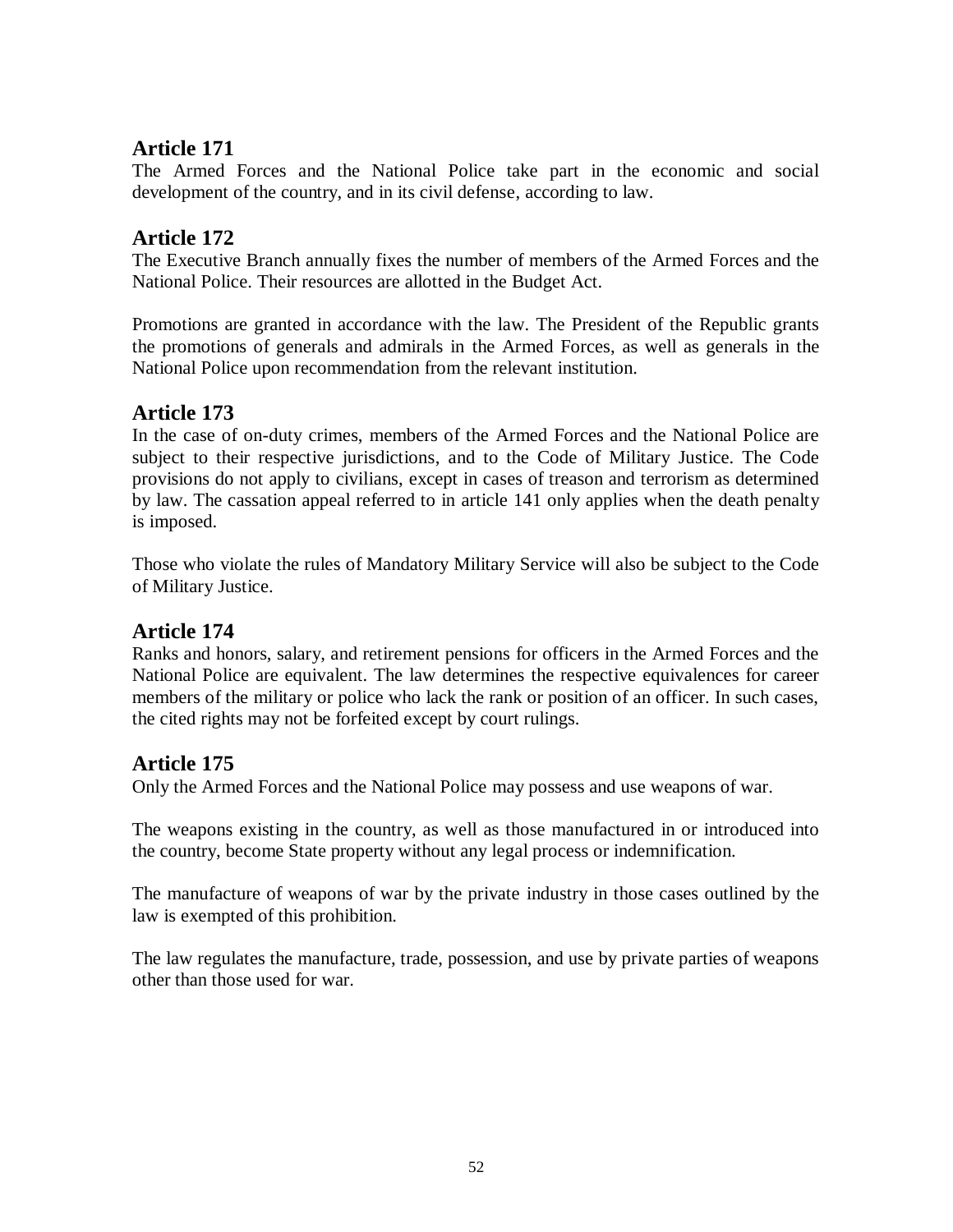## **CHAPTER XIII THE ELECTORAL SYSTEM**

## **Article 176**

The electoral system has the purpose of ensuring that elections express the free, authentic, and spontaneous will of citizens, and that the vote count mirrors the accurate and timely reflection of the will of voters expressed at the polls by direct suffrage.

The basic functions of the system are: planning, organizing, and holding elections, referendum or other popular vote, maintaining and guarding the consolidated register for identification of voters, and recording modifications to civil status.

## **Article 177**

The electoral system consists of the National Election Board, the National Office of Elections, and the National Identification and Civil Status Registry. They are autonomous and coordinate their work with each other, in accordance with their authorities.

## **Article 178**

It is the duty of the National Election Board:

- 1. To oversee the legality of suffrage and the conduct of elections, referendum, and other popular vote, as well as to prepare electoral rolls.
- 2. To maintain and oversee the register of political organizations.
- 3. To ensure the enforcement of rules on political organizations and other provisions concerning electoral matters.
- 4. To administer justice on electoral matters.
- 5. To declare the winners in elections and issue their credentials, as well as to announce the results of referendum or other popular vote.
- 6. To perform other functions provided for in the law.

In electoral matters, the National Election Board has the power to initiate legislation and to submit to the Executive Branch the Budget draft for the electoral system with separate entries for each body of the system. It sustains the draft before the Executive and then before Congress.

#### **Article 179**

The highest authority of the National Election Board is vested in its Plenary Assembly, composed of five members: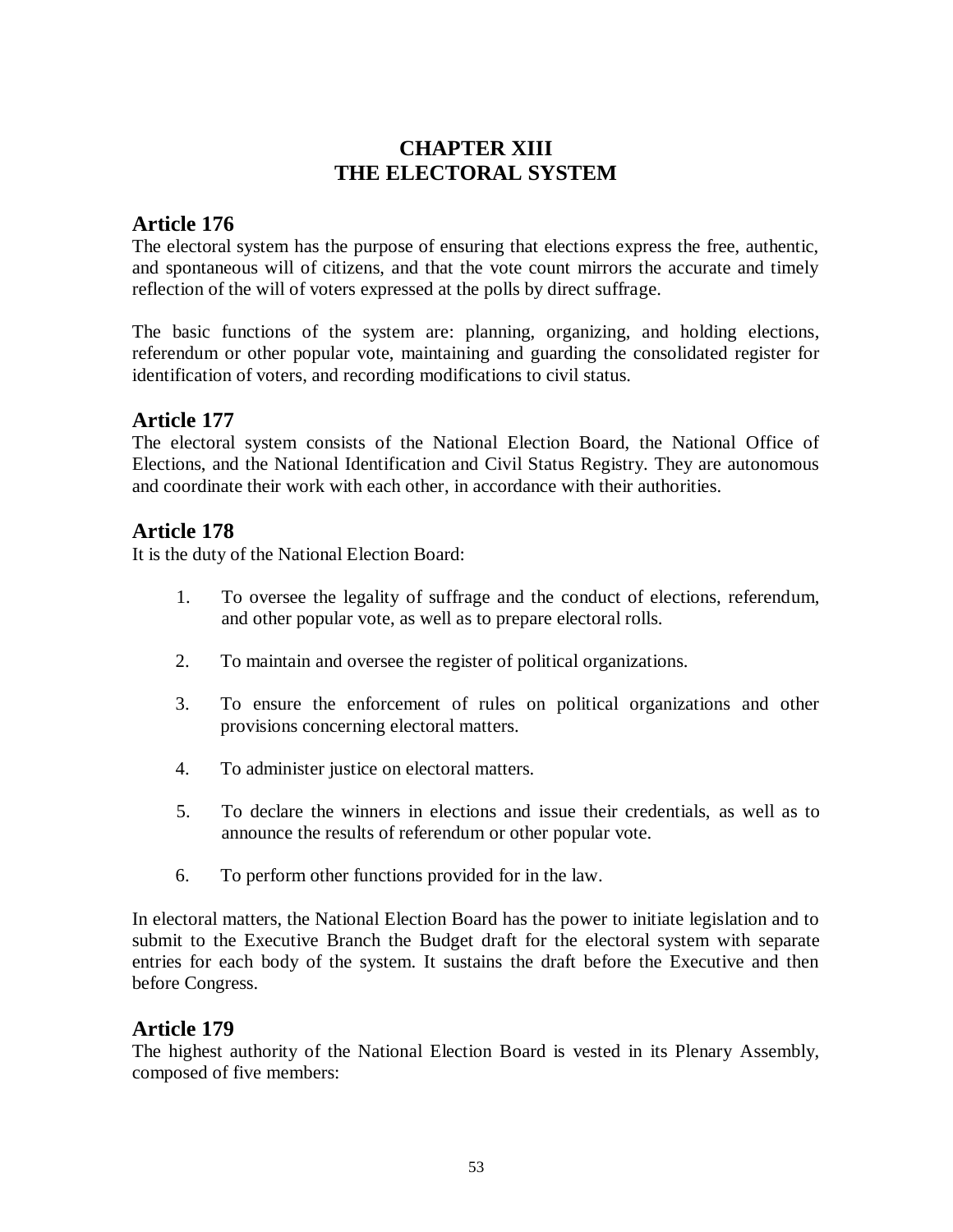- 1. One elected by secret ballot by the Supreme Court from among its retired or active justices. In the latter case, the elected member is granted leave. The representative of the Supreme Court presides over the National Election Board.
- 2. One elected by secret ballot by the Board of Supreme Prosecutors from among its retired or active members. In the latter case, the elected member is granted leave.
- 3. One elected by secret ballot by the Lima Bar Association from among its membership.
- 4. One elected by secret ballot by the deans of law schools of public universities from among their former deans.
- 5. One elected by secret ballot by the deans of law schools of private universities from among their former deans.

The members of the Plenary Assembly of the National Election Board shall not be under forty-five years of age or over seventy. They are elected for four-year terms and may be reelected. The law regulates the renewal of membership in alternating elections every two years.

The office is a full-time, remunerated post. It is incompatible with any other public office, except for part-time teaching.

Candidates to elective office shall neither be members of the Plenary Assembly of the Election Board, citizens holding national leadership posts in political organizations, nor those who have held such posts during the four years preceding their candidacy.

#### **Article 181**

The Plenary Assembly of the National Election Board examines facts with discretionary judgment and resolves disputes based on the law and the general principles of law. On issues concerning elections, referendum, or other popular vote, its decisions are final, definitive, and non reversible. No appeal may be filed against them.

#### **Article 182**

The Head of the National Office of Elections is appointed by the National Council of the Magistracy for a renewable four-year term, and may be removed from office by the same Council for gross misconduct. He is subject to the same incompatibilities as the members of the Plenary Assembly of the National Election Board.

His main functions are to organize elections, referendum, and other popular vote, including the preparation of the budget for his office and the design of the voting ballot. It is also his duty to distribute election forms and other materials needed for elections and to announce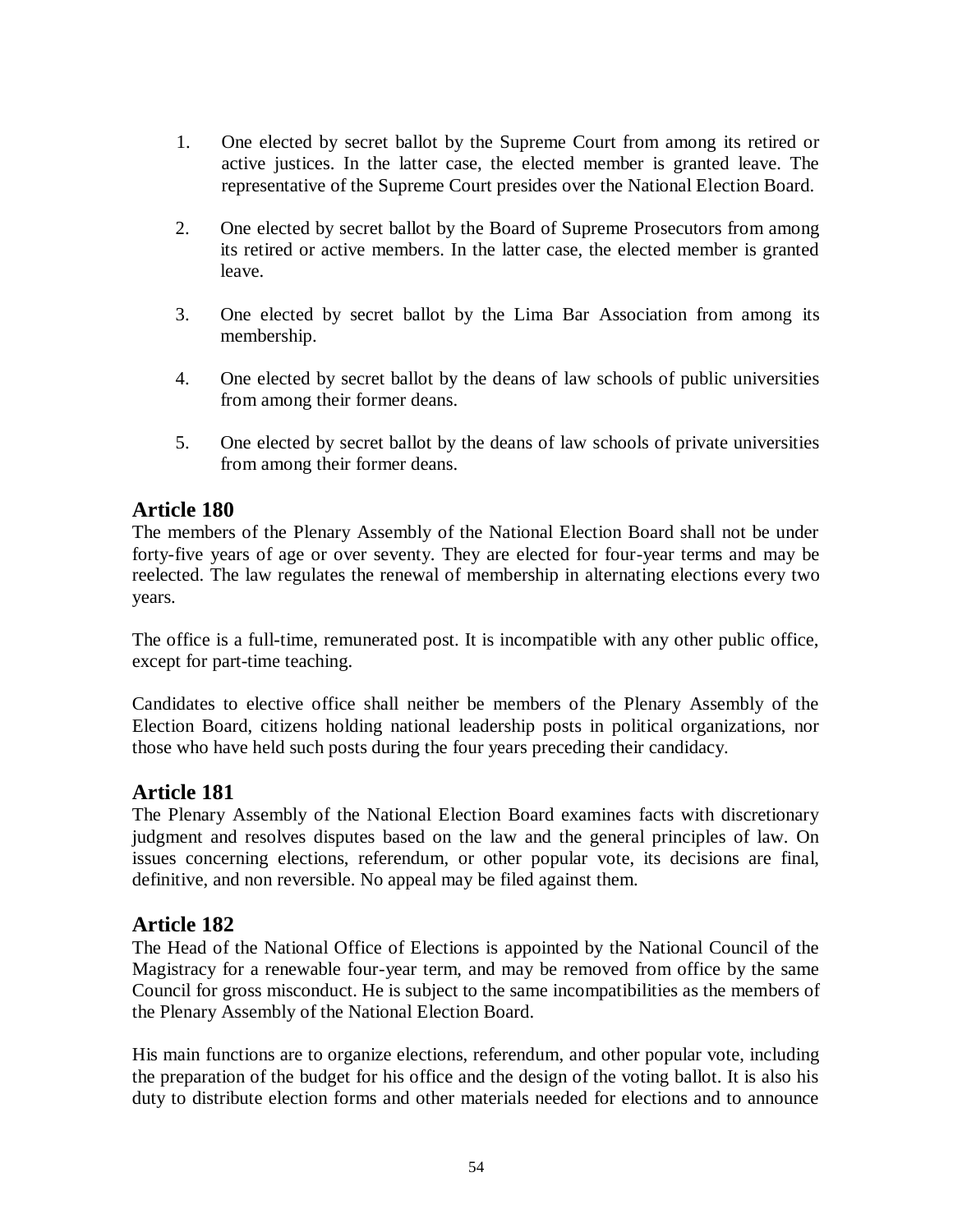the results. He provides continued information on the vote count from the time the tally begins at polling stations. He performs other duties, as set forth by law.

## **Article 183**

The Head of the National Identification and Civil Status Registry is appointed by the National Council of the Magistracy for a renewable four-year term, and may be removed from office by the Council for gross misconduct. He is subject to the same incompatibilities as the members of the Plenary Assembly of the National Election Board.

The National Identification and Civil Status Registry is in charge of the registration of births, marriages, divorces, deaths, and other acts modifying civil status. It issues the respective certificates, and prepares and updates the electoral roll. Likewise, it provides the National Election Board and the National Office of Elections with the information necessary to perform their duties. It maintains identification records of citizens and issues identification documents.

It performs other duties, as set forth by law.

## **Article 184**

The National Election Board declares the nullity of an election process, referendum or any other popular vote when the number of void or blank votes, jointly or separately, exceeds two-thirds of the number of votes cast. The law may fix different ratios for municipal elections.

## **Article 185**

In any kind of election, referendum or other type of popular vote, a tally shall be performed publicly and uninterruptedly at polling stations. The results may solely be reviewed in case of material error or challenge, all of which is resolved according to law.

## **Article 186**

The National Office of Elections issues the instructions and provisions needed to maintain order and safeguard personal freedom during elections. The Armed Forces and the National Police must enforce these provisions.

## **Article 187**

In case of multi-party elections there is proportional representation, in accordance with the system provided for in the law.

The law shall contain special provisions to facilitate the voting of Peruvians living abroad.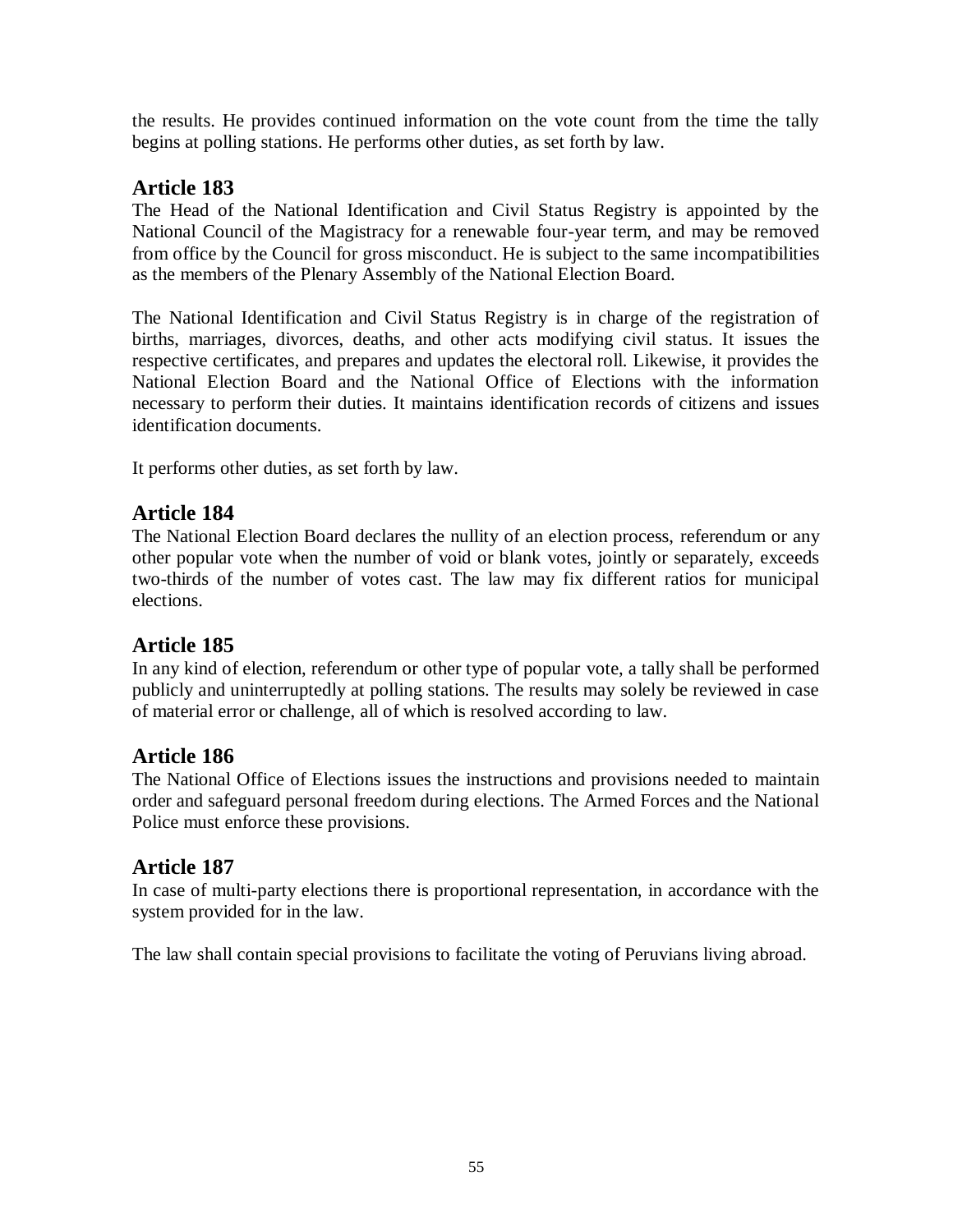## **CHAPTER XIV DECENTRALIZATION\***

## **Article 188**

Decentralization is a form of democratic organization and a mandatory, continued policy of the State, whose essential purpose is the comprehensive development of the country. The decentralization process is carried out in stages, in a progressive and orderly manner, following criteria that permit the proper distribution of jurisdictions and transfer of resources from the national government to local and regional governments.

The branches of government and autonomous state bodies, as well as the Budget of the Republic, are decentralized in accordance with the law.

## **Article 189**

The territory of the Republic is divided into regions, departments, provinces, and districts, in whose boundaries a government is exercised and organized at national, regional, and local levels in the terms defined by the Constitution and the law, preserving the integrity and unity of the State and the Nation.

The regional level of government consists of regions and departments. The local level of government consists of provinces, districts, and villages.

## **Article 190**

Regions are created on the basis of contiguous areas with historical, cultural, administrative, and economic relations, thus comprising sustainable geo-economic unities.

The regionalization process shall begin by electing governments in the current departments and the Constitutional Province of Callao. These are regional governments.

Two or more contiguous departments may become a region by conducting a referendum, in accordance with the law. Likewise, two or more contiguous provinces and districts may change their regional constituency by following the same procedure.

Additional authorities and faculties, as well as special incentives, given to these newly formed regions shall be determined by law.

While the integration process is underway, two or more regional governments may create coordination mechanisms between themselves. The relevant law will regulate these mechanisms.

## **Article 191**

Regional governments enjoy political, economic, and administrative autonomy on pertinent matters within their jurisdiction. They coordinate with municipalities without interfering with their functions and authorities.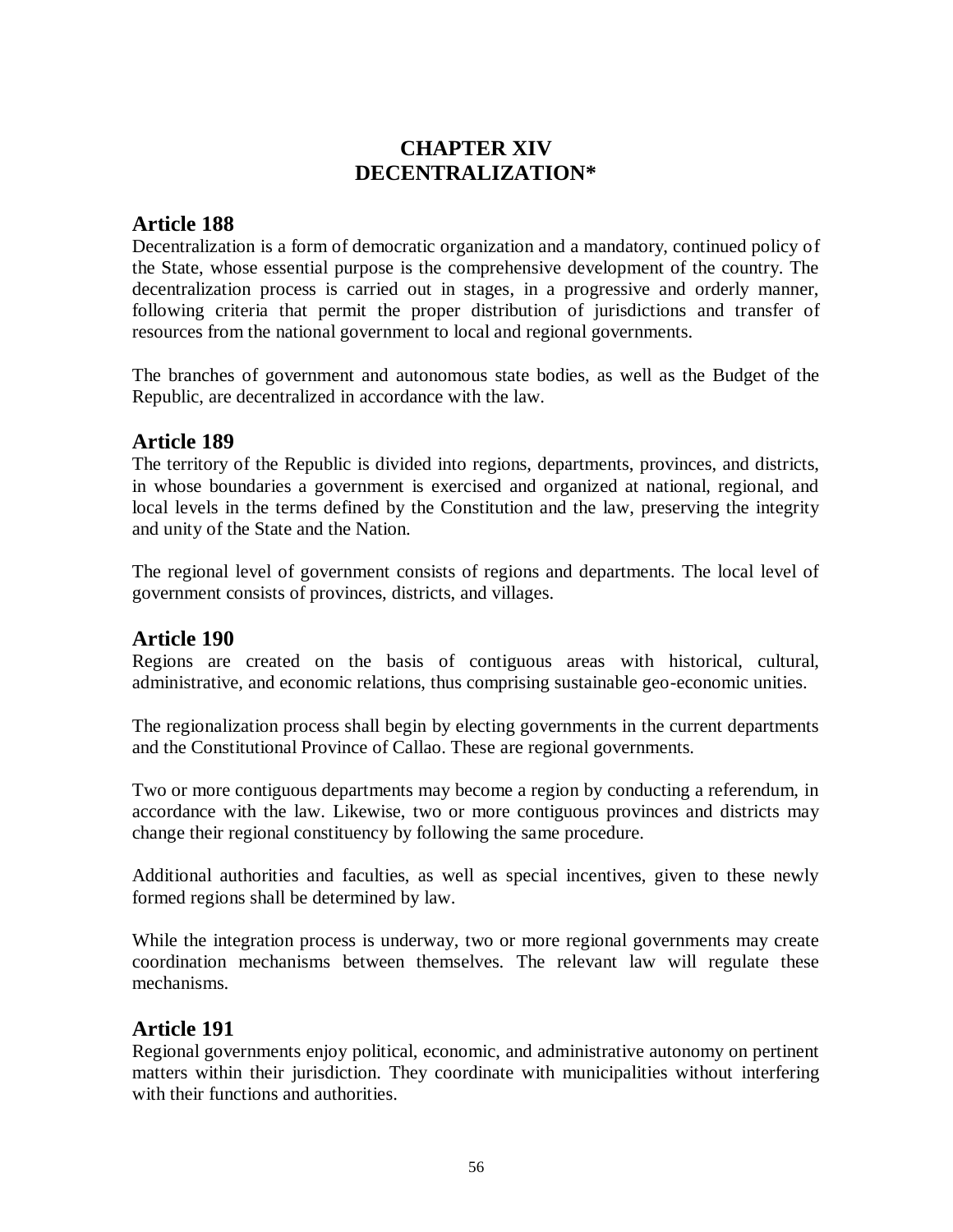The basic organic structure of these governments consists of the Regional Council as the regulatory and oversight body, the President as the executive organ, and the Regional Coordination Council formed of provincial mayors and representatives of civil society as a consultative body to coordinate with municipalities, with their functions and authorities set forth in the law.

The Regional Council shall have a minimum of seven (7) members and a maximum of twenty-five (25), with at least one (1) for each province, and the rest, in accordance with the law, determined by a criterion of electoral population.

The president, together with a vice president, is elected by means of direct suffrage for a period of four (4) years and may be reelected. The members of the Regional Council are elected likewise, and for the same term. The mandate of such authorities is, according to law, revocable but non-renounceable, except in the cases provided by the Constitution.

In order to run for the office of President of the Republic, Vice President, member of the National Parliament, or Mayor, the presidents of regional governments must resign their office six (6) months in advance of the respective election.

The law determines the minimum percentages to facilitate representation of women, rural and indigenous communities, and aboriginal peoples in regional councils. The same applies for municipal councils.**\***

#### **Article 192**

Regional governments promote regional development and economy; encourage investments, activities, and public services within their jurisdiction, in harmony with national and local development plans and policies.

l \* *Article amended by Law No. 28607, published on October 4th, 2005. Before the amendment, this article stated:*

*Regional governments enjoy political, economic, and administrative autonomy on pertinent matters within their jurisdiction. They coordinate with municipalities without interfering with their functions and authorities.* 

*The basic organic structure of these governments consists of a Regional Council as the regulatory and supervisory body, the President as the executive organ, and the Regional Coordination Council formed of provincial mayors and representatives of civil society as a consultative body to coordinate with municipalities, with their functions and authorities set forth in the law.*

*The Regional Council will have a minimum of seven (7) members and a maximum of twenty-five (25), with at least one (1) for each province, and the rest, in accordance with the law, determined by on a criterion of electoral population.*

*The president, together with a vice president, is elected by means of direct suffrage for a period of four (4) years and may be reelected. The members of the Regional Council are elected likewise, and for the same term. The mandate of such authorities is revocable but non renounceable, according to law.*

*The law determines the minimum percentages to facilitate representation of women, rural and indigenous communities, and aboriginal peoples in regional councils. The same applies for municipal councils.*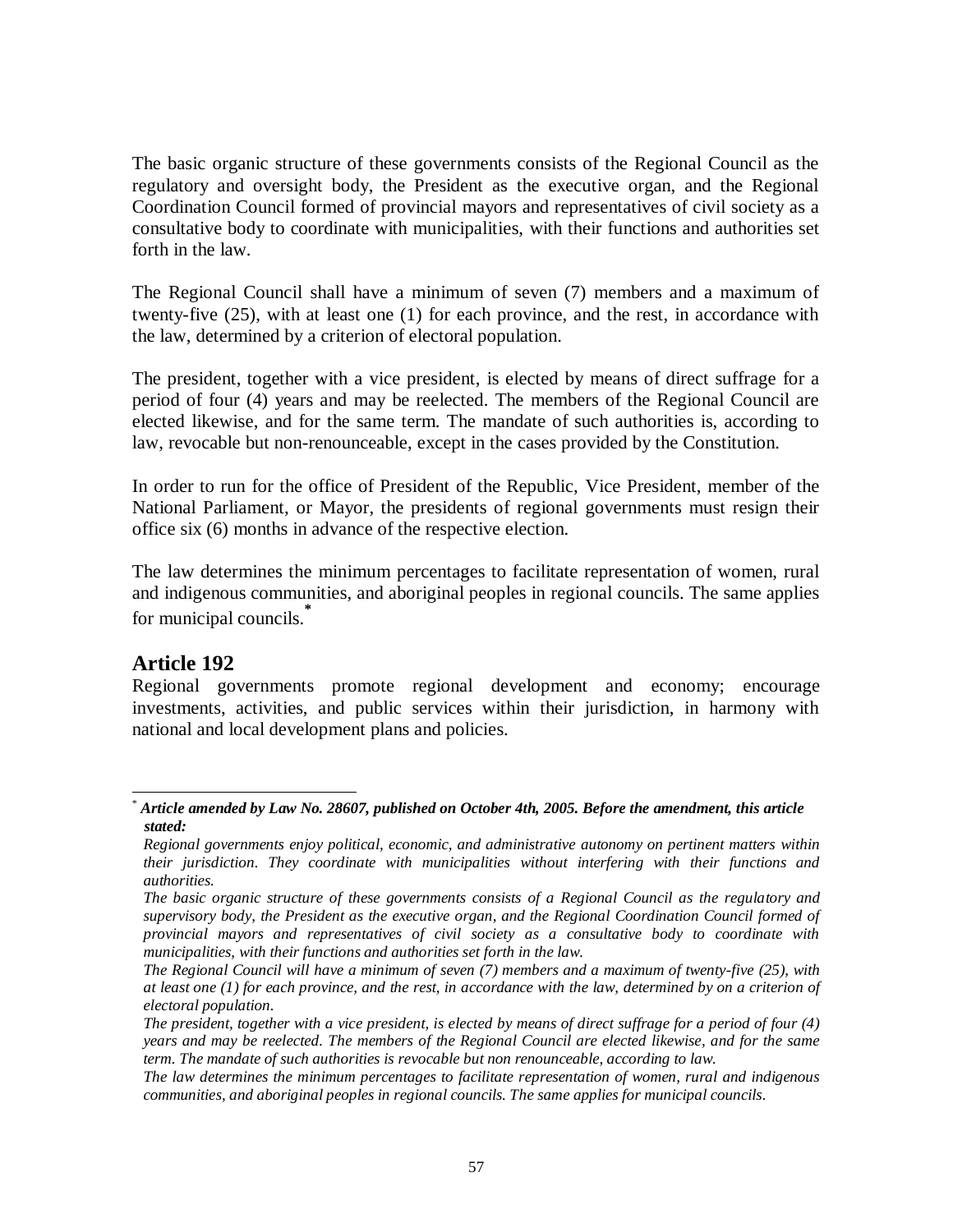It is their duty:

- 1. To approve their internal organization and budget.
- 2. To formulate and adopt a regional development plan, agreed to by the relevant municipalities and the civil society.
- 3. To administrate their property and revenue.
- 4. To regulate and issue permits, licenses, and authorizations on the services under their responsibility.
- 5. To promote regional socioeconomic development and execute the corresponding plans and programs.
- 6. To issue the rules concerning regional management.
- 7. To promote and regulate activities and/or services regarding agriculture, fishing, industry, agro-industry, trade, tourism, energy, mining, roads, communications, education, health, and the environment, according to law.
- 8. To encourage competitiveness, investments, and financing for the development of infrastructure projects and works at the regional level.
- 9. To initiate legislation on pertinent matters and issues within their jurisdiction.
- 10. To execute other functions inherent to their authority, according to law.

#### **Article 193**

The property and revenue of regional governments are the following:

- 1. Their own chattels and real property.
- 2. Specific fund transfers provided for in the annual Budget Act.
- 3. Taxes created by law in their favor.
- 4. Economic benefits originated in privatizations, concessions, and services they offer, according to law.
- 5. Resources allotted from the Regional Compensation Fund with a redistributive character, according to law.
- 6. Resources resulting from natural resource royalties (*canon*).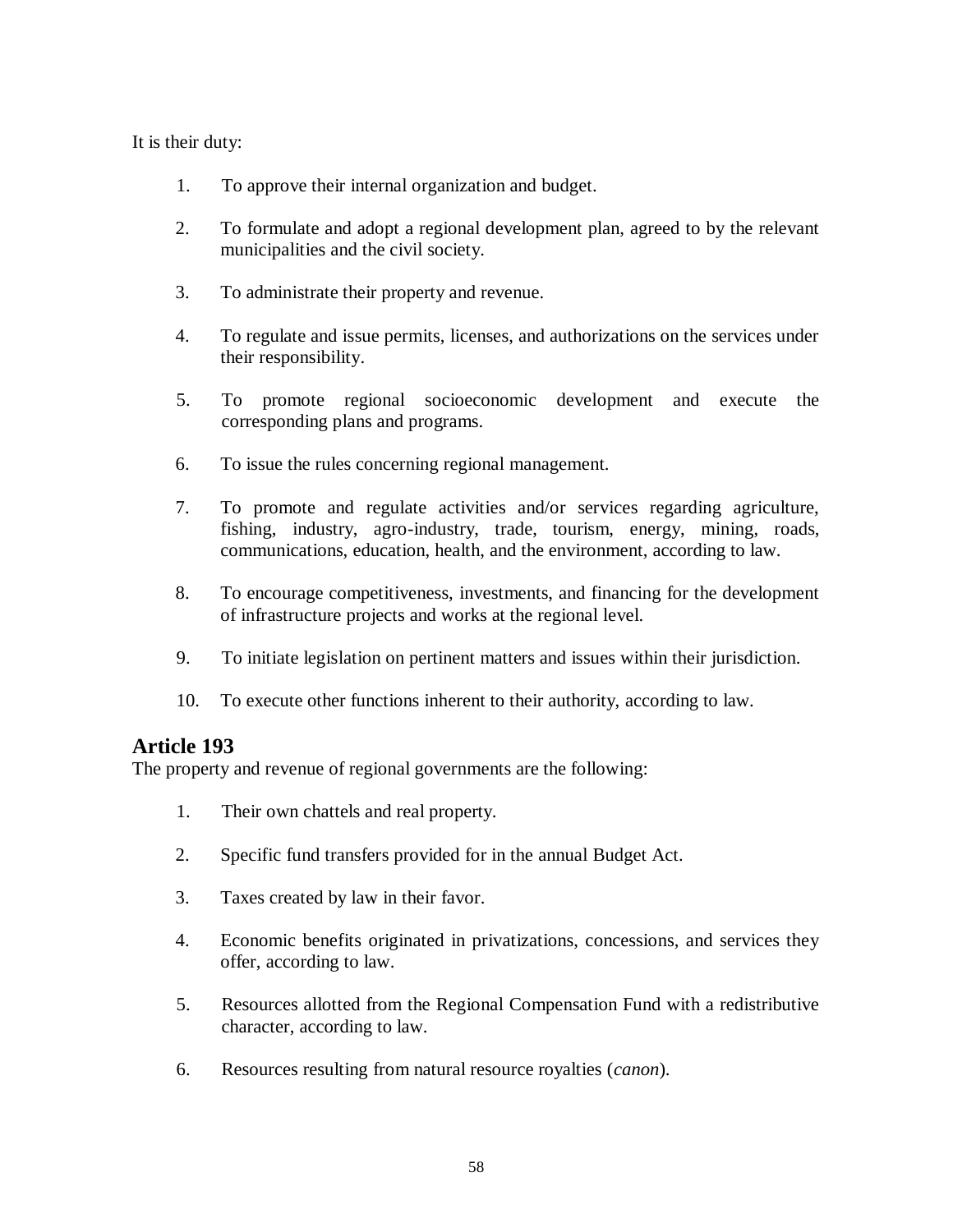- 7. Resources resulting from their financial operations, including those performed with a State guarantee, according to law.
- 8. Other resources provided for by law.

Provincial and district municipalities are bodies of local government. They enjoy political, economic, and administrative autonomy on the matters within their jurisdiction. Municipalities of villages are created pursuant to law.

The organic structure of local governments consists of the Municipal Council as the regulatory and oversight body and the Office of the Mayor as the executive organ, with their functions and powers as provided by law.

Mayors and council members are elected by direct suffrage for a period of four (4) years and may be reelected. Their mandate is revocable but non renounceable, according to law, except in cases provided by the Constitution.

In order to run for the office of President of the Republic, Vice President, member of the National Parliament or president of a regional government, Mayors must resign their office six (6) months in advance of the respective election. **\***

## **Article 195**

Local governments stimulate development, the local economy, and the delivery of public services within their responsibility, in harmony with national and regional development plans and policies.

It is their duty:

l

- 1. To approve their internal organization and budget.
- 2. To adopt a local development plan, agreed to by the civil society.
- 3. To administrate their own property and revenue.

<sup>\*</sup> *Article amended by Law No. 28607, published on October 4th, 2005. Before the amendment, this article stated:*

*Provincial and district municipalities are bodies of local government. They enjoy political, economic, and administrative autonomy on the matters within their jurisdiction. Municipalities of villages are created pursuant to law.*

*The organic structure of local governments consists of the Municipal Council as the regulatory and oversight body and the Office of the Mayor as the executive organ, with the functions and powers as set forth in the relevant law.*

*Mayors and council members are elected by direct suffrage for a period of four (4) years and may be reelected.*

*Their mandate is revocable but non renounceable, according to law.*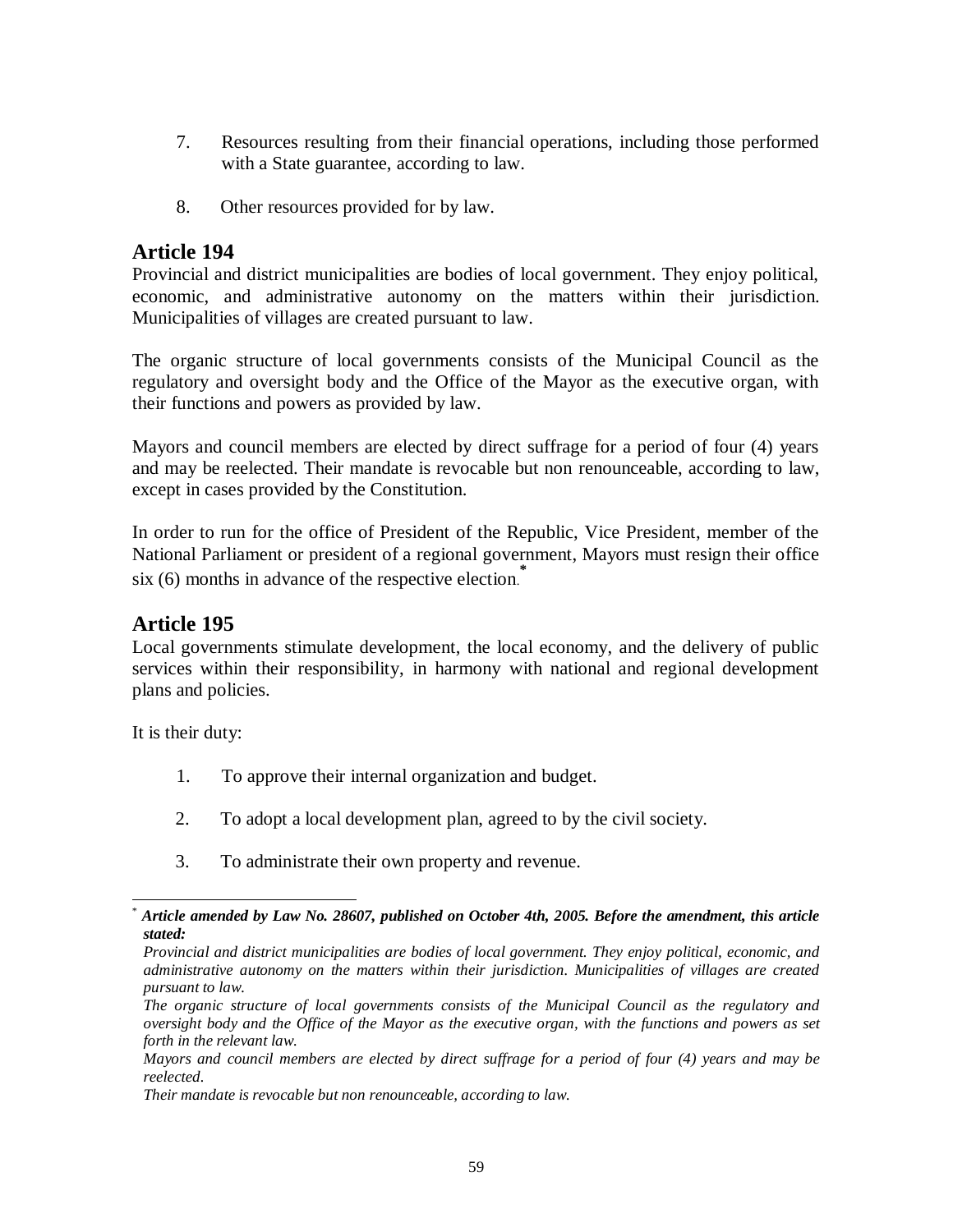- 4. To create, amend, and abolish municipal taxes, rates, duties, licenses, and levies, in accordance with the law.
- 5. To organize, regulate, and manage local public services within their responsibility.
- 6. To plan rural and urban development of their circumscriptions, including zoning as well as city and site planning.
- 7. To encourage competitiveness, investments, and financing for the development of projects and works of local infrastructure.
- 8. To develop and regulate activities and/or services regarding education, health, housing, sanitation, environment, sustainability of natural resources, public transportation, circulation and traffic, tourism, preservation of archeological and historical monuments, culture, recreation, and sports, according to law.
- 9. To initiate legislation on pertinent matters and issues within their jurisdiction.
- 10. To execute other functions inherent to their authority, according to law.

The property and revenue of municipalities are the following:

- 1. Their own chattels and real property.
- 2. Taxes created by law in their favor.
- 3. Municipal taxes, rates, duties, licenses, and levies created by municipal ordinances, according to law.
- 4. Economic benefits originated in privatizations, concessions, and services they offer, according to law.
- 5. Resources allotted from the Municipal Compensation Fund with a redistributive nature, according to law.
- 6. Specific fund transfers provided for in the annual Budget Act.
- 7. Resources resulting from natural resource royalties (*canon*).
- 8. Resources resulting from their financial operations, including those performed with a State guarantee, according to law.
- 9. Other resources determined by law.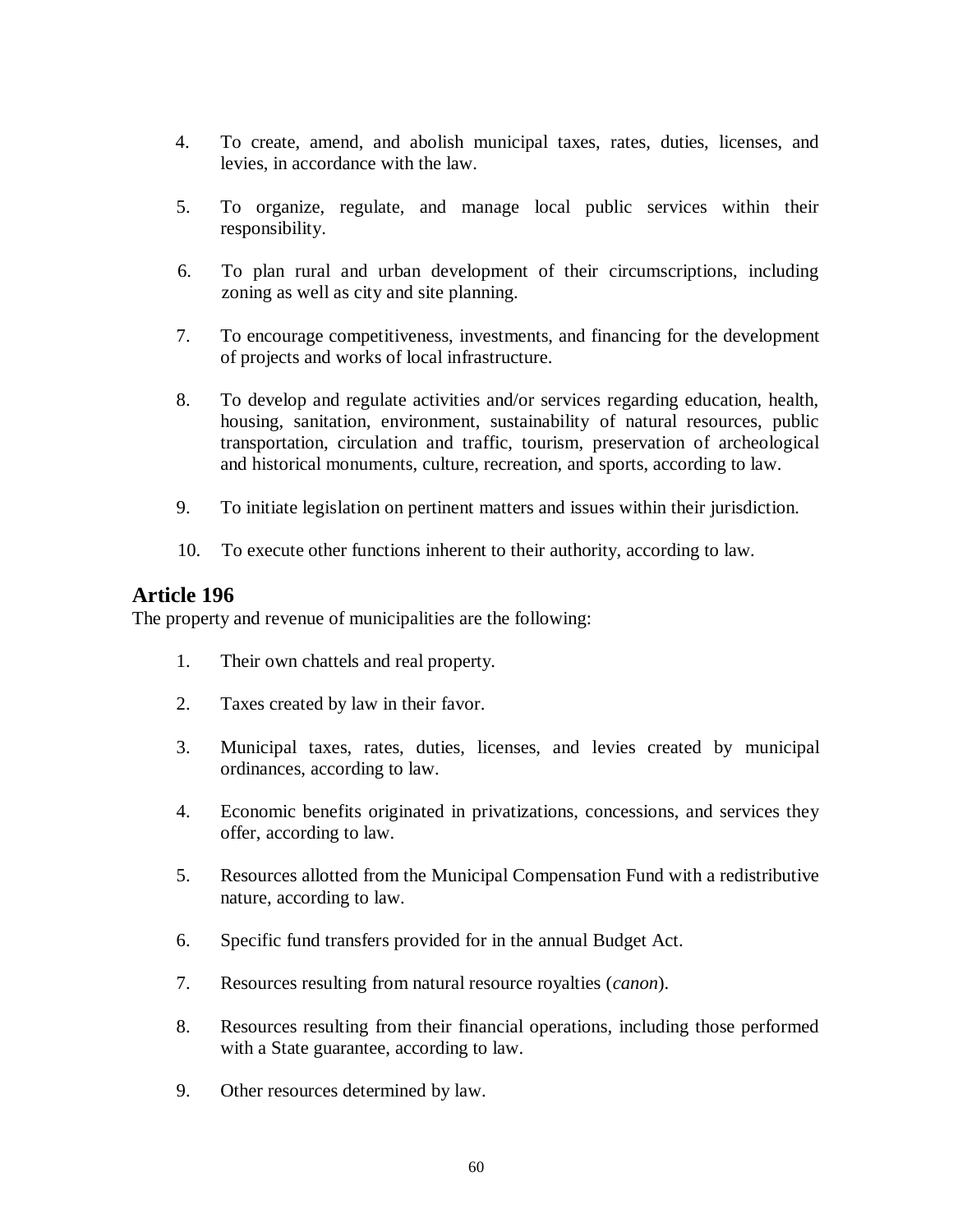Municipalities promote, support, and regulate citizen participation in local development. Additionally, they offer citizen security services in cooperation with the National Police of Peru, according to law.

### **Article 198**

The Capital of the Republic does not belong to any region. It enjoys special treatment in decentralization laws and in the Municipalities Act. The Metropolitan Municipality of Lima exerts jurisdiction within the territory of the province of Lima.

Likewise, municipalities located on border zones receive special treatment in the Municipalities Act.

## **Article 199**

Local and regional governments are controlled by their own oversight bodies and by those other bodies set forth in the Constitution or any other statute. They are subject to control and supervision by the Office of the Comptroller General of the Republic, which executes a decentralized and continued oversight system. Such governments formulate their budgets with citizen participation, and are accountable for their annual execution, in accordance with the law.

------------------------------------

\* *Chapter amended by Law No. 27680, published on March 7th, 2002. Before the amendment, this chapter stated:*

#### *CHAPTER XIV DECENTRALIZATION, REGIONS, AND MUNICIPALITIES*

#### *Article 188*

*Decentralization is a continued process whose aim is the comprehensive development of the country.*

#### *Article 189*

*The territory of the Republic is divided into regions, departments, provinces, and districts, in whose borders there is a unitary government operating in a decentralized and deconcentrated manner.*

#### *Article 190*

*The regions are formed by the initiative and mandate of the populations belonging to one or more contiguous departments. Adjoining provinces and districts can also integrate or change their circumscription.* 

*In both cases, a referendum is the proper procedure to follow, in accordance with the law.*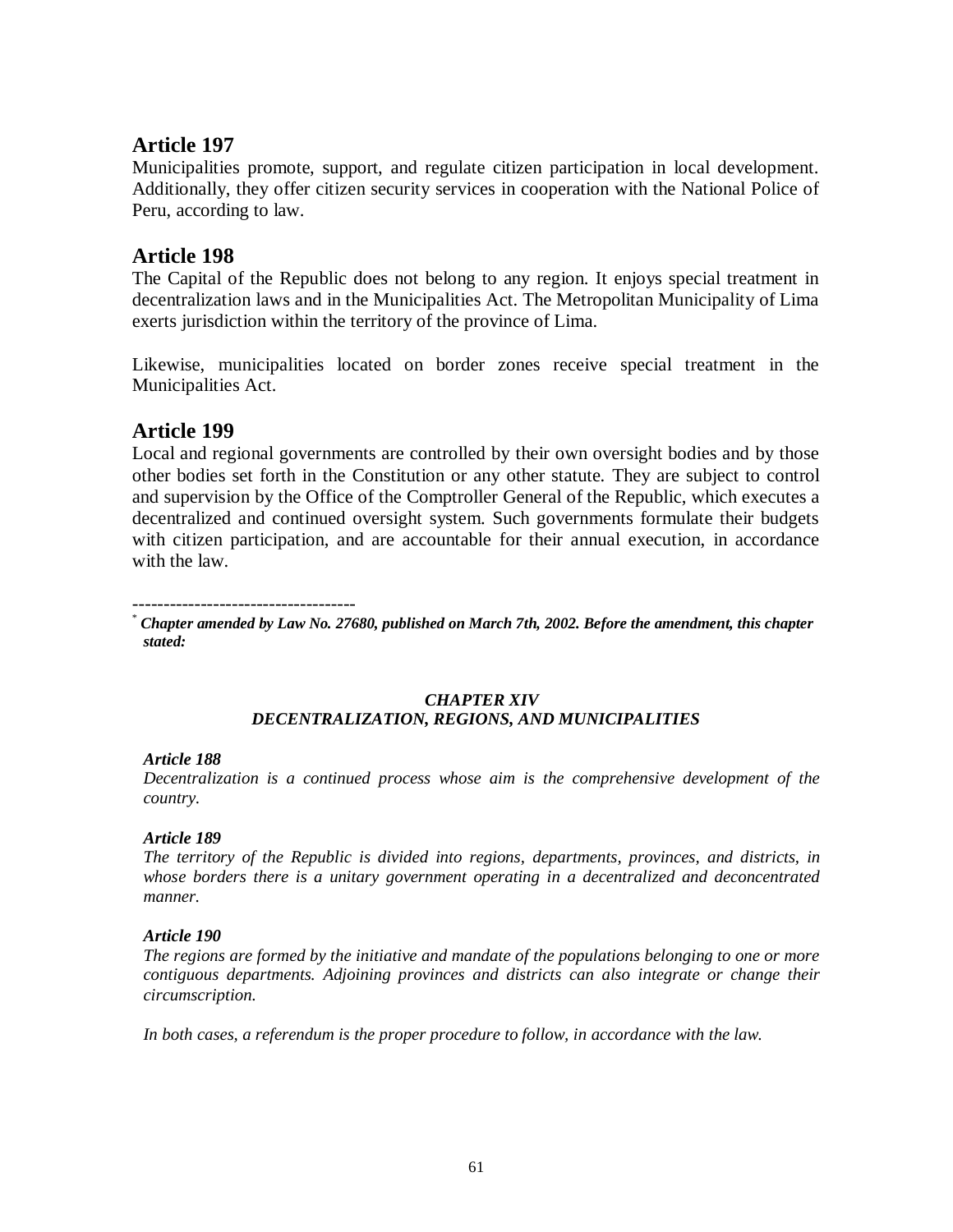*Provincial and district municipalities, as well as delegated municipalities in accordance with the law, are local governments agencies. They enjoy political, economic, and administrative autonomy in the pertinent matters within their jurisdictions.*

*It is the duty of the municipal council to perform regulating and oversight functions; the Office of the Mayor performs the executive functions.*

*The Mayor and city council members are elected by direct suffrage for five-year terms and may be reelected. Their mandate is revocable but non renounceable. They enjoy the prerogatives set forth by the law.*

#### *Article 192*

*Municipalities have the duty:*

- *1. To approve their internal organization and budget.*
- *2. To administrate their own property and revenue.*
- *3. To create, amend, and abolish municipal taxes, rates, duties, licenses, and levies.*
- *4. To organize, regulate, and manage local public services within their responsibility.*
- *5. To plan rural and urban development of their circumscriptions and to execute relevant plans and programs.*
- *6. To take part in the management of activities and services inherent to the State, according to law.*
- *7. To perform other functions, in accordance with the law.*

#### *Article 193*

*The property and revenue of municipalities include:*

- *1. Their own property and income.*
- *2. Taxes created by law in their favor.*
- *3. Municipal taxes, rates, duties, licenses, and levies created by the Municipal Council.*
- *4. Resources allotted by the Municipal Compensation Fund, created by law considering municipal taxes.*
- *5. Budget transfers from the central government.*
- *6. Resources allotted from natural resource royalties (canon).*
- *7. Other resources determined by law.*

#### *Article 194*

*Municipalities may associate or make cooperative agreements among themselves to execute public works and services.*

#### *Article 195*

*The law regulates the cooperation between the National Police and municipalities regarding citizen security.*

#### *Article 196*

*The capital of the Republic, provincial capital cities with metropolitan status, and department capital cities in national border areas receive special treatment in the Municipalities Act.* 

*The same special treatment applies to the Constitutional Province of Callao and provinces in national border areas.*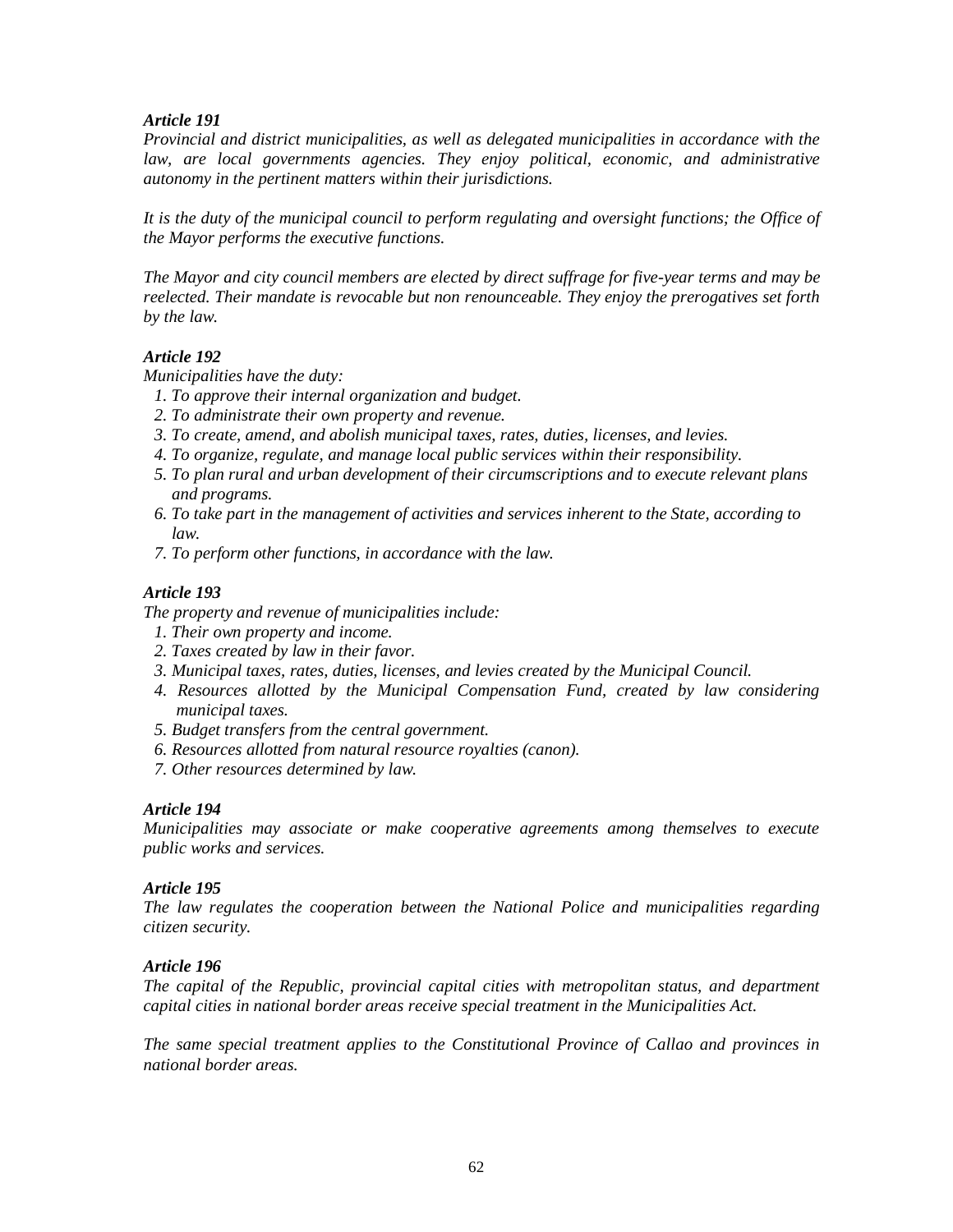*Regions enjoy political, economic, and administrative autonomy in the matters within their competencies.*

*Within their jurisdiction, they manage the coordination and execution of regional socioeconomic plans and programs, as well as the management of activities and services inherent to the State, according to law. The law establishes their property and revenue. Regions support local governments. They do not replace them, nor duplicate their action or jurisdiction.*

#### *Article 198*

*The organized structure of the regions and their specific functions are determined by the organic act.* 

*The highest authorities of the region are the President and the Regional Coordination Council.* 

*The President of the region is elected by direct suffrage for a five-year term and may be reelected. His mandate is revocable but non-renounceable. He enjoys the prerogatives set forth in the law.*

*The Regional Coordination Council consists of the number of members set forth in the law. Provincial mayors or their representatives are* ex officio *members of said Council.*

#### *Article 199*

*Regions and municipalities are accountable for the execution of their budgets to the Office of the Comptroller General of the Republic. They are overseen in accordance with the law.*

------------------------------------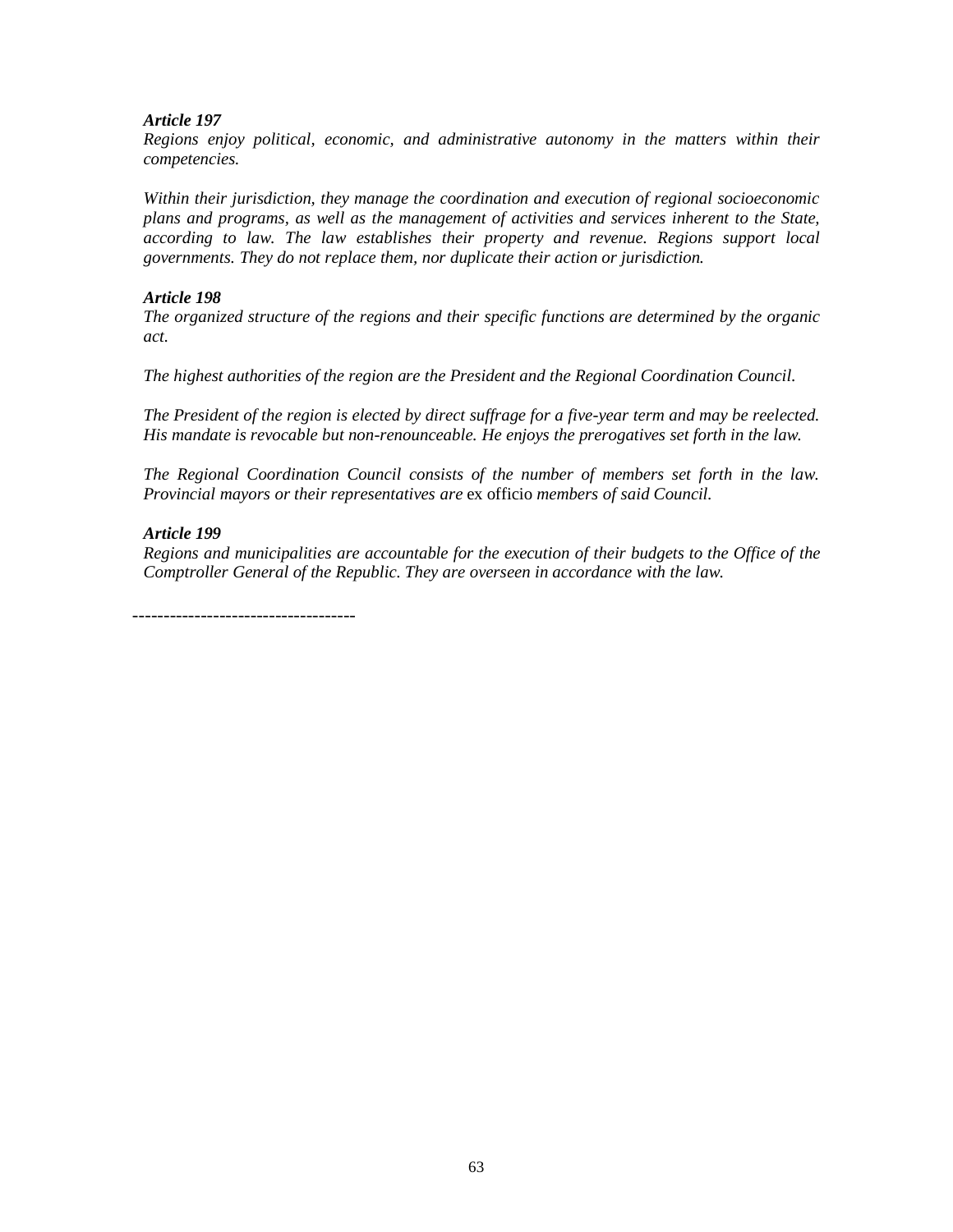# **TITLE V CONSTITUTIONAL PROTECTIONS**

## **Article 200**

The following are the constitutional guarantees:

- 1. The writ of *habeas corpus*, which operates in case of an act or omission by any authority, official, or person that violates or threatens individual freedom or related constitutional rights.
- 2. The writ of *amparo*, which operates in case of an act or omission by any authority, official, or person that violates or threatens the other rights recognized by the Constitution, with the exception of those mentioned in the following subparagraph*.* It does not take effect against legal rules or court orders from regular judicial proceedings.<sup>\*</sup>
- 3. The writ of *habeas data*, which operates in case of an act or omission by any authority, official, or person that violates or threatens the rights referred to in article 2, subparagraphs 5, and 6 of this Constitution.\*
- 4. The writ of unconstitutionality, which operates against rules with the status of a law: laws, legislative decrees, emergency decrees, treaties, standing rules of Congress, regional general regulations, and municipal ordinances that infringe upon the Constitution either in form or in substance.
- 5. Popular action, *acción popular*, which operates in case of infringement of the Constitution and the law, against regulations, administrative rules, and general resolutions and decrees, irrespective of the authority that issues these rules.
- 6. The writ of *mandamus*, which operates against any authority or official who refuses to abide by a legal rule or administrative act, without prejudice to any legal liabilities.

Organic acts regulate the exercise of these protections and the effect of the declaration of unconstitutionality or illegality of a rule or statute.

<sup>-</sup>\* *Subparagraph amended by Law No. 26470, published on June 12th, 1995. Before the amendment, this subparagraph stated:*

*<sup>2.</sup> The writ of amparo, which operates in case of an act or omission by any authority, official, or person that violates or threatens the other rights recognized by the Constitution. It does not take effect against legal rules or court orders from regular judicial proceedings.*

\* *Subparagraph amended by Law No. 26470, published on June 12th, 1995. Before the amendment, this subparagraph stated:*

*<sup>3.</sup> The writ of habeas data, which operates against the act or omission by authority, official or person that violates or threatens the rights referred to in article 2, paragraphs 5, 6, and 7 of this Constitution.*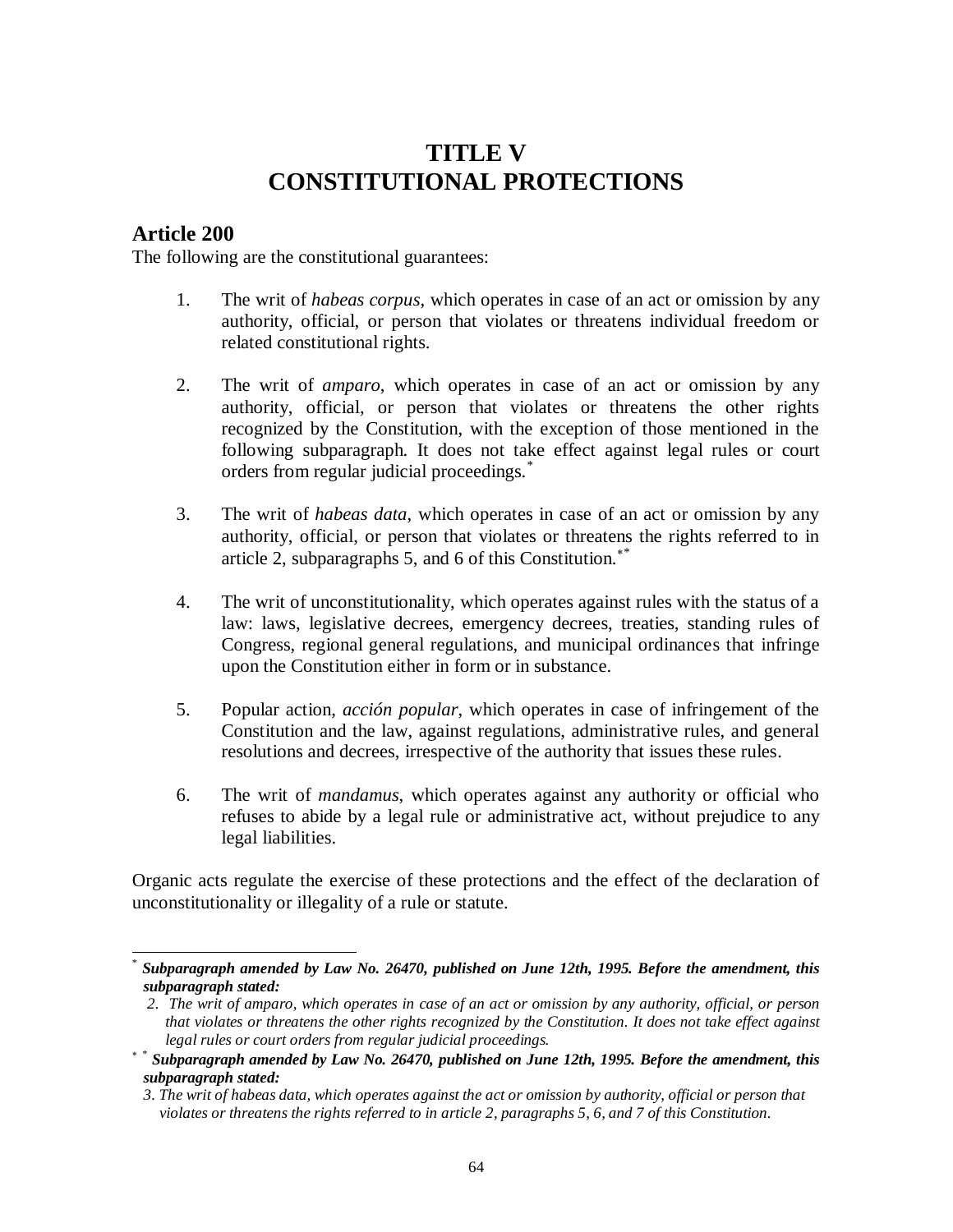The exercise of the writs of *habeas corpus* and *amparo* is not suspended during enforcement of the states of exception referred to in article 137 of the Constitution.

When petitions concerning these constitutional rights are filed with regard to restricted or suspended rights, the corresponding jurisdictional body examines the reasonability and proportionality of the restrictive act. The judge is not entitled to challenge the declaration of the state of emergency or siege.

## **Article 201**

The Constitutional Court is the controlling body of the Constitution. It is autonomous and independent. It consists of seven members who are elected for five-year terms.

In order to become a member of the Constitutional Court, one must fulfill the same requirements as the Justices of the Supreme Court. Members of the Constitutional Court enjoy the same immunity and prerogatives as congressmen. The same incompatibilities apply to them, and they may not be immediately reelected.

Members of the Constitutional Court are elected by Congress with the positive vote of twothirds of the legal number of its members. Judges and prosecutors who have not resigned their offices a year in advance are not eligible to be Constitutional Court magistrates.

## **Article 202**

It is the duty of the Constitutional Court:

- 1. To hear, in original jurisdiction, the writ of unconstitutionality.
- 2. To hear, as a court of last resort, orders refusing petitions of habeas corpus, amparo, habeas data, and mandamus.
- 3. To hear disputes over jurisdiction or over powers assigned by the Constitution, in accordance with the law.

#### **Article 203**

The following are entitled to bring a writ of unconstitutionality:

- 1. The President of the Republic.
- 2. The Prosecutor General.
- 3. The Ombudsman.
- 4. Twenty-five percent of the legal number of congressmen.
- 5. Five thousand citizens, whose signatures shall be verified by the National Election Board. If the statute under question is a municipal ordinance, it may be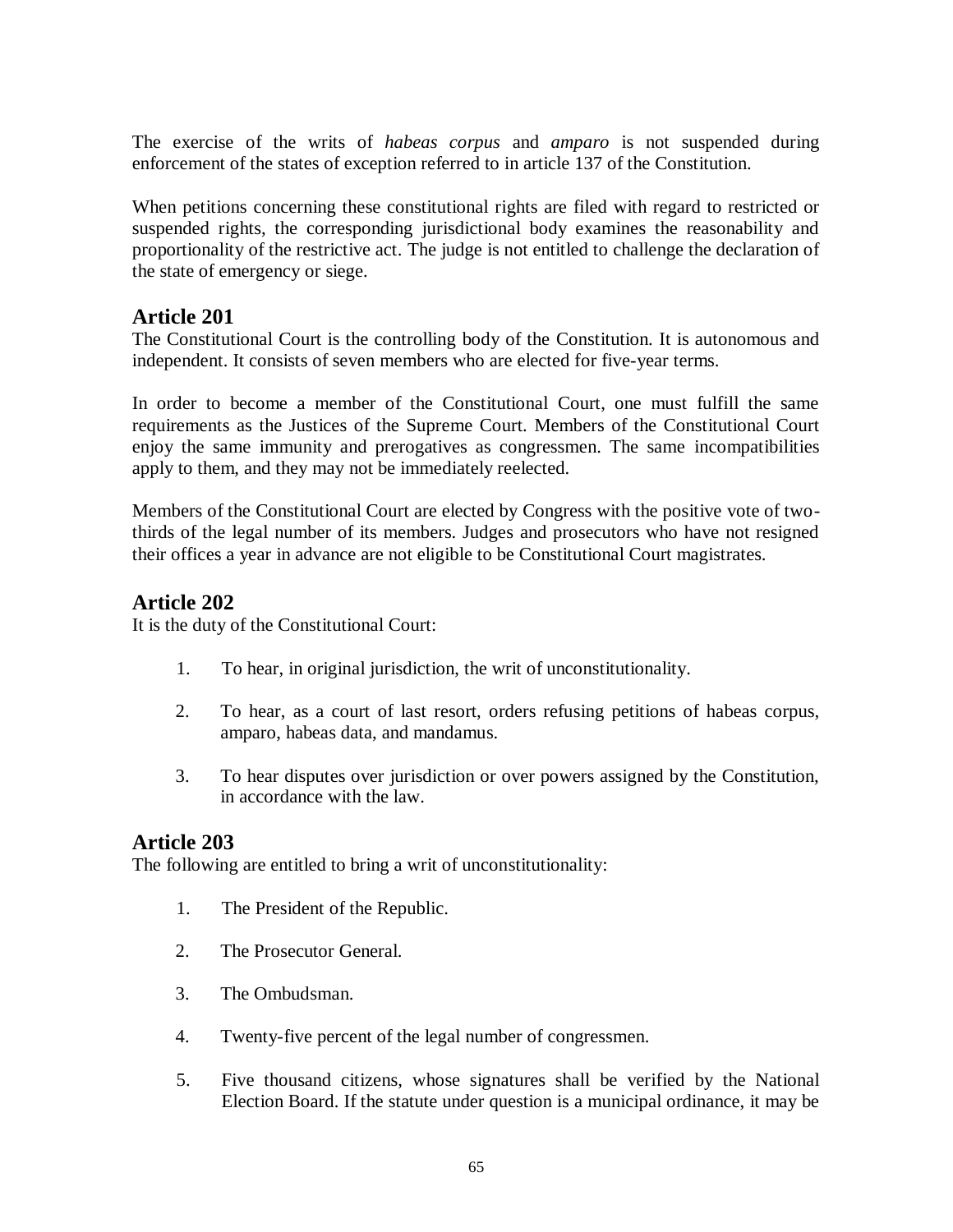challenged by one percent of citizens from the respective territorial division, provided that this percentage does not exceed the number of signatures cited above.

- 6. Regional presidents, with the advice and consent of the Regional Coordination Council or provincial mayors acting upon the consent of their councils, in matters within their jurisdiction.
- 7. Professional associations on matters within their fields.

### **Article 204**

The ruling of the Constitutional Court declaring the unconstitutionality of a piece of legislation is published in the official gazette. The law becomes ineffective on the day following such publication.

The ruling of the Court declaring a statute to be, wholly or in part, unconstitutional does not have retroactive effects.

### **Article 205**

Once all legal resorts provided for by national legislation have been used and denied, the party deeming itself injured in terms of the rights granted by the Constitution may appeal to international courts or bodies established by treaties or agreements to which Peru is bound.

# **TITLE VI CONSTITUTIONAL REFORM**

## **Article 206**

Any initiative of constitutional reform must be adopted by Congress through an absolute majority of the legal number of its members, and must be ratified by a referendum. The referendum may be exempted when the consent of Congress is obtained in two successive regular sessions, with a favorable vote of greater than two-thirds of the legal number of congressmen in each case.

A law concerning a constitutional reform shall not be objected to by the President of the Republic.

The right to initiate a constitutional reform corresponds to the President with the approval of the Cabinet, to congressmen, and to a number of citizens equivalent to three-tenths of a percent (0.3%) of the voting population, with their signatures being verified by the corresponding electoral authority.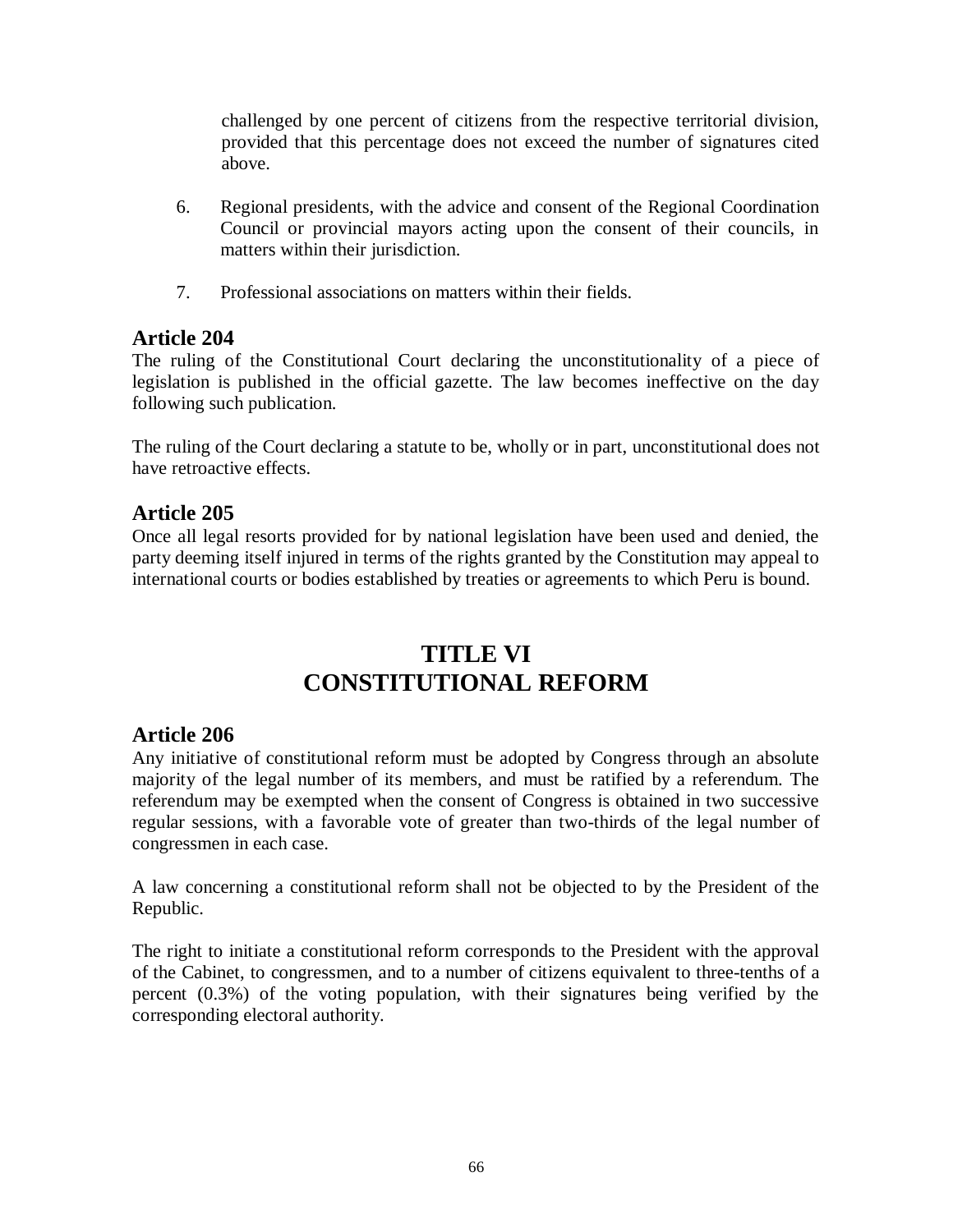## **FINAL AND TRANSITORY PROVISIONS**

#### **FIRST**

The pension scheme set forth by Decree-law No. 20530 is officially declared closed. Therefore, as soon as this constitutional reform goes into effect:

- 1. New admissions or readmissions to the Decree-law No. 20530 pension scheme are prohibited.
- 2. Those workers who, while eligible to join that pension scheme, have not qualified to receive their corresponding pension will have to choose between the National Pension System and the Private System of Pension Fund Management Firms.

Due to reasons of social interest, the new pension rules set forth in the relevant law will apply immediately to workers and pensioners of pension schemes run by the State, as appropriate. The adjustment between pension and salary levels is prohibited, as well as the reduction of the amount of pensions smaller than one taxation unit.

The relevant law will provide for a progressive application of limits to pensions exceeding one taxation unit.

The budget savings stemming from the application of new pension rules will be used to increase the lowest pensions, in accordance with the law.

The modifications introduced to current pension schemes, as well as the new pension schemes to be established in the future, shall have to abide by the financial sustainability and non adjustment criteria.

The national government, through its relevant agency, shall institute legal proceedings aimed to obtain the judicial declaration of nullity for those illegally obtained pensions, except those protected by *res judicata* sentences that have expressly determined the merits of a case or those whose actions have expired.**\***

#### **SECOND**

The State guarantees the timely pay and periodic adjustment of pensions under its administration, in accordance with the budget provisions made for such purposes and the possibilities of the national economy.

l \* *First Final and Transitory Provision amended by Law No. 28389, published on November 17th, 2004. Before the amendment, this provision stated:*

*The new mandatory social regimes to be established regarding pension schemes for new public workers will not affect rights legally obtained, particularly the pension schemes established by Decree-laws 19990 and 20530 and their amendments.*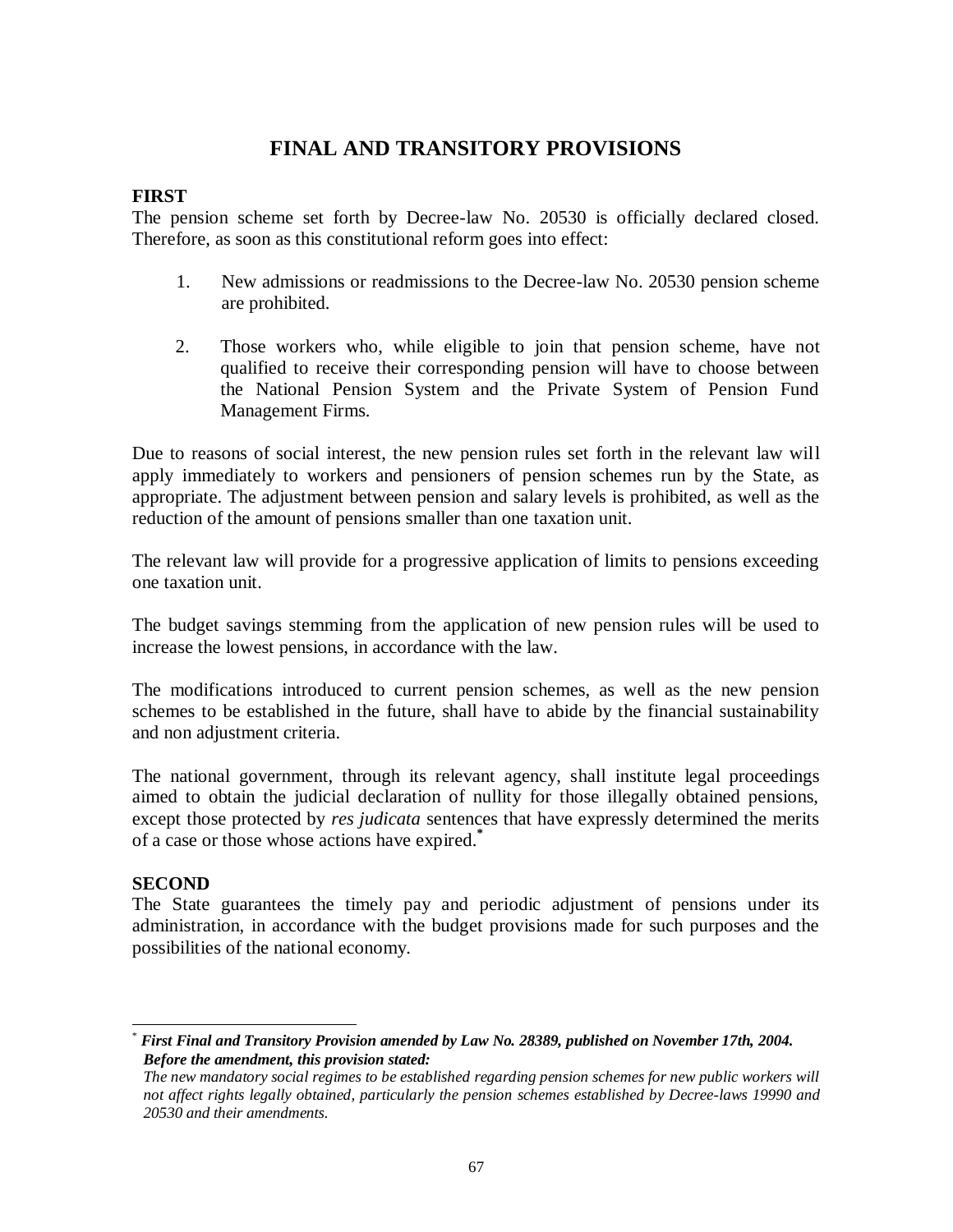#### **THIRD**

As long as there continue to exist different systems of work between private and public sectors, in no event and for no reason shall the benefits acquired under the two systems be cumulative. Any actions or orders contradicting this provision are null and void.

#### **FOURTH**

Rules concerning the rights and freedoms recognized by this Constitution are construed in accordance with the Universal Declaration of Human Rights and the international treaties and agreements regarding those rights that have been ratified by Peru.

#### **FIFTH**

Municipal elections are alternated with general elections so that the former are held halfway through the presidential term, in accordance with the law. To that effect, the term of mayors and council members elected during the next two municipal elections will last three and four years respectively.

#### **SIXTH**

The term of mayors and council members elected in the 1993 election and its supplementary elections ends on December 31st, 1995.

#### **SEVENTH**

The first general election process after the Constitution takes effect shall be held using the single constituency system while the decentralization process continues.

#### **EIGHTH**

The provisions of this Constitution so requiring are the subjects of constitutional development laws.

The following provisions have priority:

- 1. Decentralization rules and, among them, those facilitating the election of new authorities in 1995 at the latest.
- 2. Those rules concerning the mechanisms and process of gradually eliminating legal monopolies granted in concessions and licenses for public services.

#### **NINTH**

The renewal of membership of the National Election Board, established according to this Constitution, begins with those elected by the Lima Bar Association and law schools of public universities.

#### **TENTH**

The law provides for the manner in which offices, officials, and employees of the Civil Registry of local governments and those of the Election Registry, shall merge into the National Identification and Civil Status Registry.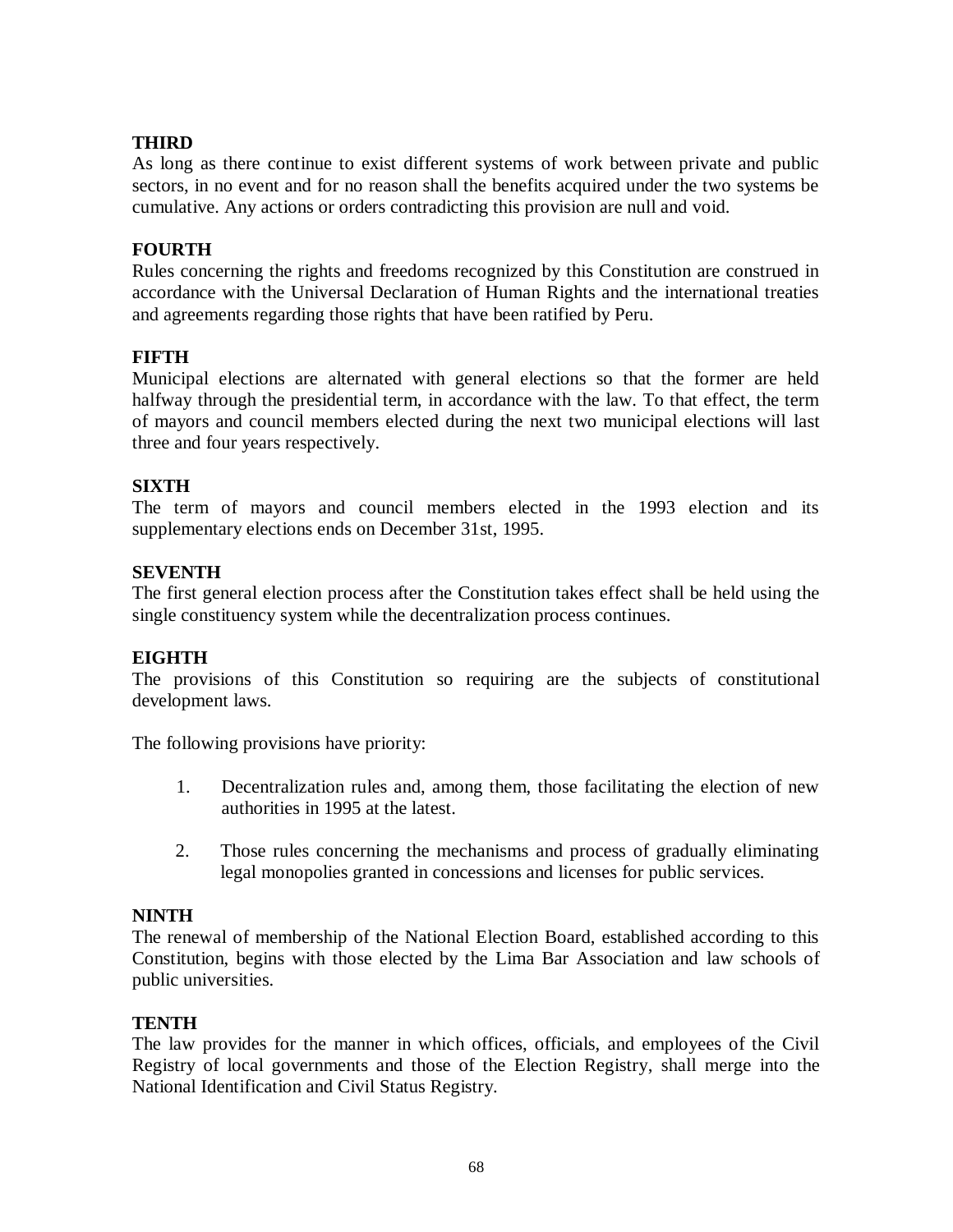#### **ELEVENTH**

The provisions of this Constitution requiring new or increased public expenses are applied gradually.

#### **TWELFTH**

The departmental political organization of the Republic includes the following departments: Amazonas, Ancash, Apurímac, Arequipa, Ayacucho, Cajamarca, Cusco, Huancavelica, Huánuco, Ica, Junín, La Libertad, Lambayeque, Lima, Loreto, Madre de Dios, Moquegua, Pasco, Piura, Puno, San Martín, Tacna, Tumbes, Ucayali, and the Constitutional Province of Callao.

#### **THIRTEENTH**

While the regions remain unformed and until their presidents are elected according to this Constitution, the Executive Branch determines the jurisdiction of the Transitory Councils of Regional Administration, now in operation, pursuant to the area of each of the departments established in the country.

#### **FOURTEENTH**

This Constitution, once adopted by the Democratic Constitutional Congress, takes effect in accordance with the result of the referendum regulated by constitutional law.

#### **FIFTEENTH**

The provisions of this Constitution related to the number of congressmen, terms of legislative mandate, and the Permanent Assembly do not apply to the Democratic Constitutional Congress.

#### **SIXTEENTH**

Once promulgated, this Constitution replaces the 1979 Constitution.

## **SPECIAL TRANSITORY PROVISIONS\***

#### **FIRST**

The President and the Vice Presidents of the Republic elected in the 2000 general elections will terminate their mandates on July 28th, 2001. Congressmen elected in the same electoral process will terminate their representation on July 26th, 2001. As an exception, the terms of office set forth in articles 90 and 112 of this Constitution do not apply to them.

#### **SECOND**

l

With respect to the election process to be held in 2001, the term provided in the first paragraph of article 91 of this Constitution will be four months.

<sup>\*</sup> *First and Second special transitory provisions added by Law No. 27365, published on November 5th, 2000.*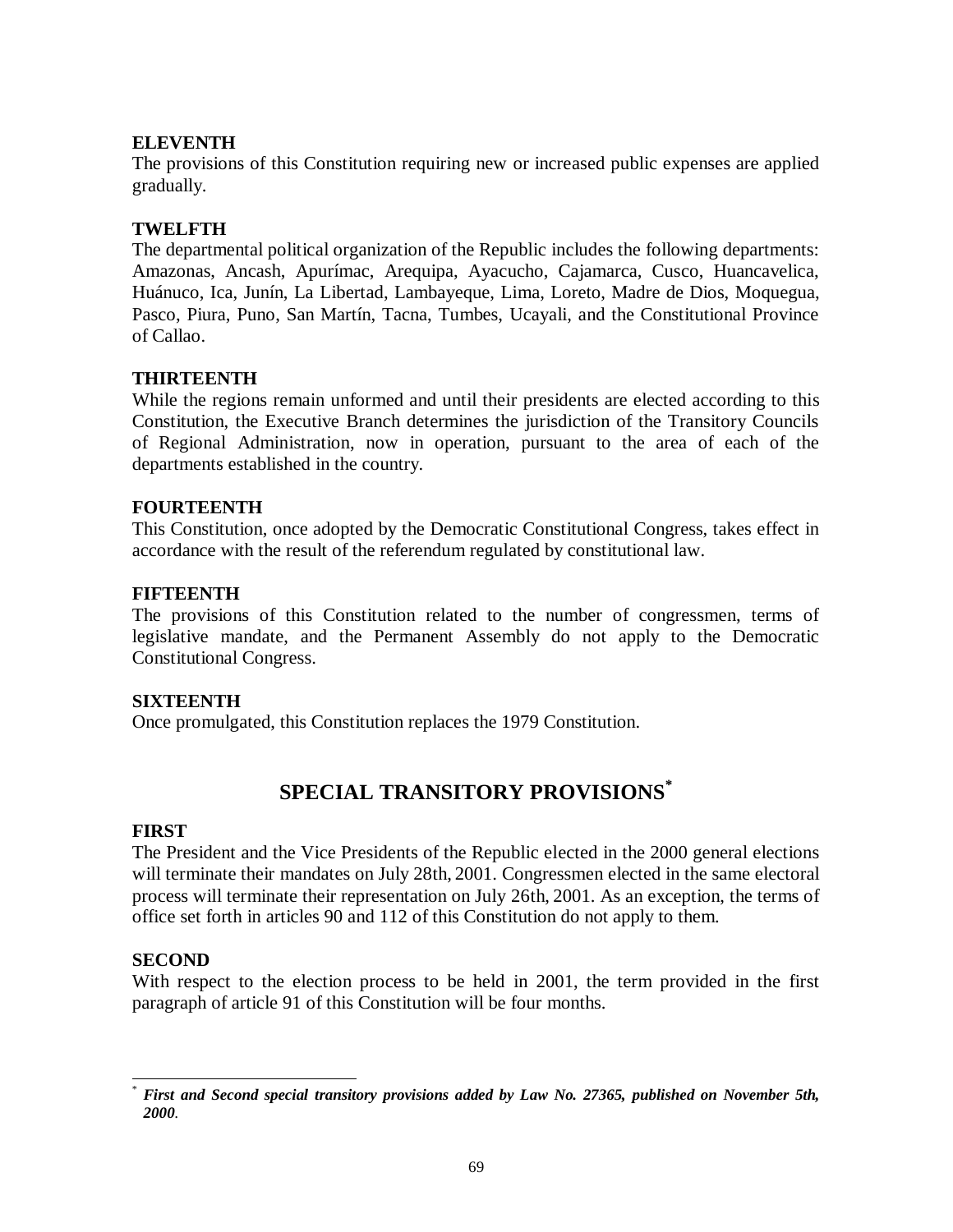#### **THIRD**

l

The National Election Board allocates four seats for the provinces of Lima, without affecting the existing national apportionment and the other six in accordance with the law.

*Third special transitory provision added by Law No. 29402, published on September 8th, 2009.*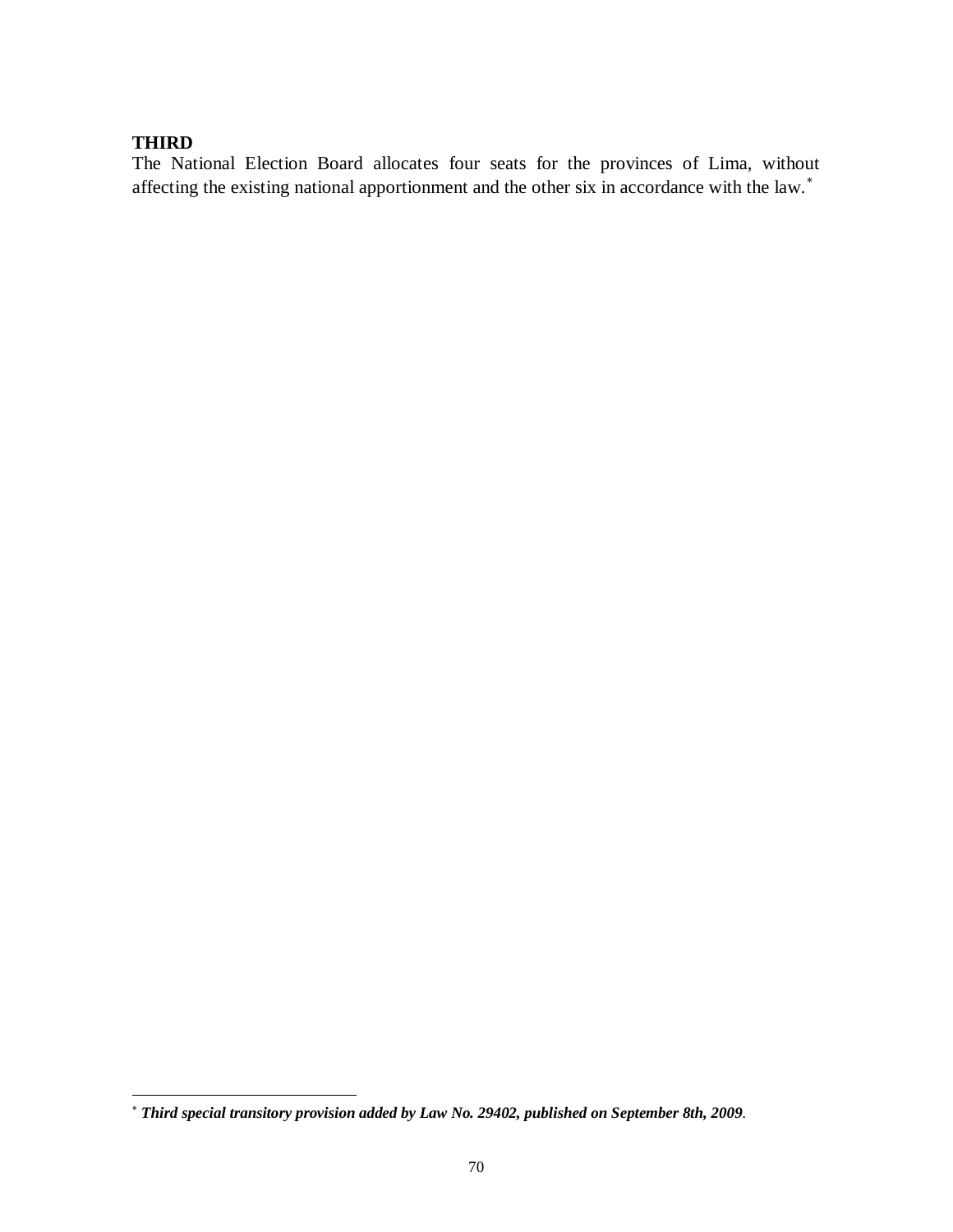## **DECLARATION**

### **THE DEMOCRATIC CONSTITUTIONAL CONGRESS**

**HEREBY DECLARES** that Peru, a country in the Southern Hemisphere, connected to Antarctica by its projecting coastlines, as well as by ecological factors and historical background; and according to the rights and obligations it enjoys as a consultative party to the Antarctic Treaty, encourages the preservation of Antarctica as a zone of peace devoted to scientific research, and the enforcement of an international regime that, without impairing the legitimate rights of our Nation, promotes, in the benefit of all mankind, a rational and equitable development of Antarctic resources, and ensures the protection and preservation of the ecosystem of that continent.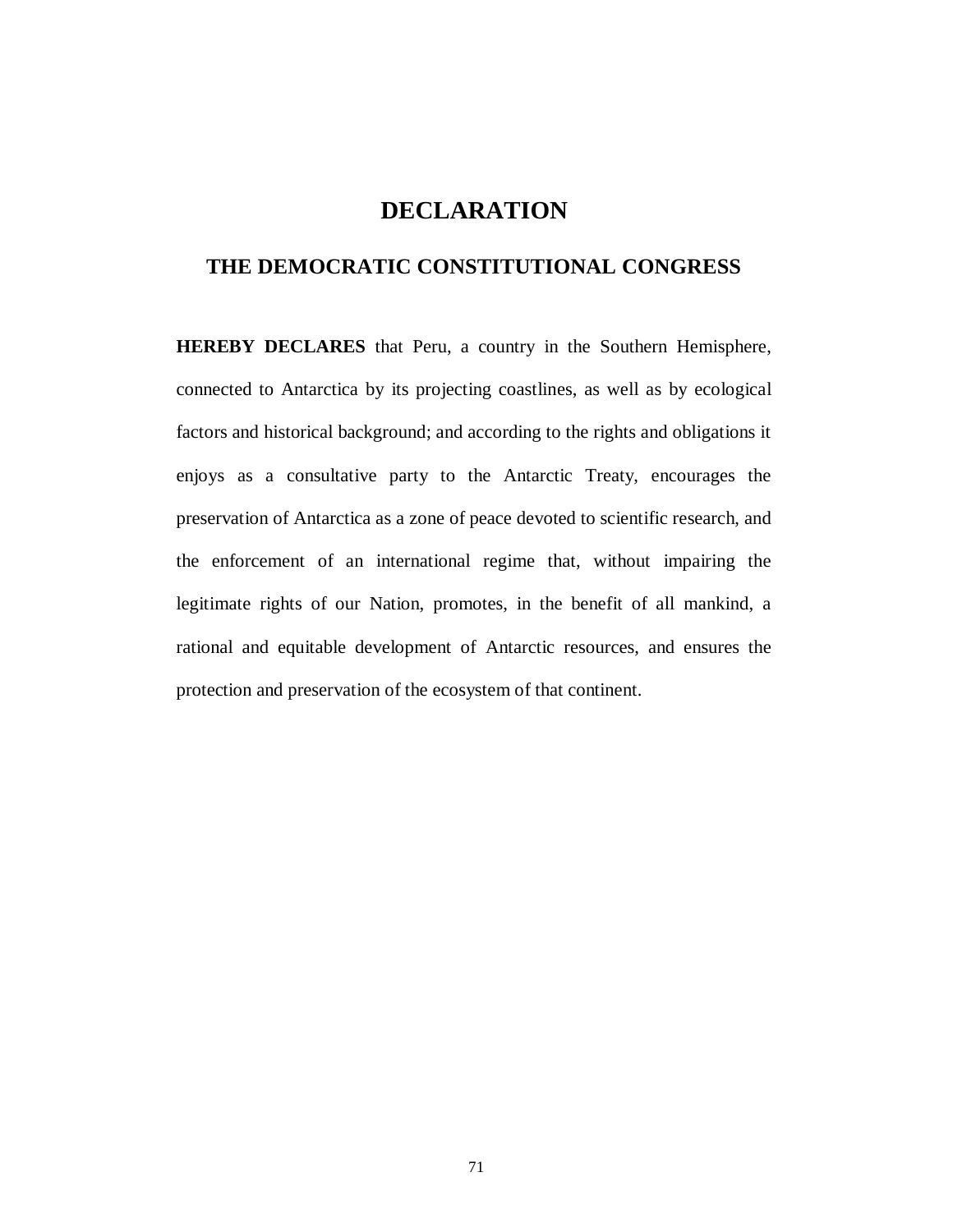# **TABLE OF CONTENTS**

## **TITLE I THE PERSON AND THE SOCIETY** Articles  $1 - 42$

**CHAPTER I** FUNDAMENTAL RIGHTS OF THE PERSON Articles  $1 - 3$ 

**CHAPTER II** SOCIAL AND ECONOMIC RIGHTS Articles  $4 - 29$ 

**CHAPTER III** POLITICAL RIGHTS AND DUTIES Articles  $30 - 38$ 

## **CHAPTER IV**

PUBLIC SERVICE Articles  $39 - 42$ 

# **TITLE II THE STATE AND THE NATION**

Articles  $43 - 57$ 

#### **CHAPTER I**

THE STATE, THE NATION, AND THE TERRITORY Articles  $43 - 54$ 

#### **CHAPTER II**

TREATIES Articles  $55 - 57$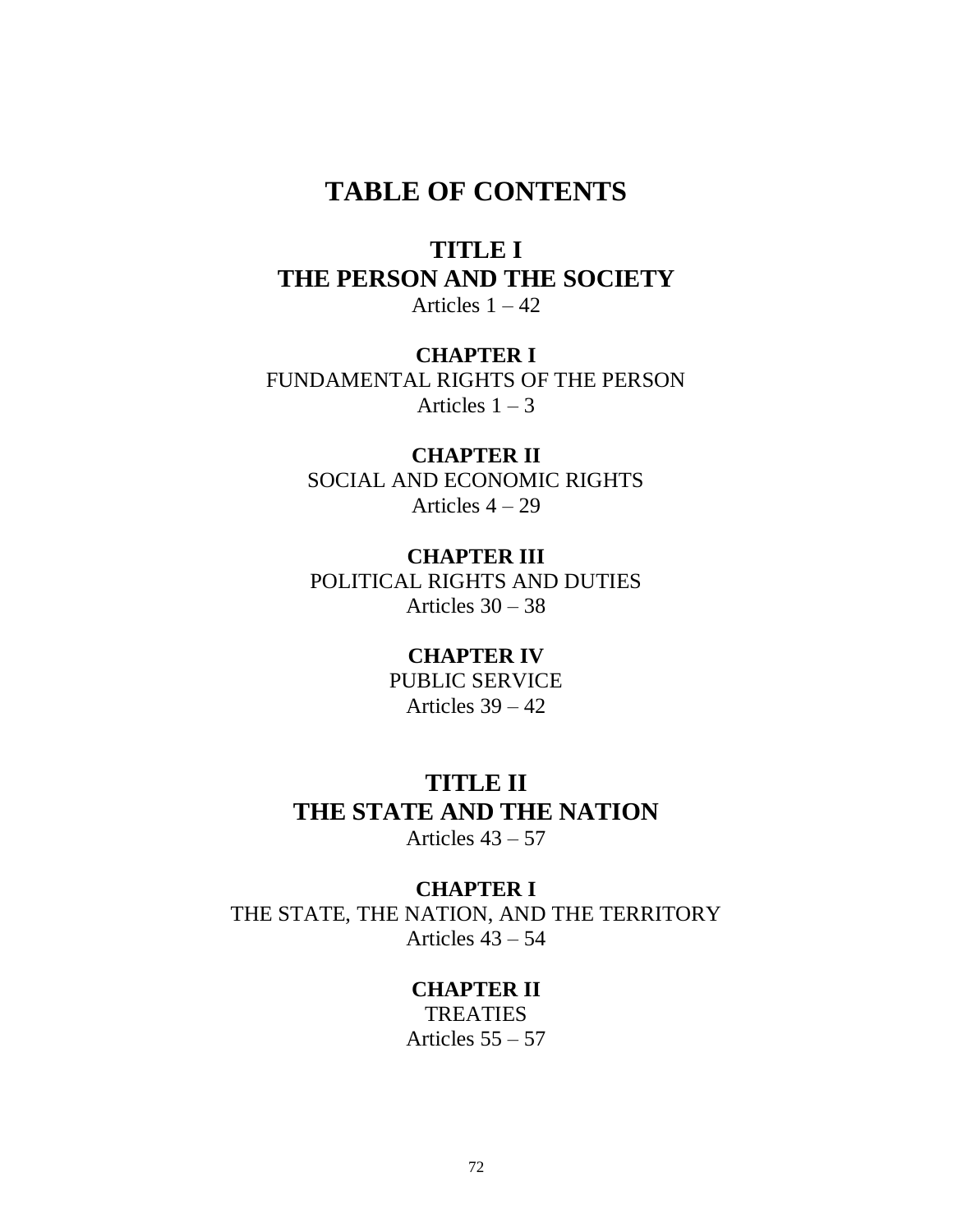## **TITLE III THE ECONOMIC SYSTEM**

Articles 58 – 89

#### **CHAPTER I**

GENERAL PRINCIPLES Articles  $58 - 65$ 

#### **CHAPTER II**

THE ENVIRONMENT AND THE NATIONAL RESOURCES Articles  $66 - 69$ 

# **CHAPTER III**

**PROPERTY** Articles  $70 - 73$ 

#### **CHAPTER IV**

TAX AND BUDGET REGIME Articles 74 – 82

#### **CHAPTER V**

CURRENCY AND BANKING Articles 83 – 87

#### **CHAPTER VI**

THE AGRICULTURAL REGIME AND RURAL AND NATIVE COMMUNITIES Articles 88 – 89

# **TITLE IV THE STRUCTURE OF THE STATE**

Articles 90 – 199

## **CHAPTER I**

THE LEGISLATIVE BRANCH Articles 90 – 102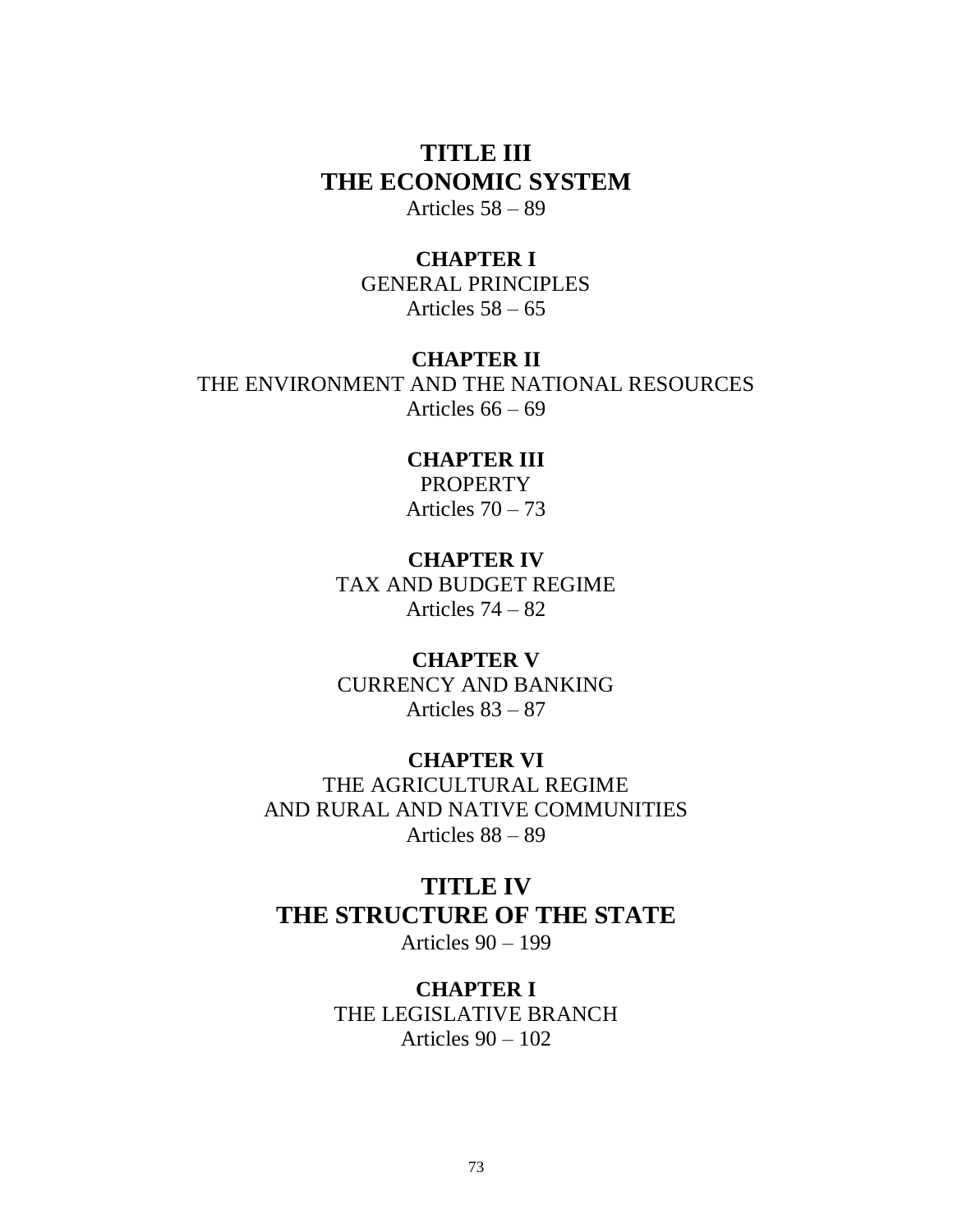#### **CHAPTER II**

THE LEGISLATIVE FUNCTION Articles 103 – 106

#### **CHAPTER III**

LAWMAKING AND ENACTMENT Articles 107 – 109

#### **CHAPTER IV**

THE EXECUTIVE BRANCH Articles 110 – 118

#### **CHAPTER V**

THE CABINET Articles 119 – 129

#### **CHAPTER VI**

RELATIONS WITH THE LEGISLATIVE BRANCH Articles 130 – 136

# **CHAPTER VII**

STATE OF EXCEPTION Article 137

#### **CHAPTER VIII**

THE JUDICIAL BRANCH Articles 138 –149

### **CHAPTER IX**

THE NATIONAL COUNCIL OF THE MAGISTRACY Articles  $150 - 157$ 

#### **CHAPTER X**

THE OFFICE OF THE PROSECUTOR GENERAL Articles 158 –160

#### **CHAPTER XI**

THE OFFICE OF THE OMBUDSMAN Articles  $161 - 162$